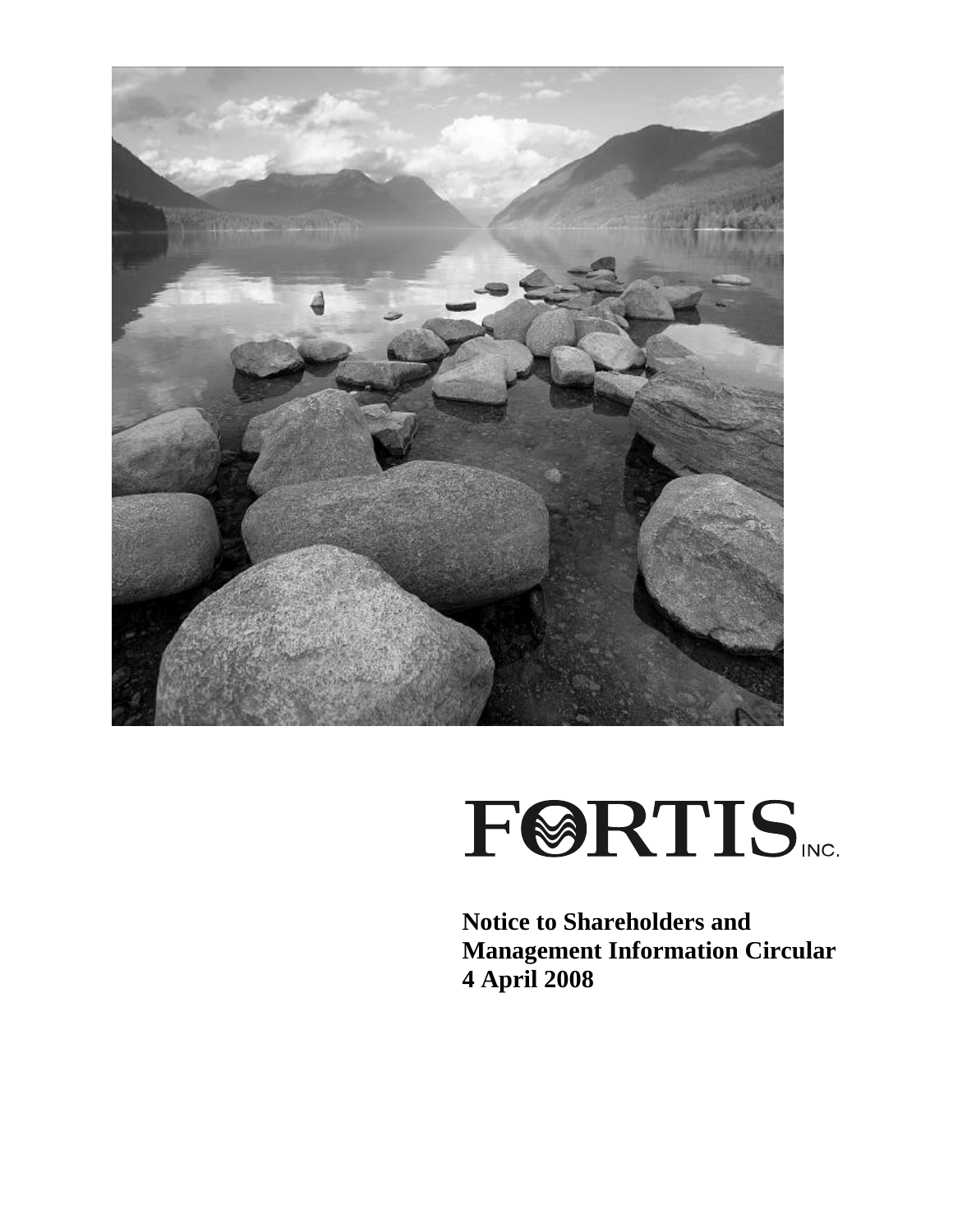

#### **TABLE OF CONTENTS**

| <b>Notice of Annual Meeting of Shareholders</b>                    | 1              |
|--------------------------------------------------------------------|----------------|
| <b>Management Information Circular</b>                             |                |
| <b>Proxy Solicitation</b>                                          | 2              |
| Revocability of Proxies                                            | $\overline{c}$ |
| <b>Voting of Proxies</b>                                           | $\overline{3}$ |
| Voting Shares and Principal Holders Thereof                        | 4              |
| <b>Matters for Consideration of Shareholders</b>                   |                |
| <b>Financial Statements</b>                                        | 4              |
| <b>Election of Directors</b>                                       | 4              |
| <b>Appointment of Auditors</b>                                     | 5              |
| <b>Other Matters</b>                                               | 6              |
| <b>Board of Directors</b>                                          |                |
| Nominees for Election as Directors                                 | 6              |
| <b>Compensation of Directors</b>                                   | 11             |
| Director Equity Ownership                                          | 13             |
| Director Tenure Policy                                             | 14             |
| Directors' and Officers' Liability Insurance                       | 14             |
| <b>Report on Corporate Governance</b>                              |                |
| The Board of Directors                                             | 14             |
| Governance and Nominating Committee                                | 15             |
| <b>Audit Committee</b>                                             | 16             |
| <b>Human Resources Committee</b>                                   | 16             |
| <b>Executive Compensation Report</b>                               |                |
| <b>Compensation of Named Executive Officers</b>                    | 17             |
| <b>Security Based Compensation Arrangements</b>                    | 19             |
| 2006 Stock Option Plan                                             | 20             |
| <b>Employee Share Purchase Plan</b>                                | 21             |
| CEO and Executive Share Ownership Guidelines                       | 22             |
| <b>Pension Arrangements</b>                                        |                |
| <b>Defined Benefit Plans</b>                                       | 22             |
| Other Retirement Arrangements                                      | 23             |
| Defined Contribution Plan - SERP                                   | 23             |
| <b>Employment Agreements</b>                                       | 23             |
| <b>Composition of the Compensation Committee</b>                   | 24             |
| <b>Report on Executive Compensation</b>                            | 24             |
| <b>Performance Graph</b>                                           | 26             |
| <b>Indebtedness of Executive Officers, Directors and Employees</b> | 27             |
| <b>Additional Information</b>                                      | 28             |
| <b>Certificate</b>                                                 | 28             |
| <b>Schedule A - Disclosure of Corporate Governance Practices</b>   | 29             |
| <b>Schedule A-1 - Board Mandate</b>                                | 34             |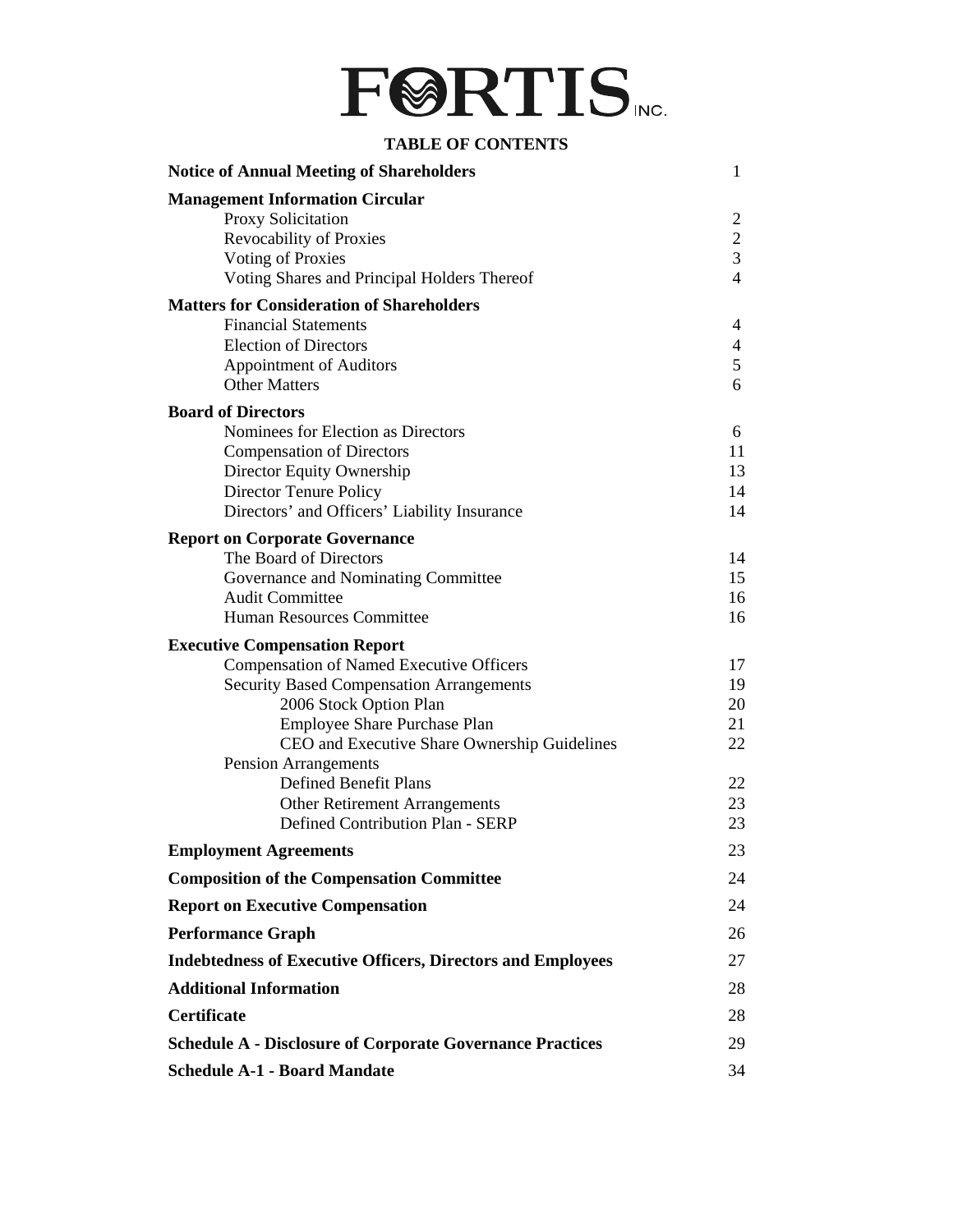### **FØRTIS**

#### **NOTICE OF ANNUAL MEETING OF SHAREHOLDERS**

**NOTICE IS HEREBY GIVEN** that the Annual Meeting of Shareholders of FORTIS INC. (the "Corporation") will be held in Salon A, Holiday Inn St. John's, 180 Portugal Cove Road, St. John's, Newfoundland and Labrador on Tuesday, 6 May 2008, at the hour of 10:30 a.m. (St. John's time) for the following purposes:

- 1. to receive the consolidated financial statements of the Corporation for its financial year ended 31 December 2007, together with the Report of the Auditors thereon;
- 2. to elect directors;
- 3. to appoint auditors and to authorize the directors to fix the auditors' remuneration; and
- 4. to transact such other business as may properly be brought before the meeting or any adjournment(s) or postponement(s) thereof.

**DATED** at St. John's, Newfoundland and Labrador, 4 April 2008.

By Order of the Board

 Ronald W. McCabe General Counsel and Corporate Secretary

NOTES

- 1. Shareholders who are unable to be present in person at the meeting are requested to sign and return the accompanying form of proxy in the envelope provided for that purpose.
- 2. Only holders of Common Shares of record at the close of business on 24 March 2008 will be entitled to vote at the meeting, except to the extent that a holder of record has transferred any of such shares after that date and the transferee of such shares establishes proper ownership and requests not later than ten (10) days before the meeting that the transferee's name be included in the list of shareholders eligible to vote at the meeting, in which case such shareholder shall be entitled to vote such Common Shares at the meeting.
- 3. A shareholder desiring to appoint another representative (who need not be a shareholder of the Corporation) may do so either by inserting such person's name in the blank space provided in the form of proxy or by completing another proper form of proxy and, in either case, depositing the completed proxy at the registered office of the Corporation or the principal office of Computershare Trust Company of Canada, 100 University Avenue,  $9<sup>th</sup>$  Floor, Toronto, ON, M5J 2Y1 or by toll-free facsimile transmission to 1-866-249-7775 at any time not later than 5:00 p.m. (Toronto time) on 1 May 2008, or with the Chair of the meeting on the day of the meeting or any adjournment(s) or postponement(s) thereof.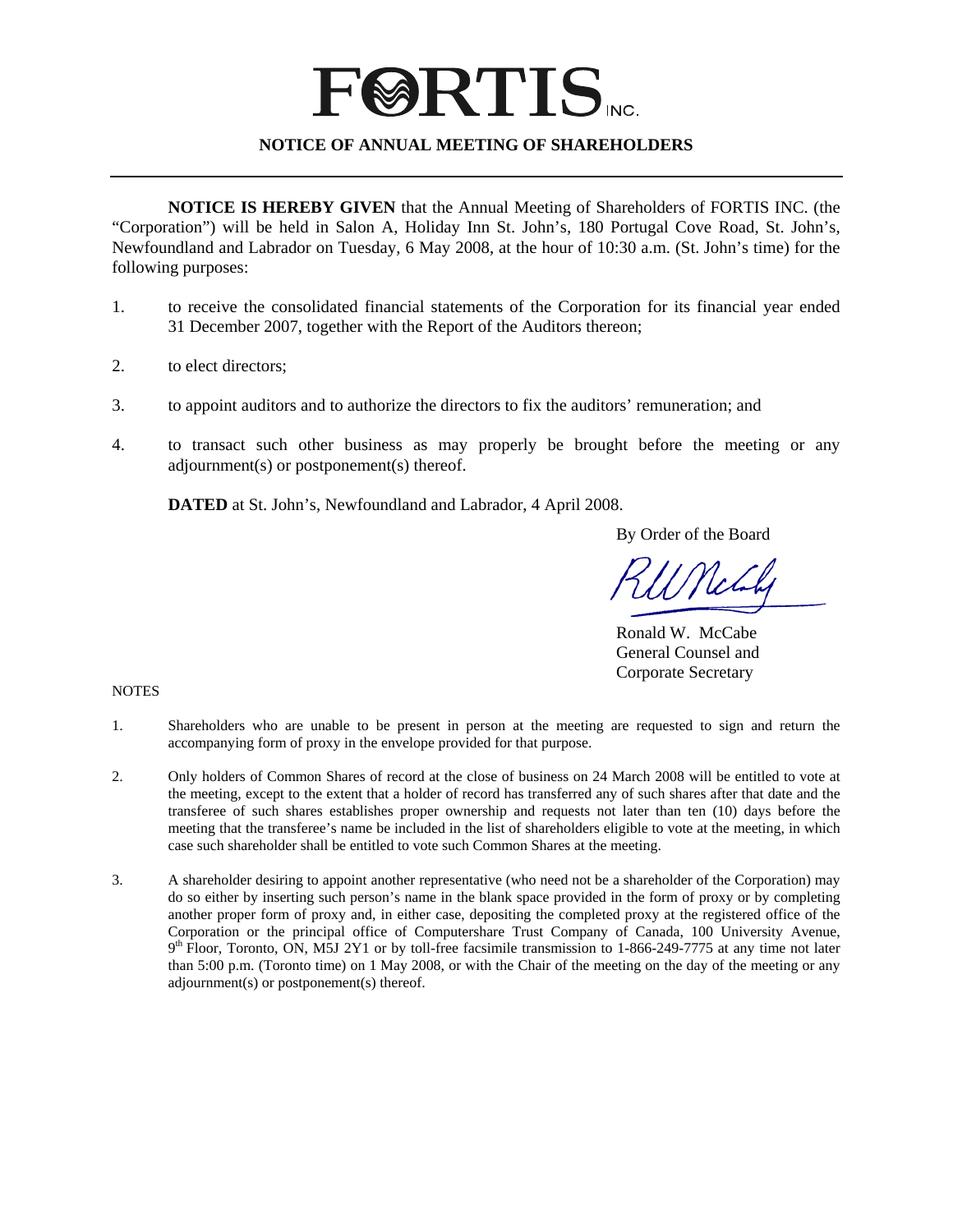## **FØRTIS**

#### **MANAGEMENT INFORMATION CIRCULAR**

#### *Proxy Solicitation*

This Management Information Circular (the "Circular") is furnished in connection with the solicitation of proxies by the Management of FORTIS INC. (the "Corporation") for use at the Annual Meeting of Shareholders (the "Meeting") of the Corporation to be held in Salon A, Holiday Inn St. John's, 180 Portugal Cove Road, St. John's, Newfoundland and Labrador on Tuesday, 6 May 2008, at the hour of 10:30 a.m. (St. John's time), and at any adjournment(s) or postponement(s) thereof, for the purposes set out in the foregoing notice of meeting.

This solicitation is made by the Management of the Corporation. It is expected that the solicitation will primarily be by mail but proxies may also be solicited personally, by telephone, e-mail, Internet or facsimile by directors, officers and employees of the Corporation, or by such agents as the Corporation may appoint. The Corporation has retained Kingsdale Shareholder Services Inc. in connection with the solicitation of proxies at a cost of \$29,925 and reimbursement of disbursements related to the solicitation. The cost of solicitation will be borne by the Corporation.

The directors have set 24 March 2008 as the record date for the Meeting. Except as otherwise stated, the information in this Circular is given as of 31 March 2008.

#### *Revocability of Proxies*

 Proxies given by shareholders for use at the Meeting may be revoked at any time prior to their use. In addition to revocation in any other manner permitted by law, a proxy may be revoked by an instrument in writing executed by the shareholder or by the shareholder's attorney authorized in writing or, if the shareholder is a corporation, under its corporate seal or by an officer thereof duly authorized. Where shares are held in joint or common ownership of any kind, the signature of each owner is required on the form of revocation. **A form of revocation must be deposited either at the registered office of the Corporation or the principal office of the transfer agent at any time not later than 5:00 p.m. (Toronto time) on 1 May 2008 at one of the following addresses:**

| Corporation                     | <b>Transfer Agent</b>                        |
|---------------------------------|----------------------------------------------|
| <b>Fortis Inc.</b>              | <b>Computershare Trust Company of Canada</b> |
| The Fortis Building, Suite 1201 | 100 University Avenue, 9th Floor             |
| 139 Water Street                | <b>Toronto, ON</b>                           |
| St. John's, NL                  | <i>M5.I 2Y1</i>                              |
| A1B 3T2                         |                                              |

**If not deliverable to one of the physical locations noted above, a form of revocation may be deposited by toll-free facsimile transmission to 1-866-249-7775 at any time not later than 5:00 p.m. (Toronto time) on 1 May 2008, or with the Chair of the Meeting on the day of the Meeting or not less than 48 hours prior to any adjournment(s) or postponement(s) thereof.**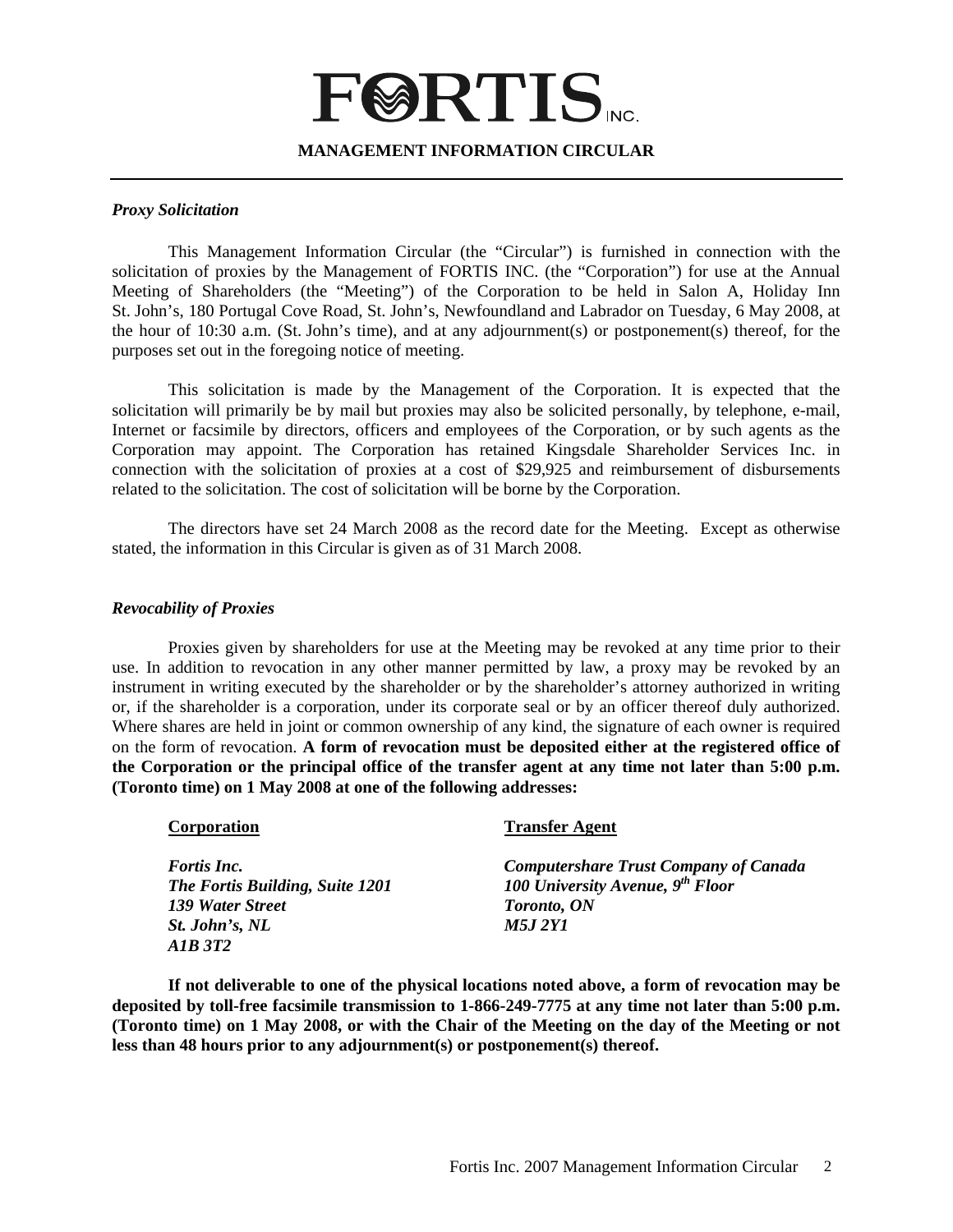#### *Voting of Proxies*

 The persons named in the enclosed form of proxy are directors or officers of the Corporation and have consented to act as proxy for the shareholders who so appoint them. **A shareholder desiring to appoint another representative (who need not be a shareholder of the Corporation) may do so either by inserting such person's name in the blank space provided in the form of proxy or by completing another proper form of proxy and, in either case, depositing the completed proxy at the registered office of the Corporation or the principal office of Computershare Trust Company of Canada, 100 University Avenue, 9th Floor, Toronto, ON M5J 2Y1 or by toll-free facsimile transmission to 1-866-249-7775 at any time not later than 5:00 p.m. (Toronto time) on 1 May 2008, or with the Chair of the Meeting on the day of the Meeting or not less than 48 hours prior to any adjournment(s) or postponement(s) thereof.**

 The form of proxy affords the shareholder an opportunity to specify that the shares registered in the shareholder's name will be voted, or withheld from voting, in respect of the election of directors and the appointment of auditors and the authorization of the directors to fix the remuneration of the auditors.

 On any ballot that may be called for, the shares represented by proxies in favour of Management nominees will be voted or withheld from voting in respect of the election of directors and the appointment of auditors and the authorization of the directors to fix the remuneration of the auditors in accordance with the specifications made by each shareholder.

**If a proxy does not specify how a proxy nominee is to vote in respect of the matters set forth in the proxy, the shares represented by proxies in favour of Management nominees will be voted**  *FOR* **the election of the directors listed hereafter, the appointment of auditors named herein and the authorization of the directors to fix the remuneration of the auditors.** 

 The form of proxy confers discretionary authority on the proxy nominee with respect to amendments or variations of matters identified in the Notice of Meeting and with respect to other matters which may properly come before the Meeting or any adjournment(s) or postponement(s) thereof. At the time of printing this Circular, Management does not know of any matter to come before the Meeting other than the matters referred to in the Notice of Meeting. However, if any such amendment, variation or matter should properly come before the Meeting, the shares represented by proxies in favour of Management nominees will be voted on such matters in accordance with the best judgment of the proxy nominee.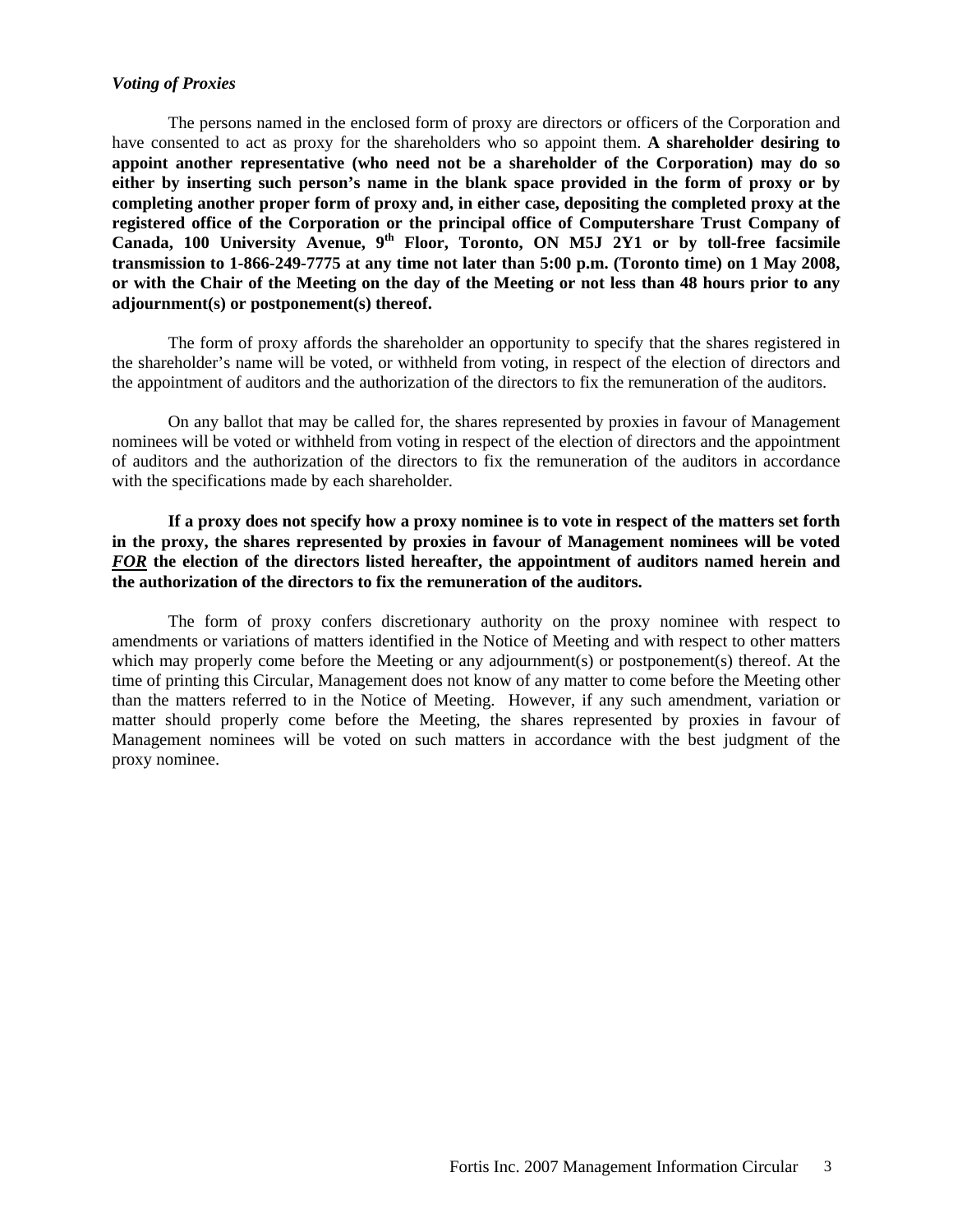#### *Voting Shares and Principal Holders Thereof*

 The authorized capital of the Corporation consists of an unlimited number of Common Shares, an unlimited number of First Preference Shares and an unlimited number of Second Preference Shares, in each case, issuable in series, without nominal or par value. As of 31 March 2008, the following Common Shares and Preference Shares were issued and outstanding:

| Capital                            | <b>Issued and Outstanding</b> | <b>Votes per Share</b> |
|------------------------------------|-------------------------------|------------------------|
| <b>Common Shares</b>               | 156,753,899                   |                        |
| First Preference Shares, Series C  | 5,000,000                     |                        |
| First Preference Shares, Series E. | 7,993,500                     |                        |
| First Preference Shares, Series F  | 5,000,000                     |                        |

Only holders of Common Shares of record at the close of business on 24 March 2008, will be entitled to vote at the Meeting, except to the extent that a holder of record has transferred shares after that date and the transferee of such shares establishes proper ownership and requests not later than ten (10) days before the Meeting that the transferee's name be included in the list of shareholders entitled to vote at the Meeting.

To the knowledge of the directors and officers of the Corporation, no shareholder beneficially owns, controls or directs, directly or indirectly, more than 10% of the issued and outstanding Common Shares of the Corporation.

#### **MATTERS FOR CONSIDERATION OF SHAREHOLDERS**

#### *Financial Statements*

 The Consolidated Financial Statements of the Corporation for the year ended 31 December 2007 are on pages 78 through 133 of the 2007 Fortis Inc. Annual Report which is being mailed to all of the registered shareholders and those beneficial shareholders who have requested it with this Circular. These documents are also available on the Fortis Inc. website at *www.fortisinc.com* and on the System for Electronic Document Analysis and Retrieval ("SEDAR") website at *www.sedar.com*.

#### *Election of Directors*

 The Articles of the Corporation provide for a minimum of three (3) and a maximum of fifteen (15) directors. All directors of the Corporation are elected annually to serve until the next Annual Meeting of Shareholders or until their successors shall have been duly elected or appointed. The Board currently consists of eleven members; however, Mr. Chafe will not be standing for re-election in accordance with the Director Tenure Policy described on page 14 of this Circular. The shareholders of the Corporation will be asked to elect ten (10) directors for the ensuing year. The present term of office of each director of the Corporation will expire immediately prior to the election of directors at the Meeting. Each person whose name follows is proposed to be elected as a director of the Corporation to serve until the earlier of the next Annual Meeting of Shareholders or until his or her successor is elected or appointed.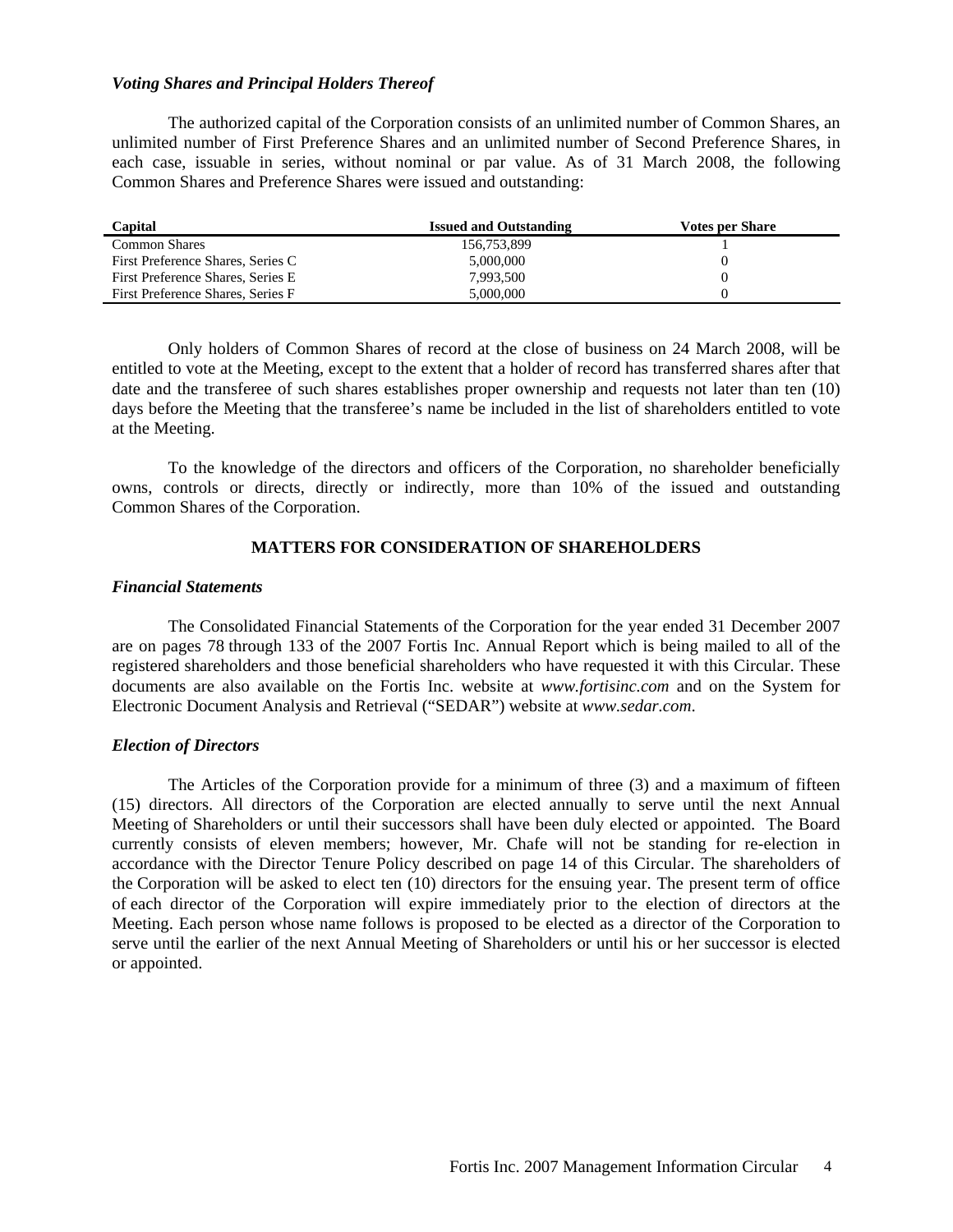Details pertaining to each of the nominees can be found on pages 6 through 11 of this Circular. All of the ten (10) nominees listed below were duly elected as directors at the last Annual Meeting of Shareholders held on 8 May 2007. The ten (10) nominees proposed for election as directors are as follows:

| Peter E. Case            | H. Stanley Marshall | Michael A. Pavey |
|--------------------------|---------------------|------------------|
| <i>Frank J. Crothers</i> | John S. McCallum    | Roy P. Rideout   |
| Geoffrey F. Hyland       | Harry McWatters     |                  |
| Linda L. Inkpen          | David G. Norris     |                  |

If any of the proposed nominees should for any reason be unable to serve as a director of the Corporation, the persons named in the enclosed form of proxy reserve the right to nominate and vote for another nominee in their discretion unless the shareholder has specified in the proxy that the shares are to be withheld from voting in the election of directors.

*Management and the Board recommend that shareholders vote FOR these nominees. The persons named in the enclosed Proxy intend to vote FOR the election of each of these nominees unless the shareholder specifies that authority to do so is withheld.* 

#### *Appointment of Auditors and Authorization of the Directors to Fix the Auditors' Remuneration*

 The Board, on the recommendation of its Audit Committee, proposes to nominate Ernst & Young LLP as the auditors of the Corporation to hold office until the close of the next Annual Meeting of Shareholders. Ernst & Young LLP was first appointed auditors of the Corporation at the Annual Meeting of Shareholders in May 2003.

 The directors negotiate with the auditors of the Corporation on an arm's length basis in determining the fees to be paid to the auditors. Such fees are based upon the complexity of the matters dealt with and the time expended by the auditors in providing services to the Corporation. Management believes that the fees negotiated in the past with the auditors of the Corporation have been reasonable in all circumstances and would be comparable to fees charged by other auditors providing similar services.

| Fortis Inc.<br><b>External Auditor Service Fees</b><br>(\$000's) |         |         |  |  |
|------------------------------------------------------------------|---------|---------|--|--|
| Ernst & Young LLP                                                | 2007    | 2006    |  |  |
| <b>Audit Fees</b>                                                | 1,822.1 | 1,114.1 |  |  |
| <b>Audit-related Fees</b>                                        | 603.7   | 239.9   |  |  |
| Tax Fees                                                         | 181.9   | 232.8   |  |  |
| Non-audit Fees                                                   | ۰       |         |  |  |
| <b>Total</b>                                                     | 2,607.7 | 1,586.8 |  |  |

The fees paid by the Corporation to Ernst  $\&$  Young LLP, the Corporation's auditors, during each of the last two (2) fiscal years for audit, audit-related, tax and non-audit services were as follows:

The increase in external auditor service fees in 2007, as compared to 2006, reflects the expanded scope of the external audit following the May 2007 acquisition of Terasen Inc. and audit-related work performed during 2007 associated with debt and equity financings at the corporate and subsidiary levels.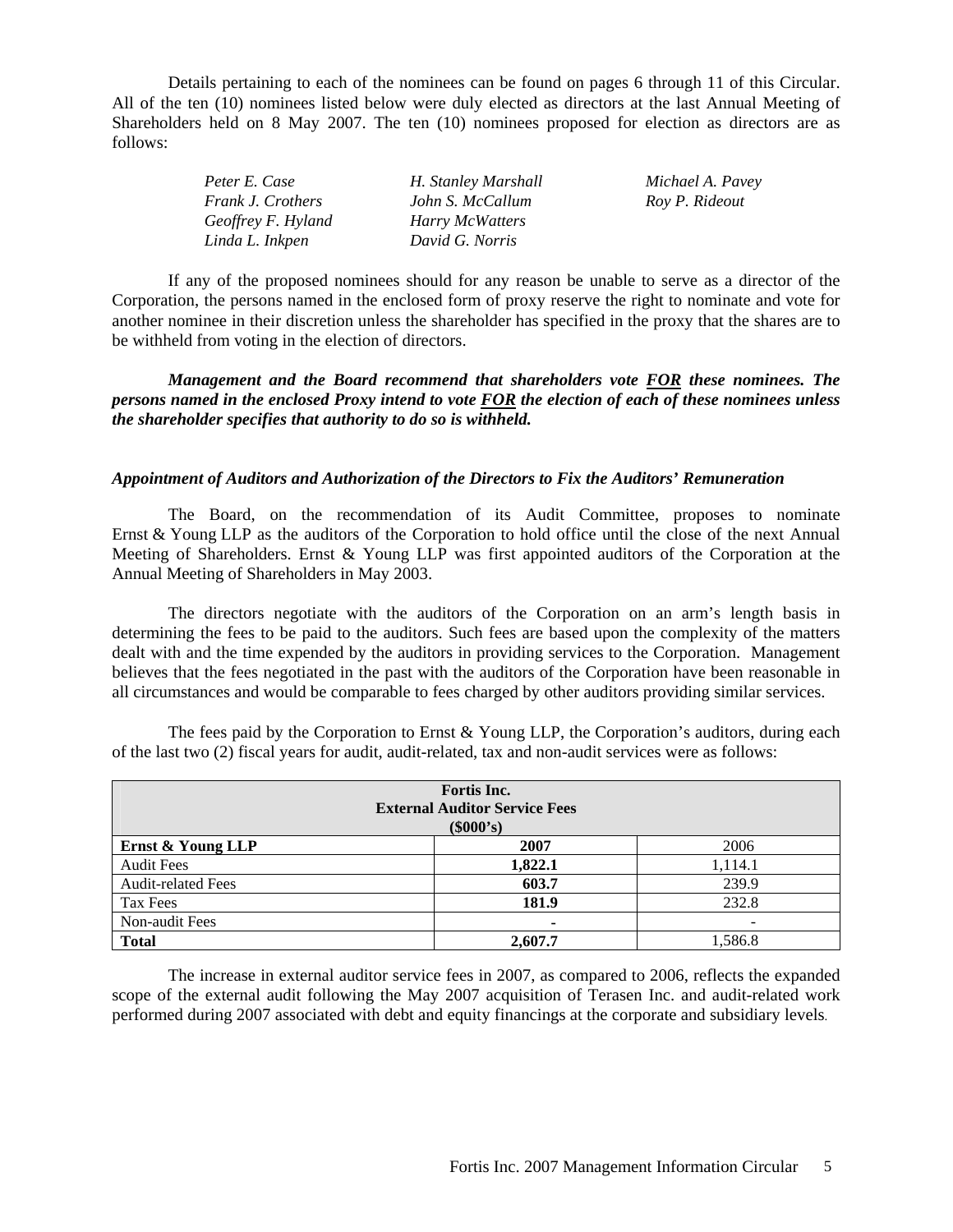*Management and the Board recommend that shareholders vote FOR the appointment of Ernst & Young LLP as the auditors of the Corporation for 2008 and FOR the authorization of the Board to fix the remuneration of the auditors for 2008. The persons named in the enclosed Proxy intend to vote FOR the appointment and FOR the authorization of the Board to fix the remuneration of the auditors unless the shareholder specifies that authority to do so is withheld.* 

#### *Other Matters*

 Management knows of no matters to come before the Meeting other than the business referred to in the Notice of Meeting. However, if any other matters should be properly brought before the Meeting, the accompanying proxy will be voted on such matters in accordance with the best judgment of the proxy nominee.

Shareholders entitled to vote at the next annual meeting to be held in 2009 and who wish to submit proposals in respect of any matter to be raised at such meeting must ensure that the Corporation receives their proposals not later than 5 February 2009.

#### **BOARD OF DIRECTORS**

#### *Nominees for Election as Directors*

Ten (10) persons are being nominated for election as directors at the Meeting. All of the nominees were each elected to their present term of office at the Annual Meeting of Shareholders held on 8 May 2007. Each nominee's biography below sets forth all of the other reporting issuers on which the respective nominee serves as a director.

| PETER E. CASE |  |
|---------------|--|
|---------------|--|



| <b>Corporate Director</b>       | Mr. Case retired in February 2003 as Executive                                                                                                                                    |
|---------------------------------|-----------------------------------------------------------------------------------------------------------------------------------------------------------------------------------|
| <b>Freelton, Ontario</b>        | Director, Institutional Equity Research at CIBC World<br>During his 17-year career as senior<br>Markets.<br>investment analyst with CIBC World Markets and                        |
| <b>Age: 53</b>                  | BMO Nesbitt Burns and its predecessors, Mr. Case's                                                                                                                                |
| <b>Director since:</b> May 2005 | coverage of Canadian and selected U.S. pipeline and<br>energy utilities was consistently rated among the top<br>rankings.                                                         |
| Independent                     | He was awarded a Bachelor of Arts and a Master of<br>Business Administration from Queen's University and a<br>Master of Divinity from Wycliffe College, University of<br>Toronto. |
|                                 | Case was appointed to the Board of<br>Mr.<br>FortisOntario Inc. in March 2003 and is Chair of<br>that company's Audit Committee. Mr. Case does not                                |

|                                                                    | Board/Committee Membership |          | Attendance     | Securities Held $^{(1)}$ |                                     |
|--------------------------------------------------------------------|----------------------------|----------|----------------|--------------------------|-------------------------------------|
| <b>Board of Directors</b>                                          |                            | 13 of 13 | 100%           | <b>Common Shares</b>     | 10.500                              |
| Audit                                                              |                            | 8 of 8   | 100%           | <b>DSUs</b>              | 3.530                               |
|                                                                    |                            |          |                |                          | 14.030<br>Total                     |
| Options Held <i>(Director option grants discontinued in 2006.)</i> |                            |          |                |                          |                                     |
| <b>Grant Date</b>                                                  | <b>Expiry Date</b>         | Options  | Exercise Price | Total Unexercised        | Value of Unexercised                |
|                                                                    |                            | Granted  |                | Options                  | Options <sup><math>(2)</math></sup> |
| 11 May 2005                                                        | 11 May 2015                | 12.000   | \$18.113       | 12.000                   | \$133,170                           |

*serve as a director of any other reporting issuer.*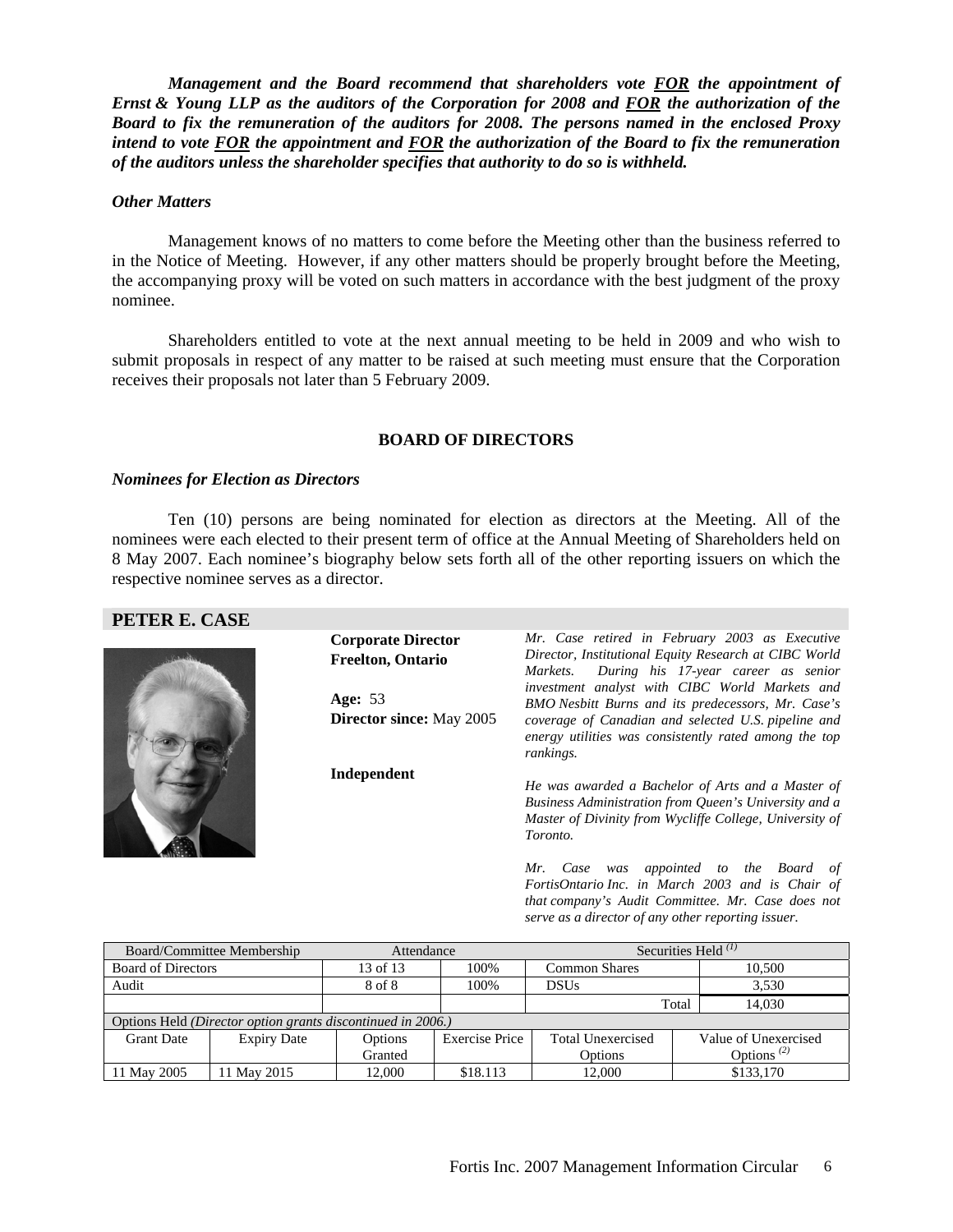#### **FRANK J. CROTHERS**



**Chairman & CEO Island Corporate Holdings Nassau, Bahamas Age:** 63 **Director since:** May 2007 **Not Independent** 

*Mr. Crothers is Chairman and Chief Executive Officer of Island Corporate Holdings Limited, a private Bahamas-based investment company with diverse interests throughout the Caribbean, North America, Australia and South Africa. Over the past 35 years, Mr. Crothers has served on many public and private sector boards. For over a decade, he was on the board of Harvard University Graduate School of Education and also served a three-year term as Chairman of CARILEC, the Caribbean Association of Electrical Utilities. Mr. Crothers is the former president of P.P.C. Limited which was acquired by the Corporation on 28 August 2006.* 

*Mr. Crothers is a director of Belize Electricity.* 

*Details of Mr. Crothers' service on the boards of other reporting issuers are provided on page 15 of this Circular.* 

| Board/Committee Membership                                         | Attendance |     | Securities Held $(1)$ |        |
|--------------------------------------------------------------------|------------|-----|-----------------------|--------|
| <b>Board of Directors</b>                                          | 6 of 7     | 86% | Common Shares *       | 10.000 |
|                                                                    |            |     | DSUs                  | 4.549  |
|                                                                    |            |     | Total                 | 14.549 |
| Options Held <i>(Director option grants discontinued in 2006.)</i> |            |     |                       |        |

NIL – Mr. Crothers was elected to the Board following the cessation of option grants to directors.

*\* Mr. Crothers is an indirect holder of US\$31 million of the Corporation's 5.5% Subordinated Convertible Debentures, due 7 November 2016, that are convertible into 1,064,926 Common Shares of the Corporation.*

#### **GEOFFREY F. HYLAND**



**Corporate Director Caledon, Ontario** 

**Age:** 63 **Director since:** May 2001

**Independent** 

*Mr. Hyland retired as President and Chief Executive Officer of ShawCor Ltd. in June 2005 after 37 years of service.* 

*He graduated from McGill University with a Bachelor of Engineering (Chemical) and from York University with a Master of Business Administration.* 

*Mr. Hyland is a director of FortisOntario.* 

*Details of Mr. Hyland's service on the boards of other reporting issuers are provided on page 15 of this Circular.* 

| Board/Committee Membership |                                                             | Attendance |                       | Securities Held $^{(1)}$ |                                     |
|----------------------------|-------------------------------------------------------------|------------|-----------------------|--------------------------|-------------------------------------|
| <b>Board of Directors</b>  |                                                             | 11 of 13   | 85%                   | <b>Common Shares</b>     | 32,000                              |
| <b>Human Resources</b>     |                                                             | 3 of 3     | 100%                  | <b>DSUs</b>              | 11,685                              |
|                            |                                                             |            |                       |                          | Total<br>43,685                     |
|                            | Options Held (Director option grants discontinued in 2006.) |            |                       |                          |                                     |
| <b>Grant Date</b>          | <b>Expiry Date</b>                                          | Options    | <b>Exercise Price</b> | Total Unexercised        | Value of Unexercised                |
|                            |                                                             | Granted    |                       | Options                  | Options <sup><math>(2)</math></sup> |
| 1 March 2005               | 1 March 2015                                                | 12,000     | \$18.405              | 12,000                   | 129,660                             |
| 10 March 2004              | 10 March 2014                                               | 12.000     | \$15.280              | 12,000                   | 167,160                             |
| 13 March 2003              | 13 March 2013                                               | 12.000     | \$12.810              | 12,000                   | 196.800                             |
|                            | Total                                                       | 36,000     |                       | 36,000                   | \$493,620                           |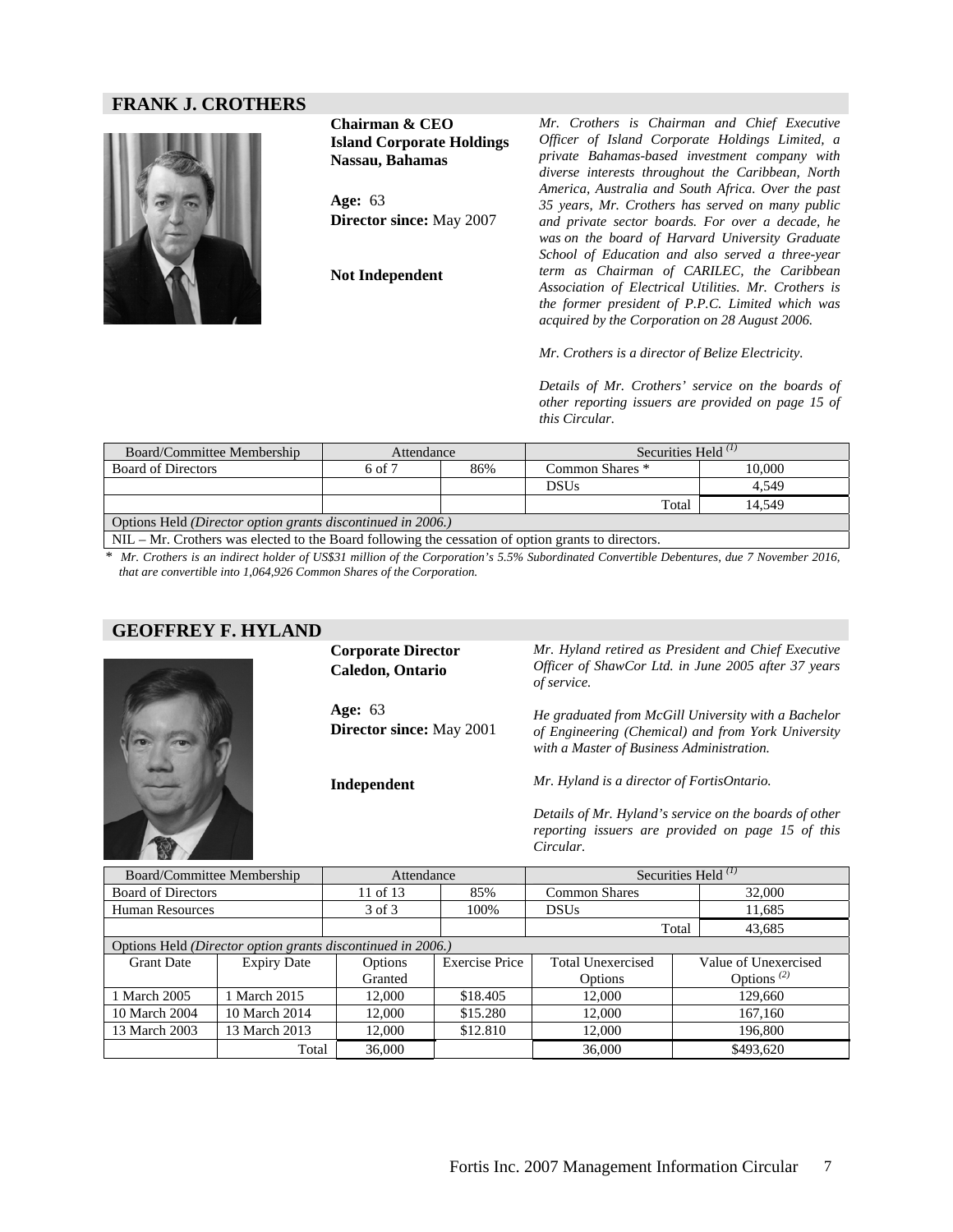#### **LINDA L. INKPEN**



**Medical Practitioner St. Philips, Newfoundland and Labrador** 

**Age:** 60 **Director since:** April 1994

**Independent** 

*Dr. Inkpen has been a physician in private practice since 1975. She has served as a Commissioner of the Royal Commission on Employment and Unemployment, Province of Newfoundland and Labrador and is past President of the College of the North Atlantic. She is Chair of the Medical Advisory Committee of the St. John's area hospitals. Dr. Inkpen was named a member of the Order of Canada in 1998 and awarded the Queen's Jubilee Medal.* 

*She graduated from Memorial University of Newfoundland with a Bachelor of Science, a Bachelor of Education, a Bachelor of Medical Science and a Doctor of Medicine.* 

*Dr. Inkpen was appointed Chair of the Board of Fortis Properties Corporation in 2000. She does not serve as a director of any other reporting issuer.* 

| Board/Committee Membership |                                                             | Attendance |                       | Securities Held $^{(1)}$ |                                     |
|----------------------------|-------------------------------------------------------------|------------|-----------------------|--------------------------|-------------------------------------|
| <b>Board of Directors</b>  |                                                             | 13 of 13   | 100\%                 | <b>Common Shares</b>     | 25,115                              |
| Governance & Nominating    |                                                             | 4 of 4     | 100\%                 | <b>DSUs</b>              | 11.685                              |
|                            |                                                             |            |                       | Total                    | 36,800                              |
|                            | Options Held (Director option grants discontinued in 2006.) |            |                       |                          |                                     |
| <b>Grant Date</b>          | <b>Expiry Date</b>                                          | Options    | <b>Exercise Price</b> | <b>Total Unexercised</b> | Value of Unexercised                |
|                            |                                                             | Granted    |                       | Options                  | Options <sup><math>(2)</math></sup> |
| 1 March 2005               | <b>March 2015</b>                                           | 16,000     | \$18.405              | 16,000                   | 172.880                             |
| 10 March 2004              | 10 March 2014                                               | 16,000     | \$15.280              | 16,000                   | 222,880                             |
|                            | Total                                                       | 32,000     |                       | 32,000                   | \$395,760                           |

#### **H. STANLEY MARSHALL**



**President & CEO Fortis Inc. Paradise, Newfoundland and Labrador**

**Age:** 57 **Director since:** October 1995

**Not Independent** 

*Mr. Marshall is President and Chief Executive Officer of the Corporation. He joined Newfoundland Power Inc. in 1979 and was appointed President and Chief Executive Officer of Fortis Inc. in 1996.* 

*Mr. Marshall graduated from University of Waterloo with a Bachelor of Applied Science (Chem. Eng.) and from Dalhousie University with a Bachelor of Laws. He is a member of the Law Society of Newfoundland and Labrador and a Registered Professional Engineer in the Province of Newfoundland and Labrador.* 

*Mr. Marshall is a director of the Corporation's utility subsidiaries in British Columbia, Alberta and the Caribbean as well as Fortis Properties Corporation.* 

*Details of Mr. Marshall's service on the boards of other reporting issuers are provided on page 15 of this Circular.* 

| Board/Committee * Membership | Attendance |       |               | Securities Held $^{(1)}$ ** |
|------------------------------|------------|-------|---------------|-----------------------------|
| <b>Board of Directors</b>    | 13 of 13   | 100%  | Common Shares | 395,405                     |
| Audit                        | 8 of 8     | 100\% |               |                             |
| Nominating & Governance      | 4 of 4     | 100%  |               |                             |
| Human Resources              | 3 of 3     | 100%  |               |                             |

\* *Mr. Marshall attends committee meetings in his capacity as President & CEO as required and is not a member of the committees.* 

*\*\* Options are granted to Mr. Marshall in his capacity as CEO of the Corporation and are detailed on pages 18 and 19 of this Circular.*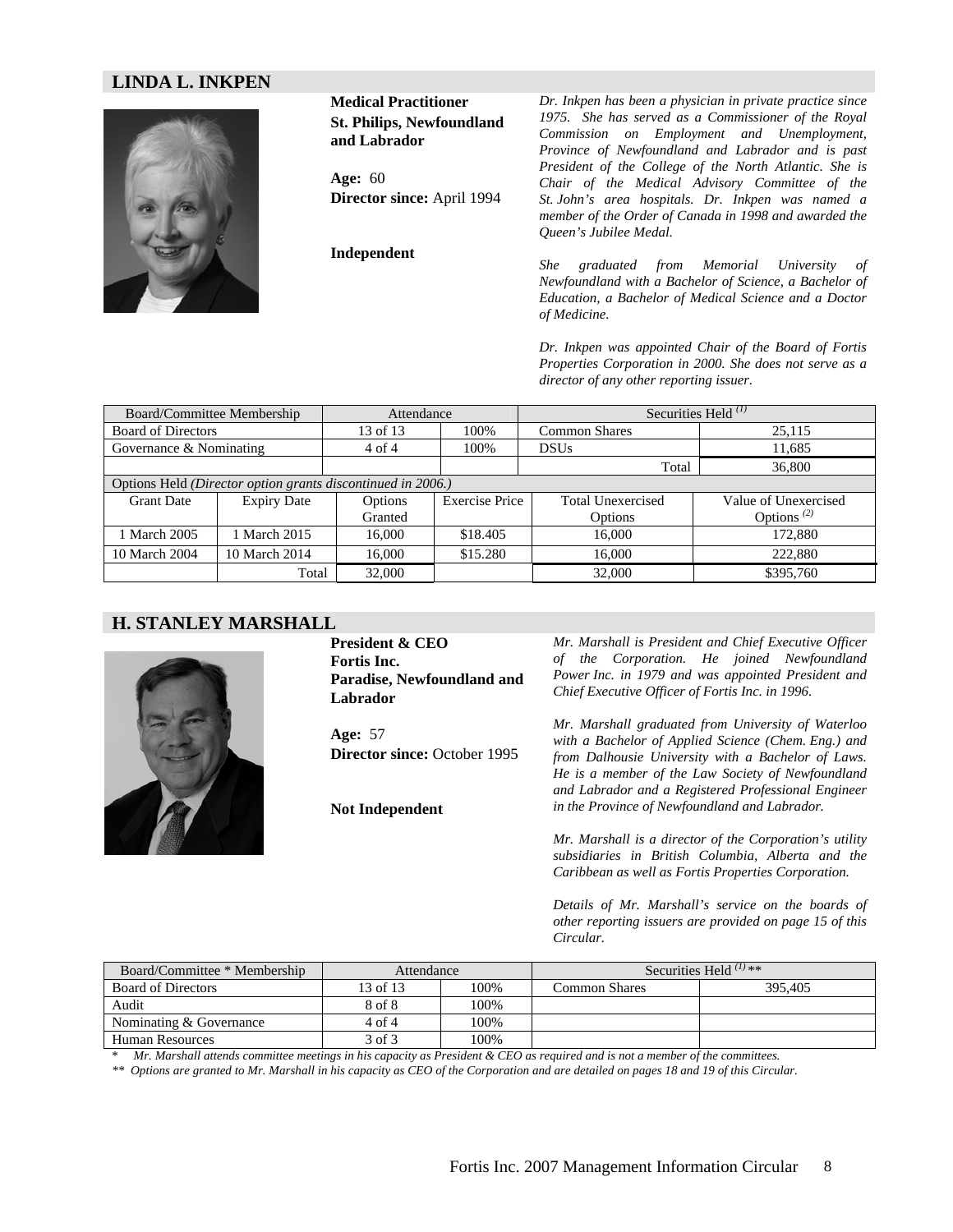#### **JOHN S. McCALLUM**



**Professor of Finance University of Manitoba Winnipeg, Manitoba** 

**Age:** 64 **Director since:** July 2001

**Independent** 

*Mr. McCallum has been a Professor of Finance at the University of Manitoba since July 1973. He served as Chairman of Manitoba Hydro from 1991 to 2000 and as Policy Advisor to the Federal Minister of Finance from 1984 to 1991.* 

*Mr. McCallum graduated from University of Montreal with a Bachelor of Arts (Economics) and a Bachelor of Science (Mathematics). He was awarded a Master of Business Administration from Queen's University and a PhD in Finance from University of Toronto.* 

*Mr. McCallum was appointed Chair of the Governance and Nominating Committee on 11 May 2005. He is a director of FortisBC Inc. and FortisAlberta Inc. and chairs the Audit, Risk and Environment Committees of both companies.* 

*Details of Mr. McCallum's service on the boards of other reporting issuers are provided on page 15 of this Circular.*

| Board/Committee Membership     |                                                             | Attendance |                       | Securities Held $^{(1)}$ |                                     |  |
|--------------------------------|-------------------------------------------------------------|------------|-----------------------|--------------------------|-------------------------------------|--|
| <b>Board of Directors</b>      |                                                             | 13 of 13   | 100%                  | <b>Common Shares</b>     | 4.000                               |  |
| Chairs Governance & Nominating |                                                             | 4 of 4     | 100%                  | <b>DSUs</b>              | 18.934                              |  |
| Audit                          |                                                             | 8 of 8     | 100%                  | Total                    | 22,934                              |  |
|                                | Options Held (Director option grants discontinued in 2006.) |            |                       |                          |                                     |  |
| <b>Grant Date</b>              | <b>Expiry Date</b>                                          | Options    | <b>Exercise Price</b> | <b>Total Unexercised</b> | Value of Unexercised                |  |
|                                |                                                             | Granted    |                       | <b>Options</b>           | Options <sup><math>(2)</math></sup> |  |
| 11 May 2005                    | 11 May 2015                                                 | 4.000      | \$18.113              | 4.000                    | 44.390                              |  |
| 1 March 2005                   | 1 March 2015                                                | 12.000     | \$18.405              | 12,000                   | 129,660                             |  |
| 10 March 2004                  | 10 March 2014                                               | 12,000     | \$15.280              | 12,000                   | 167,160                             |  |
| 13 March 2003                  | 13 March 2013                                               | 12,000     | \$12.810              | 12,000                   | 196,800                             |  |
| 15 May 2002                    | 15 May 2012                                                 | 12,000     | \$12.035              | 12,000                   | 206,100                             |  |
|                                | Total                                                       | 52,000     |                       | 52,000                   | \$744,110                           |  |

#### **HARRY McWATTERS**



**President Sumac Ridge Estate Wine Group Summerland, British Columbia**

**Age:** 62 **Director since:** May 2007

**Independent**

*Mr. McWatters is the founder and President of Sumac Ridge Estate Wine Group. He is President of Black Sage Vineyards Ltd., Hawthorne Mountain Vineyards Limited, and Okanagan Valley Estate Wine Cellars Ltd. and is responsible for government and industry relations in western Canada for Vincor Canada.* 

*Mr. McWatters was elected to the Board of FortisBC Inc. on 6 September 2005 and appointed Chair of that company's Board on 1 June 2006. He became a director of Terasen Inc. on 1 November 2007 and does not serve as a director of any other reporting issuer*.

| Board/Committee Membership                                                                            | Attendance |      | Securities Held $^{(1)}$ |       |  |  |  |
|-------------------------------------------------------------------------------------------------------|------------|------|--------------------------|-------|--|--|--|
| <b>Board of Directors</b>                                                                             | 7 of 7     | 100% | <b>Common Shares</b>     | 1.100 |  |  |  |
| Governance & Nominating                                                                               | $2$ of $2$ | 100% | <b>DSUs</b>              | 4.549 |  |  |  |
|                                                                                                       |            |      | Total                    | 5.649 |  |  |  |
| Options Held (Director option grants discontinued in 2006.)                                           |            |      |                          |       |  |  |  |
| $NIL - Mr.$ McWatters was elected to the Board following the cessation of option grants to directors. |            |      |                          |       |  |  |  |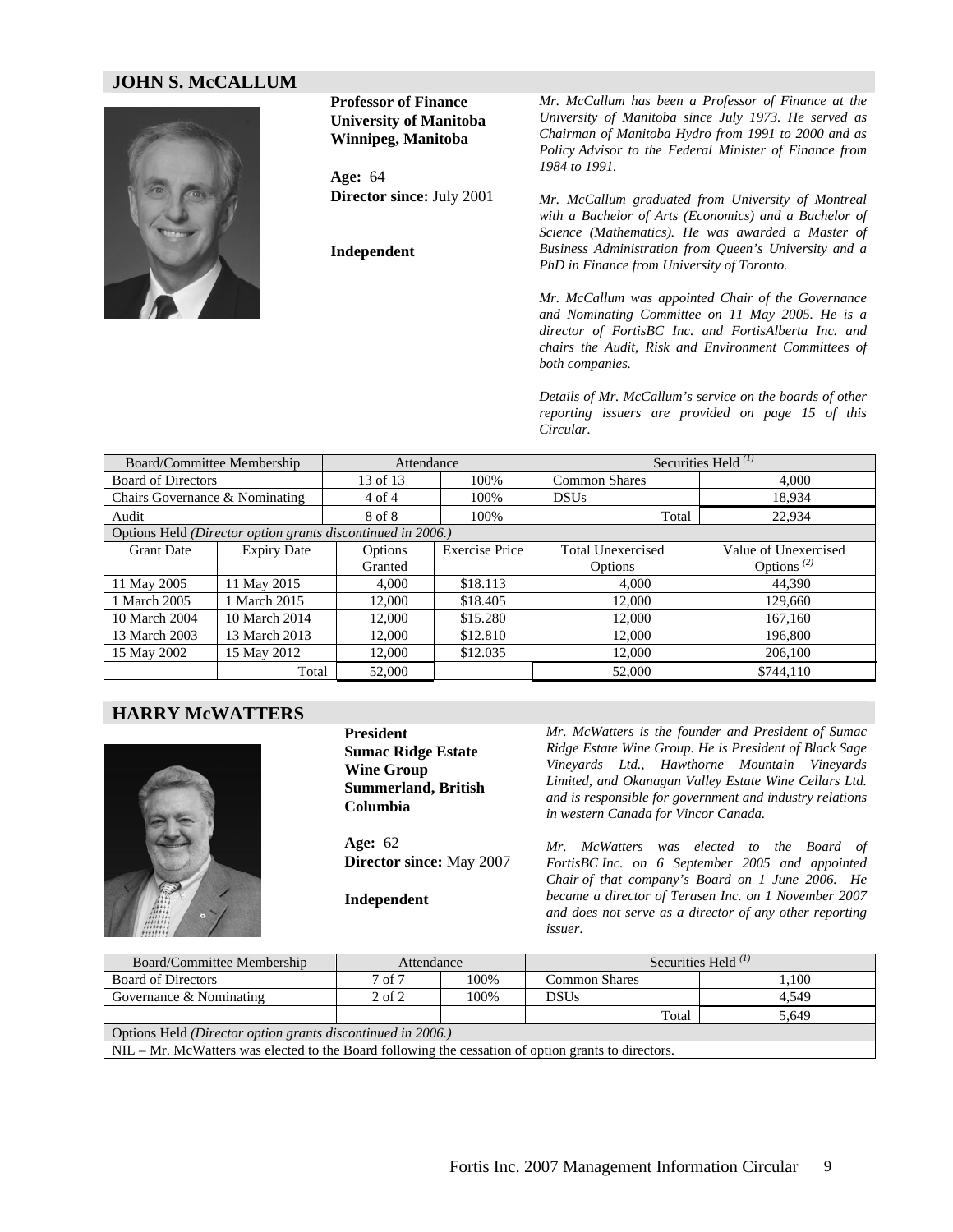#### **DAVID G. NORRIS**



**Corporate Director St. John's, Newfoundland and Labrador** 

**Age:** 60 **Director since:** May 2005

**Independent** 

*Mr. Norris has been a financial and management consultant since 2001 prior to which he was Executive Vice President, Finance and Business Development, Fishery Products International Limited. Previously, he held Deputy Minister positions with the Department of Finance and Treasury Board, Government of Newfoundland and Labrador.* 

*Mr. Norris graduated with a Bachelor of Commerce from Memorial University of Newfoundland and a Master of Business Administration from McMaster University.* 

*On 2 May 2006, Mr. Norris was appointed Chair of the Audit Committee of the Corporation. He has been a director of Newfoundland Power Inc. since 2003 and was appointed Chair of that company's Board on 26 April 2006. Mr. Norris was appointed to the Board of Fortis Properties Corporation in 2006.* 

*He does not serve as a director of any other reporting issuer*.

|                           | Board/Committee Membership                                  | Attendance |                       | Securities Held <sup>(1)</sup> |                                     |  |  |
|---------------------------|-------------------------------------------------------------|------------|-----------------------|--------------------------------|-------------------------------------|--|--|
| <b>Board of Directors</b> |                                                             | 13 of $13$ | 100%                  | <b>Common Shares</b>           | 5.679                               |  |  |
| <b>Chairs Audit</b>       |                                                             | 8 of 8     | 100%                  | <b>DSUs</b>                    | 10.561                              |  |  |
| Human Resources           |                                                             | 3 of 3     | 100%                  |                                | 16.240<br>Total                     |  |  |
|                           | Options Held (Director option grants discontinued in 2006.) |            |                       |                                |                                     |  |  |
| <b>Grant Date</b>         | <b>Expiry Date</b>                                          | Options    | <b>Exercise Price</b> | Total Unexercised              | Value of Unexercised                |  |  |
|                           |                                                             | Granted    |                       | Options                        | Options <sup><math>(2)</math></sup> |  |  |
| 11 May 2005               | 11 May 2015                                                 | 12.000     | \$18.113              | 12,000                         | \$133,170                           |  |  |

#### **MICHAEL A. PAVEY**



**Corporate Director Moncton, New Brunswick** 

**Age:** 60 **Director since:** May 2004

**Independent** 

*Mr. Pavey retired as Executive Vice President and Chief Financial Officer of Major Drilling Group International Inc. in September 2006. Prior to joining Major Drilling Group International Inc. in 1999, he held senior executive positions with a major western Canadian integrated electric utility.* 

*Mr. Pavey graduated from University of Waterloo with a Bachelor of Applied Science (Mechanical Engineering) and from McGill University with a Master of Business Administration.* 

*He retired from the Board of Maritime Electric Company, Limited in February 2007 after a six (6) year term which included three (3) years of service as Chair of that company's Audit and Environment Committee.* 

*Mr. Pavey does not serve as a director of any other reporting issuer*.

|                                                             | Board/Committee Membership | Attendance |                       | Securities Held $^{(1)}$ |                                     |  |  |  |
|-------------------------------------------------------------|----------------------------|------------|-----------------------|--------------------------|-------------------------------------|--|--|--|
| <b>Board of Directors</b>                                   |                            | 13 of 13   | 100%                  | <b>Common Shares</b>     | 2.000                               |  |  |  |
| <b>Human Resources</b>                                      |                            | 3 of 3     | 100%                  | <b>DSUs</b>              | 10.917                              |  |  |  |
|                                                             |                            |            |                       |                          | 12,917<br>Total                     |  |  |  |
| Options Held (Director option grants discontinued in 2006.) |                            |            |                       |                          |                                     |  |  |  |
| <b>Grant Date</b>                                           | <b>Expiry Date</b>         | Options    | <b>Exercise Price</b> | <b>Total Unexercised</b> | Value of Unexercised                |  |  |  |
|                                                             |                            | Granted    |                       | Options                  | Options <sup><math>(2)</math></sup> |  |  |  |
| 1 March 2005                                                | 1 March 2015               | 12.000     | \$18.405              | 12,000                   | 129,660                             |  |  |  |
| 12 May 2004                                                 | 12 May 2014                | 12,000     | \$15.228              | 10.000                   | 139,720                             |  |  |  |
|                                                             | Total                      | 24,000     |                       | 22,000                   | \$269,380                           |  |  |  |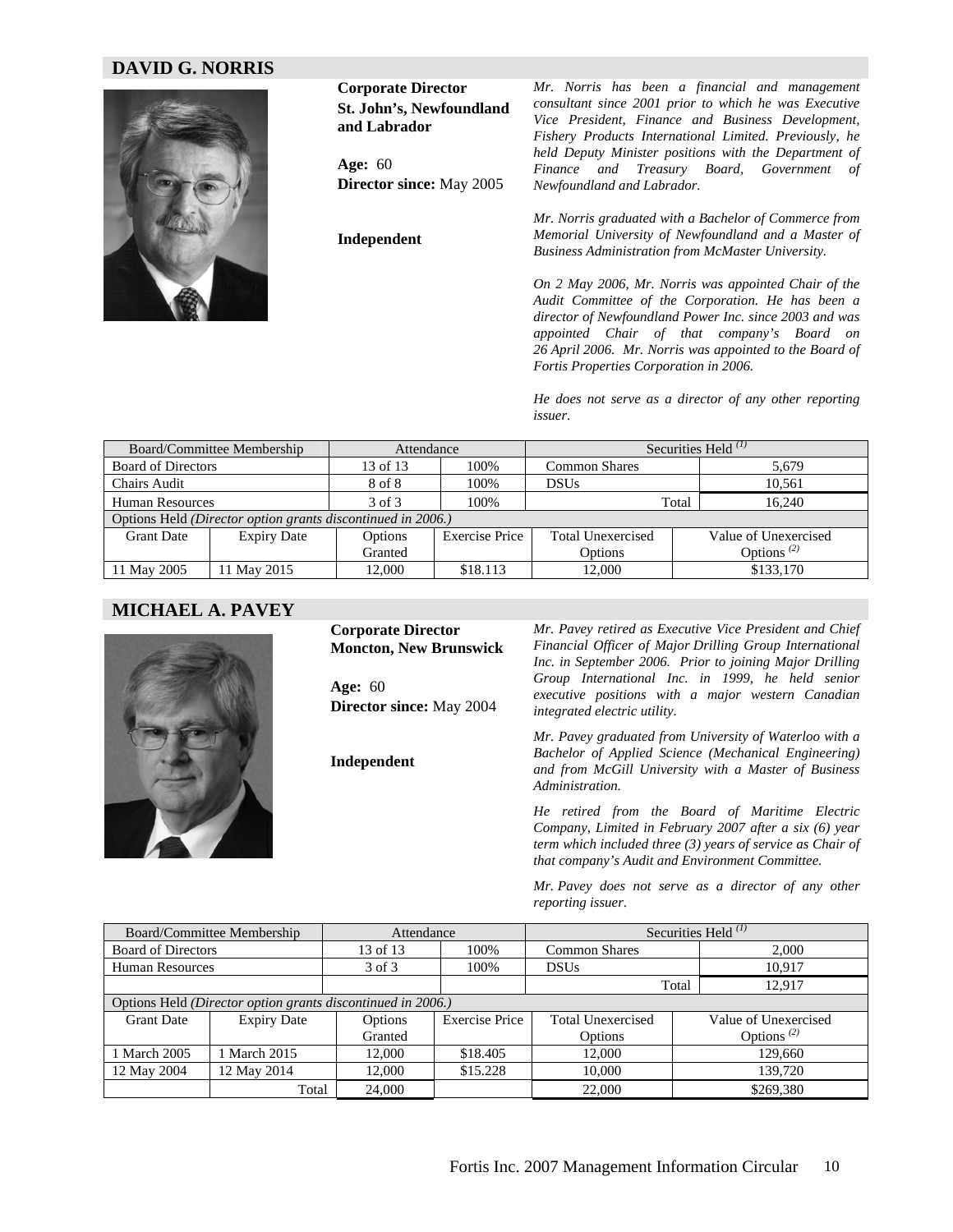#### **ROY P. RIDEOUT**



**Corporate Director Halifax, Nova Scotia Age:** 60 **Director since:** March 2001 **Independent**  *Mr. Rideout retired as Chairman and Chief Executive Officer of Clarke Inc. in October 2002. Prior to 1998, he served as President of Newfoundland Capital Corporation Limited and held senior executive positions in the Canadian airline industry. Mr. Rideout graduated with a Bachelor of* 

*Commerce from Memorial University of Newfoundland and obtained designation as a Chartered Accountant.* 

*He is the Chair of the Human Resources Committee and has held that position since May 2003.* 

*Details of Mr. Rideout's service on the boards of other reporting issuers are provided on page 15 of this Circular.* 

| Board/Committee Membership                                  |                    | Attendance   |                       | Securities Held $^{(1)}$ |                                     |  |
|-------------------------------------------------------------|--------------------|--------------|-----------------------|--------------------------|-------------------------------------|--|
| <b>Board of Directors</b>                                   |                    | $12$ of $13$ | 92%                   | <b>Common Shares</b>     | 31,516                              |  |
| <b>Chairs Human Resources</b>                               |                    | 3 of 3       | 100%                  | <b>DSUs</b>              | 15,108                              |  |
| Governance & Nominating                                     |                    | $4$ of $4$   | 100%                  |                          | 46,624<br>Total                     |  |
| Options Held (Director option grants discontinued in 2006.) |                    |              |                       |                          |                                     |  |
| <b>Grant Date</b>                                           | <b>Expiry Date</b> | Options      | <b>Exercise Price</b> | <b>Total Unexercised</b> | Value of Unexercised                |  |
|                                                             |                    | Granted      |                       | Options                  | Options <sup><math>(2)</math></sup> |  |
| 1 March 2005                                                | March 2015         | 16.000       | \$18.405              | 16.000                   | 172,880                             |  |
| 10 March 2004                                               | 10 March 2014      | 16.000       | \$15.280              | 16,000                   | 222,880                             |  |
| 13 March 2003                                               | 13 March 2013      | 12.000       | \$12.810              | 12,000                   | 196,800                             |  |
| 15 May 2002                                                 | 14 May 2012        | 12,000       | \$12.035              | 12,000                   | 206,100                             |  |
|                                                             | Total              | 56,000       |                       | 56,000                   | \$798,660                           |  |

*<sup>(1)</sup> Represents Common Shares and/or Deferred Share Units, detailed on page 13 of this Circular and further described below under Compensation of Directors, beneficially owned controlled or directed, directly or indirectly. This information has been furnished by the respective nominee.* 

*(2) Calculated using the closing price of Common Shares at 31 March 2008 of \$29.21.* 

#### *Compensation of Directors*

i<br>S

During 2007 directors, other than Mr. Marshall, were compensated with a combination of annual retainer, meeting attendance fees and Deferred Share Units ("DSUs"). In 2004, the Board introduced the Directors' Deferred Share Unit Plan ("DSU Plan") as an optional vehicle for directors to elect to receive credit of their annual cash retainer in DSUs. The Board may also determine from time to time that special circumstances exist that would reasonably justify the grant of DSUs to a director as compensation in addition to any regular retainer or fee to which the director is entitled. During 2006, the Board elected to discontinue the grant of stock options to directors and initiated an annual grant of DSUs.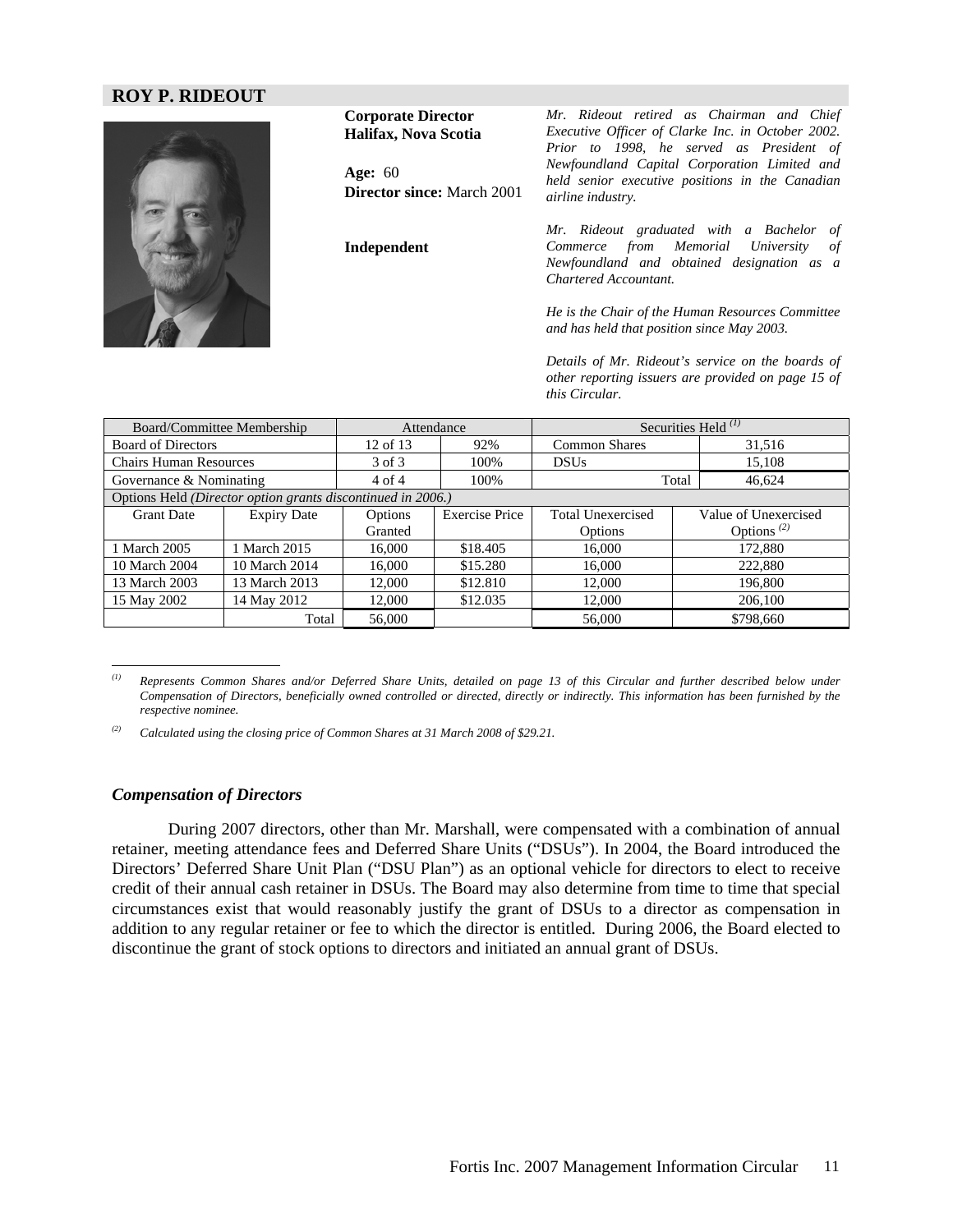The following table describes the director compensation structure in place during 2007 as compared to the previous three (3) years:

|                                                         | 2007      | 2006      | 2005        | 2004                 |
|---------------------------------------------------------|-----------|-----------|-------------|----------------------|
| Annual Non-Executive Board Chair Retainer               | \$125,000 | \$125,000 | \$125,000   | \$75,000             |
| Annual Director Retainer (cash or optional DSUs)        | \$35,000  | \$35,000  | \$30,000    | \$25,000             |
| Annual Committee Chair Retainer (cash or optional DSUs) | \$15,000  | \$15,000  | \$15,000    | \$10,000             |
| Annual Retainer paid in DSUs (equity component)         | \$30,000  | \$30,000  | $Nil^{(l)}$ | $\mathrm{Nil}^{(l)}$ |
| Board and Committee Meeting Attendance Fee              | \$1.500   | \$1,500   | \$1,500     | \$1,500              |

*(1) The adoption of the grant of DSUs as the equity component of directors' compensation commenced in 2006. Prior to 2006, directors were granted options pursuant to the Corporation's stock option plans.* 

The following table summarizes director compensation for 2007:

|                                    | <b>Annual</b><br><b>Retainer</b><br>(Cash) | <b>Annual</b><br><b>Retainer</b><br>(Optional<br>DSUs) $^{(1)(2)}$ | <b>Annual</b><br><b>Retainer</b><br>(Mandatory<br>$DSUs)$ <sup>(2)(3)</sup> | Meeting<br>Fees<br>$(Cash)$ <sup>(4)</sup> | <b>Total</b><br>Compensation |
|------------------------------------|--------------------------------------------|--------------------------------------------------------------------|-----------------------------------------------------------------------------|--------------------------------------------|------------------------------|
|                                    | \$                                         |                                                                    |                                                                             | \$                                         | \$                           |
| Peter E. Case                      | 35,000                                     |                                                                    | 30,000                                                                      | 31,500                                     | 96,500                       |
| Bruce Chafe $(5)$                  | 125,000                                    |                                                                    | 30,000                                                                      | 42,000                                     | 197,000                      |
| Frank J. Crothers                  |                                            | 22,822                                                             | 30,000                                                                      | 9.000                                      | 61,822                       |
| Geoffrey F. Hyland                 |                                            | 35,000                                                             | 30,000                                                                      | 21,000                                     | 86,000                       |
| Linda L. Inkpen                    |                                            | 35,000                                                             | 30,000                                                                      | 25,500                                     | 90,500                       |
| H. Stanley Marshall <sup>(6)</sup> |                                            |                                                                    |                                                                             |                                            |                              |
| John S. McCallum                   |                                            | 50,000                                                             | 30,000                                                                      | 37,500                                     | 117,500                      |
| <b>Harry McWatters</b>             |                                            | 22,822                                                             | 30,000                                                                      | 13,500                                     | 66,322                       |
| David G. Norris                    |                                            | 50,000                                                             | 30,000                                                                      | 36,000                                     | 116,000                      |
| Michael A. Pavey                   |                                            | 35,000                                                             | 30,000                                                                      | 24,000                                     | 89,000                       |
| Roy P. Rideout                     |                                            | 50,000                                                             | 30,000                                                                      | 28,500                                     | 108,500                      |
| Total                              | \$160,000                                  | \$300,644                                                          | \$300,000                                                                   | \$268,500                                  | \$1,029,144                  |

#### *Individual Director Compensation – 2007*

*(1) These amounts represent the annual Board and Committee Chair retainers of directors who elected to receive DSUs in payment of their 2007 cash retainers.* 

*(2) During 2007, the cumulative DSU holdings of participants increased by the notional reinvestment of dividends. The net amount expensed by the Corporation for DSUs related to notional dividends and decreased share value to \$28.99, as at 31 December 2007, was \$22,647. This amount is not included in the above table.* 

*(3) These amounts represent the annual equity compensation in the form of DSUs granted to directors. During 2006, the equity component of the Corporation's annual director compensation was changed from the granting of stock options to the issuance of DSUs. The DSU values are included in the cumulative holdings of the respective directors as detailed in the table on page 13 of this Circular.* 

*(4) The meeting fees represent \$1,500 per Board or Committee meeting attended in person or by telephone by the director as disclosed in the particulars of director nominees on pages 6 through 11 of this Circular.* 

*(5) Mr. Chafe will be retiring as Chair and not standing for re-election as director at the Meeting in accordance with the Director Tenure Policy detailed on page 14 of this Circular.* 

*(6) Mr. Marshall, as CEO, does not receive compensation as a director of the Corporation.* 

DSUs granted in lieu of cash payment of annual retainer are credited to participating directors as of 1 January of each year by dividing the total applicable annual retainer by the daily average of the high and low board lot trading prices of the Common Shares on the TSX for the last five (5) trading days immediately preceding the grant of the DSUs. Additional DSUs are credited on the quarterly dividend payment dates as notional dividends are assumed to be reinvested.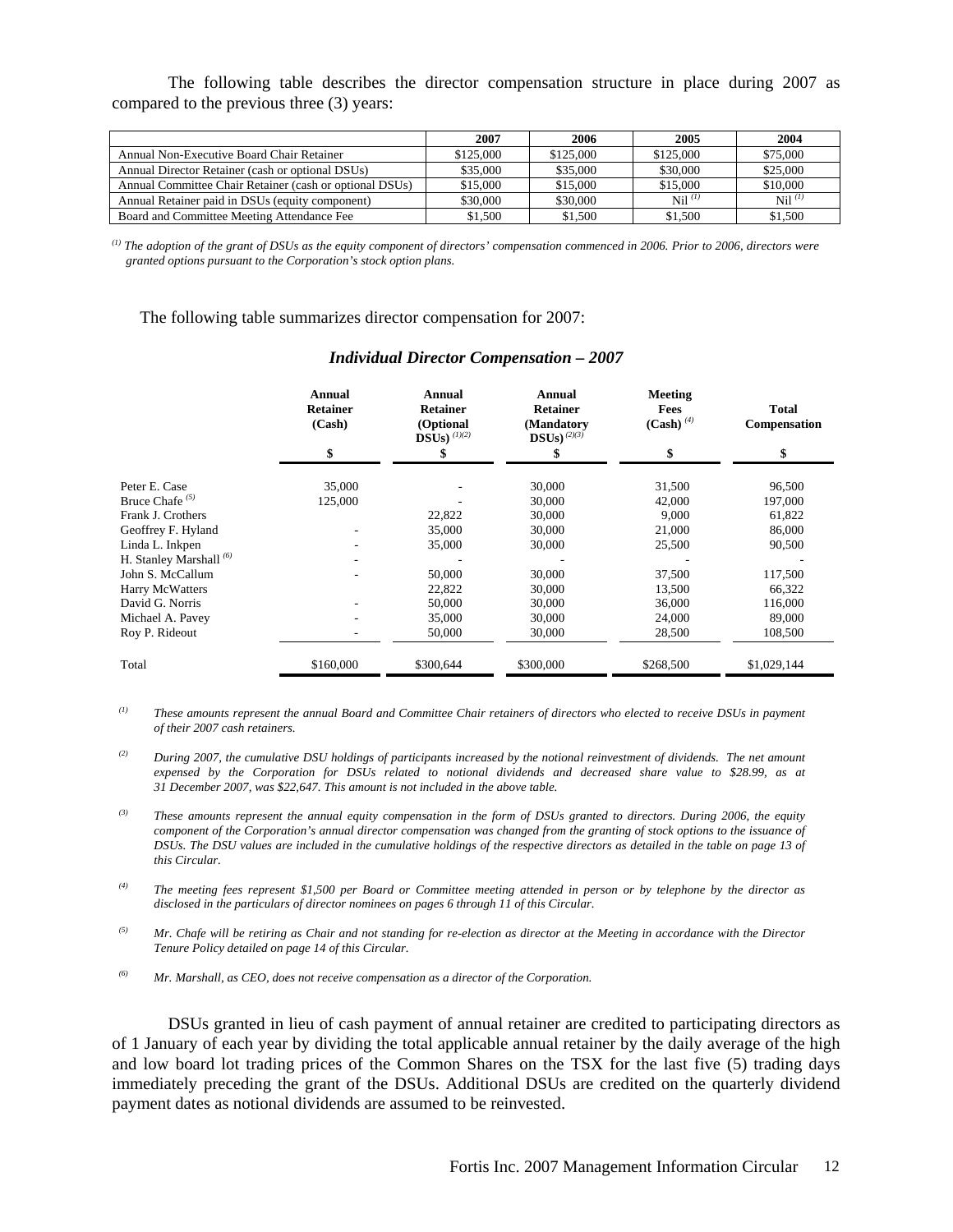The annual grant of DSUs, that comprises the equity component of the Corporation's annual directors' compensation, is credited to all directors who are not officers of the Corporation as of the grant date at the daily average of the high and low board lot trading prices of the Common Shares on the TSX for the last five (5) trading days immediately preceding the grant of the DSUs. On 8 May 2007, directors who were not officers of the Corporation were each granted 1,064 DSUs at a price of \$28.19, equivalent to approximately \$30,000 in value. Additional DSUs are credited on the quarterly dividend payment dates as notional dividends are assumed to be reinvested.

Upon retirement from the Board, a director participant in the DSU Plan will receive a cash payment equivalent to the number of DSUs credited to the notional account multiplied by the daily average of the high and low board lot trading prices of the Corporation's Common Shares on the TSX for the last five (5) trading days immediately preceding the date of payment.

#### *Director Equity Ownership*

 Effective 1 January 2006, the Board amended its policy regarding equity ownership by directors to change the minimum requirement from 8,000 Common Shares or DSUs to the Common Share or DSU equivalent in value of three (3) times the annual retainer (inclusive of mandatory DSU grant) within four (4) years from the later of the effective date of the amended policy or the date the person was first elected to the Board. As of the date of this Circular, all of the nominees proposed for re-election meet the minimum equity ownership level.

The table below shows the Common Share and DSU holdings of each of the directors as at 31 March 2008 and comparable holdings for the previous year.

|                 | <b>Equity Ownership</b><br><b>31 March 2007</b> |                          | <b>Equity Ownership</b><br><b>Net Change in</b><br><b>31 March 2008</b><br><b>Equity Ownership</b> |             | <b>Market Value</b><br>of Equity | <b>Multiple of</b><br>2007<br>Annual |                                   |                        |
|-----------------|-------------------------------------------------|--------------------------|----------------------------------------------------------------------------------------------------|-------------|----------------------------------|--------------------------------------|-----------------------------------|------------------------|
| <b>Director</b> | Common<br><b>Shares</b>                         | <b>DSUs</b>              | Common<br><b>Shares</b>                                                                            | <b>DSUs</b> | Common<br><b>Shares</b>          | <b>DSUs</b>                          | Ownership<br><b>31 March 2008</b> | <b>Retainer</b><br>(x) |
| P. E. Case      | 10,500                                          | 1,344                    | 10,500                                                                                             | 3,530       | $\overline{\phantom{a}}$         | 2,186                                | 409,816                           | 6.3                    |
| F. J. Crothers  | ٠                                               | $\overline{\phantom{a}}$ | 10.000                                                                                             | 4,549       | 10.000                           | 4,549                                | 424,976                           | 8.0                    |
| G. F. Hyland    | 20,000                                          | 7,714                    | 32,000                                                                                             | 11,685      | 12,000                           | 3,971                                | 1,276,039                         | 19.6                   |
| L. L. Inkpen    | 25,115                                          | 7,714                    | 25,115                                                                                             | 11.685      | $\overline{\phantom{a}}$         | 3,971                                | 1,074,928                         | 16.5                   |
| H. S. Marshall  | 330,202                                         | ٠                        | 395,405                                                                                            | ۰.          | 65,203                           | ۰                                    | 11,549,780                        | (I)                    |
| J. S. McCallum  | 4,000                                           | 14,227                   | 4,000                                                                                              | 18,934      | $\overline{\phantom{a}}$         | 4,707                                | 669,902                           | 8.4                    |
| H. McWatters    | ٠                                               |                          | 1,100                                                                                              | 4,549       | 1,100                            | 4,549                                | 165,007                           | 3.1                    |
| D. G. Norris    | 5,640                                           | 6,117                    | 5,679                                                                                              | 10,561      | 39                               | 4,444                                | 474,370                           | 5.9                    |
| M. A. Pavey     | ۰                                               | 6,971                    | 2,000                                                                                              | 10,917      | 2,000                            | 3,946                                | 377,306                           | 5.8                    |
| R. P. Rideout   | 31,516                                          | 10,521                   | 31,516                                                                                             | 15,108      | $\overline{\phantom{a}}$         | 4,587                                | 1,361,887                         | 17.0                   |

*(1) Multiple of 2007 annual retainer is not applicable to Mr. Marshall as he does not receive compensation as a director of the Corporation. He is compensated as President and CEO of Fortis Inc. and his Common Share ownership value as a multiple of his 2007 base salary is outlined on page 22 of this Circular.*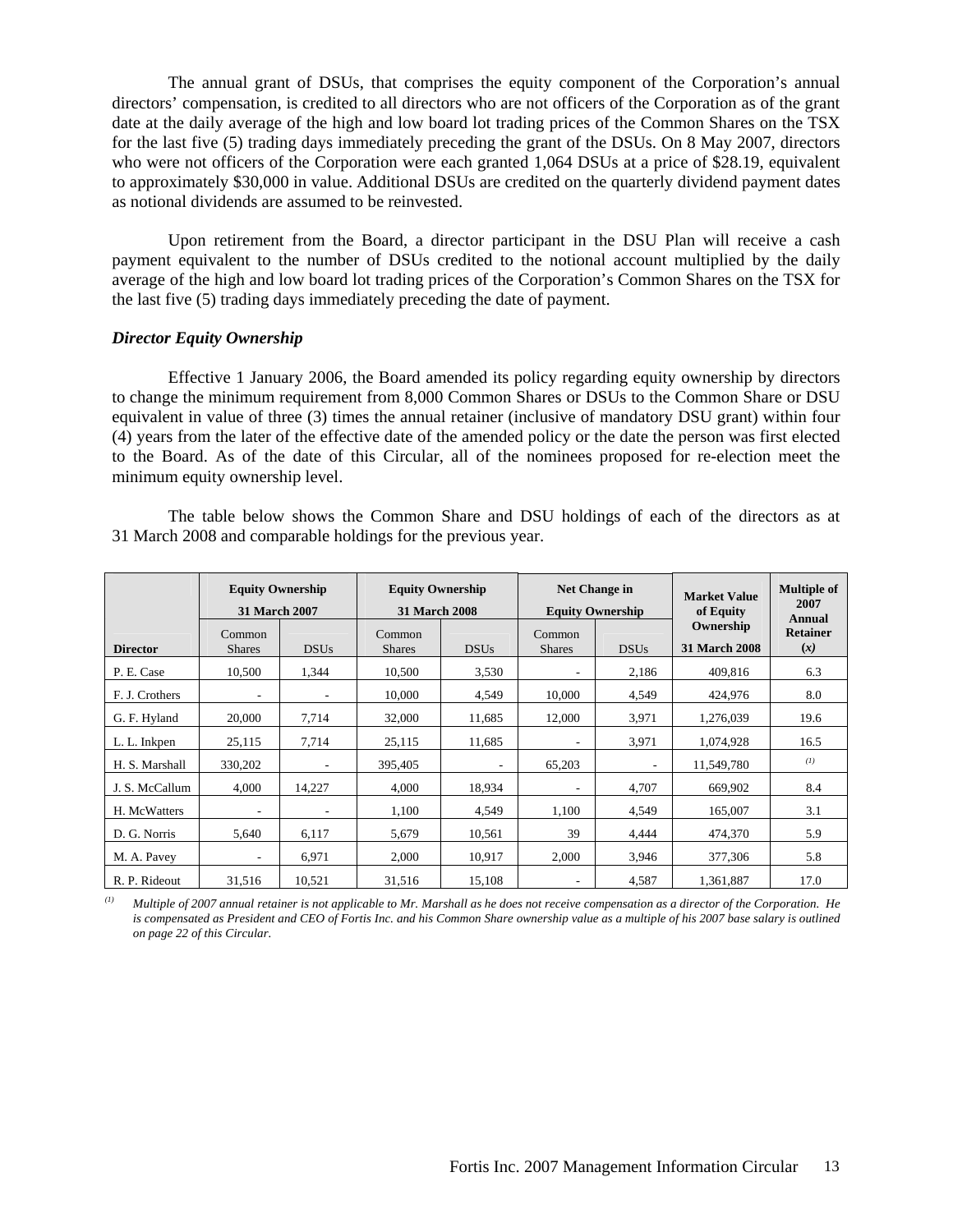#### *Director Tenure Policy*

The Board adopted a director tenure policy in 1999 which is reviewed on a periodic basis and was most recently affirmed at a meeting of the Board held in September 2007. The tenure policy provides that Directors of the Corporation are to be elected for a term of one (1) year, and, except in exceptional circumstances determined by the Board, be eligible for re-election until the Annual Meeting of Shareholders next following the earlier of the date on which they achieve age seventy or the tenth anniversary of their initial election to the Board. This policy became effective prospectively in 1999 and did not apply to Dr. Inkpen's service prior to 1999. The policy does not apply to Mr. Marshall whose service on the Board is related to his tenure as CEO.

#### *Directors' and Officers' Liability Insurance*

Directors' and officers' liability insurance has been purchased for the benefit of the directors and officers of the Corporation. This policy is renewable effective 1 July each year. The premium for such insurance in respect of 2007 was \$442,279. The insurance coverage obtained under the current policy is \$125 million in respect of any one incident, subject to a \$500,000 deductible for securities claims and a \$250,000 deductible for other claims.

#### **REPORT ON CORPORATE GOVERNANCE**

The Board of Directors and Management of Fortis Inc. acknowledge the critical importance of good corporate governance practices in the proper conduct of the affairs of the Corporation. The Corporation's corporate governance practices comply with the Corporate Governance Guidelines promulgated in National Policy 58-201. Disclosure of the Corporation's approach to corporate governance in compliance with Form 58-101F1 (under National Instrument 58-101) is set out in the Disclosure of Corporate Governance Practices annexed as Schedule A on page 29 of this Circular.

#### *The Board of Directors*

The Board has concluded that eight (8) of the ten (10) nominees presented for election as directors as outlined in "Board of Directors" on pages 6 through 11 of this Circular, are independent in accordance with the definition of independence set out in Section 1.4 of Multilateral Instrument 52-110 - Audit Committees. Messrs. Marshall and Crothers are not considered independent by reason of their direct or indirect material relationship with the Corporation. Mr. Marshall is the President and CEO of the Corporation. Prior to his election to the Board and within the last three (3) years, Mr. Crothers was an executive officer, Vice Chair of Caribbean Utilities Company, Ltd., a subsidiary of the Corporation. He relinquished his executive officer position with the subsidiary on 30 August 2007.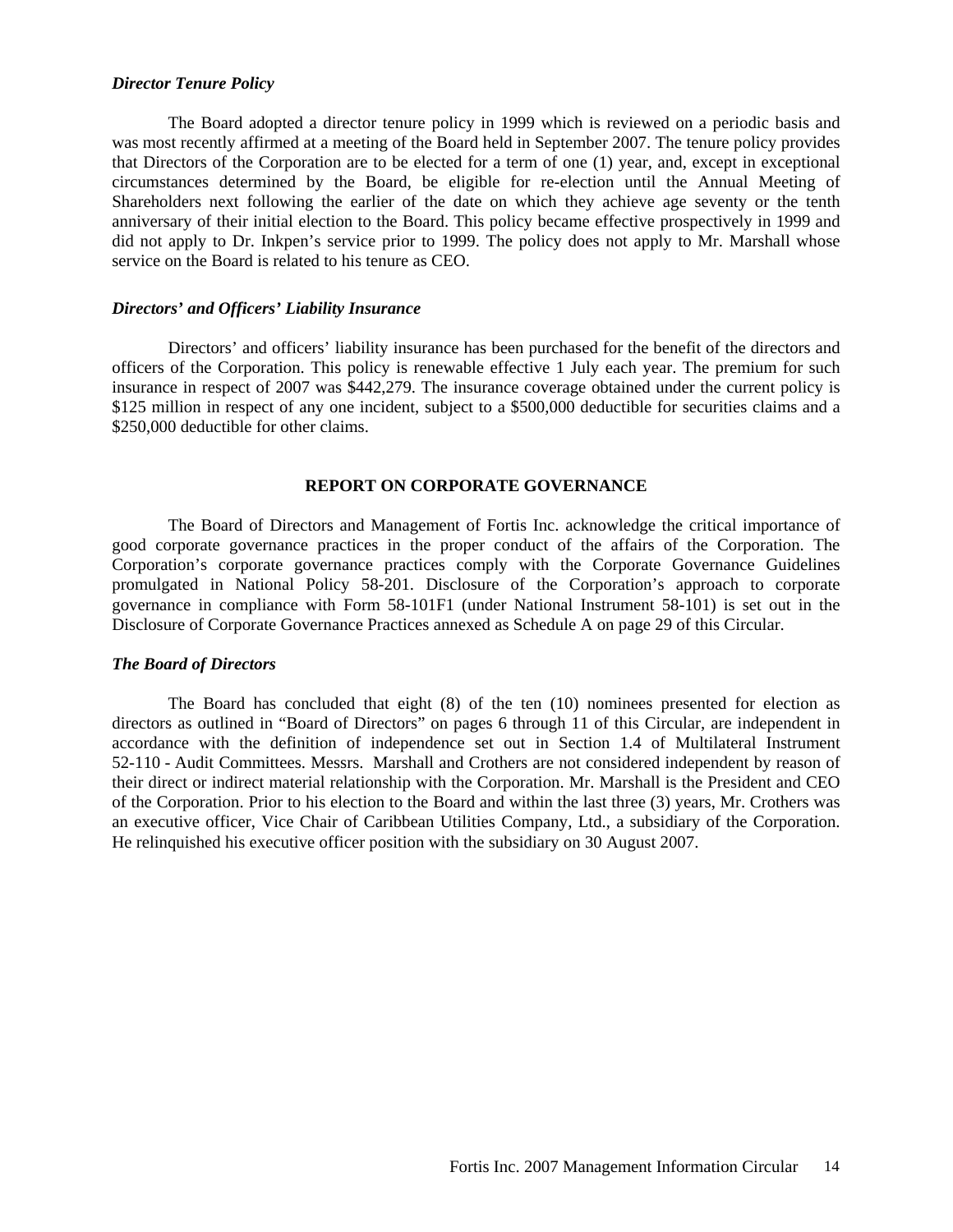Currently, there is only one (1) instance where directors of the Corporation serve as directors on the same board of another reporting issuer, other than a subsidiary of the Corporation. Messrs. Marshall and McCallum are both directors of Toromont Industries Ltd. The following table sets forth the current directors who serve on the boards of other reporting issuers together with their committee involvement:

| <b>Director</b> | <b>Reporting Issuer</b>                | <b>Committee</b>                                 |
|-----------------|----------------------------------------|--------------------------------------------------|
| F. J. Crothers  | Abaco Markets Limited                  | Audit                                            |
|                 | C.A. Bancorp Inc.                      |                                                  |
|                 | Caribbean Utilities Company, Ltd.      | Nominating and Corporate Governance              |
|                 | Fidelity Merchant Bank & Trust Limited | Audit                                            |
|                 | <b>Franklin Templeton Resources</b>    | Nominating; Audit                                |
|                 | Nunisco Resources Limited              | Audit                                            |
|                 | Talon Metals Corp.                     | Audit                                            |
|                 | Victory Nickel Inc.                    | Audit                                            |
| G. F. Hyland    | Enerflex Systems Income Fund           | Audit; Governance                                |
|                 | Exco Technologies Limited              | Human Resources (Chair); Audit; Governance and   |
|                 |                                        | Nominating                                       |
|                 | <b>SCITI Total Return Trust</b>        | Independent Review (Chair); Audit                |
|                 | ShawCor Ltd.                           |                                                  |
| H. S. Marshall  | Toromont Industries Ltd.               | Human Resources                                  |
|                 | Caribbean Utilities Company, Ltd.      | Nominating and Corporate Governance              |
|                 |                                        |                                                  |
| J. S. McCallum  | IGM Financial Inc.                     | Related Party and Conduct Review (Chair); Audit; |
|                 |                                        | Public Policy; Governance and Nominating         |
|                 |                                        |                                                  |
|                 | Toromont Industries Ltd.               | Audit (Chair); Corporate Governance              |
|                 |                                        |                                                  |
|                 | Wawanesa                               | <b>Investment</b> ; Human Resources              |
| R. P. Rideout   | <b>NAV CANADA</b>                      | Human Resources and Compensation (Chair);        |
|                 |                                        | Governance and Nominating                        |

 The Board annually appoints from amongst its members three (3) standing committees: the Governance and Nominating Committee, Audit Committee and the Human Resources Committee. The Corporation does not have an executive committee of the Board. Each committee has a written mandate which sets out in detail the activities or areas of the Corporation's business to which the committee is required to devote its attention. All committees are currently composed of independent and unrelated directors. Mr. Marshall attends committee meetings in his capacity as CEO of the Corporation and is not a member of any committee. Mr. Crothers is not a member of any committee because his relationship as an executive officer of a subsidiary of the Corporation during the preceding three-year period renders him not independent in accordance with the definition of independence prescribed by Section 1.4 of Multilateral Instrument 52-110 and consequently he will not be asked to serve on any committee until after the annual meeting in 2011.

#### *Governance and Nominating Committee*

The mandate of the Governance and Nominating Committee requires the committee, among other things, to:

- (i) develop and recommend to the Board the Corporation's approach to corporate governance issues;
- (ii) propose to the Board new nominees for election to the Board;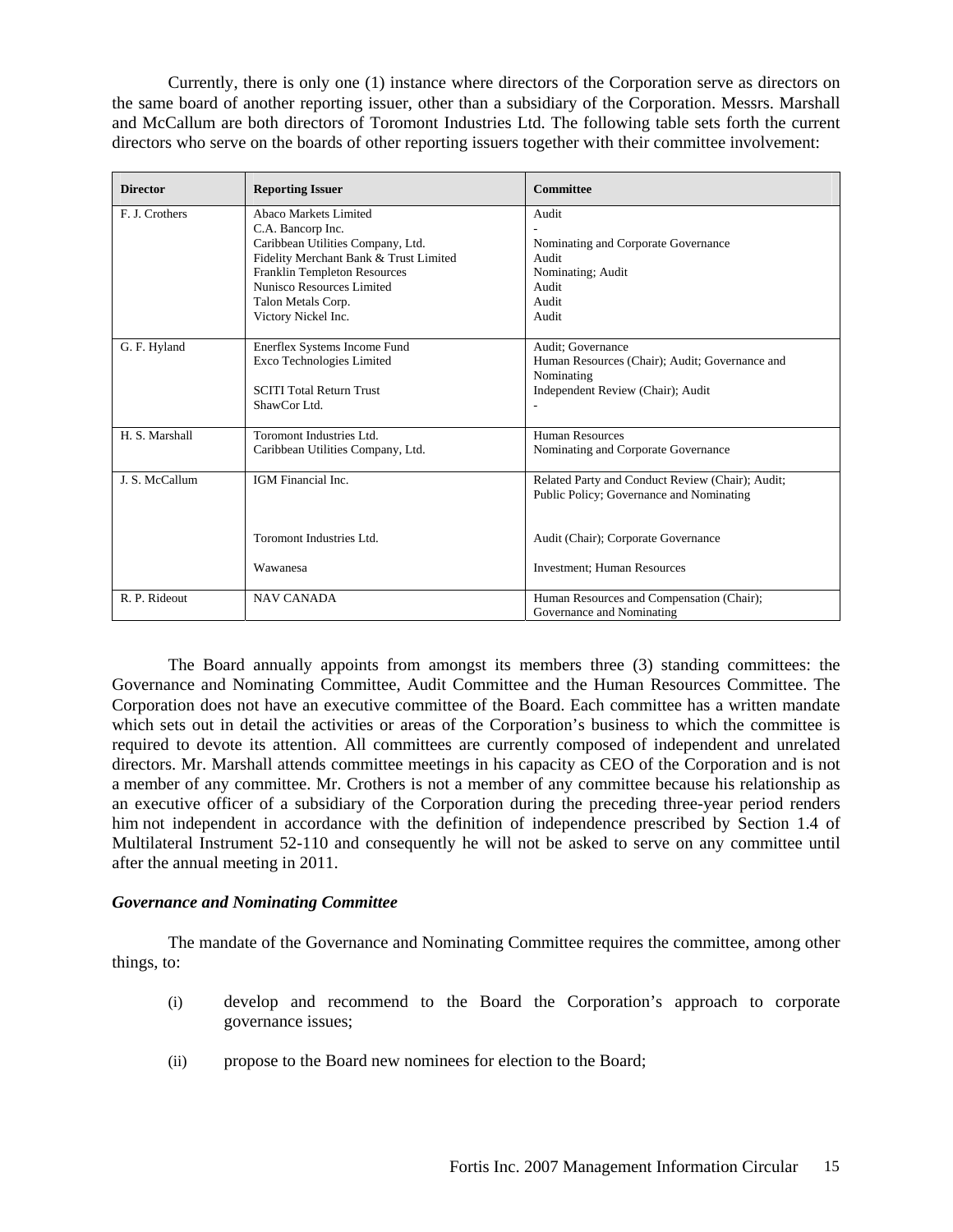- (iii) carry out procedures specified by the Board for assessing the effectiveness of the Board, the directors and each Board committee;
- (iv) approve the engagement of an outside expert, or experts, by an individual director at the Corporation's expense; and
- (v) review and make recommendations to the Board with respect to the adequacy and form of the compensation of directors.

The members of the Governance and Nominating Committee, who are all independent and unrelated, were John S. McCallum (Chair), Bruce Chafe, Linda L. Inkpen, Harry McWatters and Roy P. Rideout.

#### *Audit Committee*

The Audit Committee provides assistance to the Board by overseeing the external audit of the Corporation's annual financial statements and the accounting and financial reporting and disclosure processes of the Corporation. Details regarding the Audit Committee and its charter can be found in Section 12 of the Corporation's 2007 Annual Information Form which can be viewed at either *www.fortisinc.com* or on SEDAR *at www.sedar.com*.

The members of the Audit Committee, who are all independent and unrelated, were David G. Norris (Chair), Peter E. Case, Bruce Chafe and John S. McCallum.

#### *Human Resources Committee*

The mandate of the Human Resources Committee requires the committee, among other things, to:

- (i) assist and advise the Board and CEO in appointing senior management;
- (ii) monitor programs for training and developing senior management and planning for succession within the ranks of senior management;
- (iii) oversee the form and adequacy of the compensation and benefits provided by the Corporation to its senior management; and
- (iv) administer the Corporation's stock option plans.

The members of the Human Resources Committee, who are all independent and unrelated, were Roy P. Rideout (Chair), Bruce Chafe, Geoffrey F. Hyland, David G. Norris and Michael A. Pavey.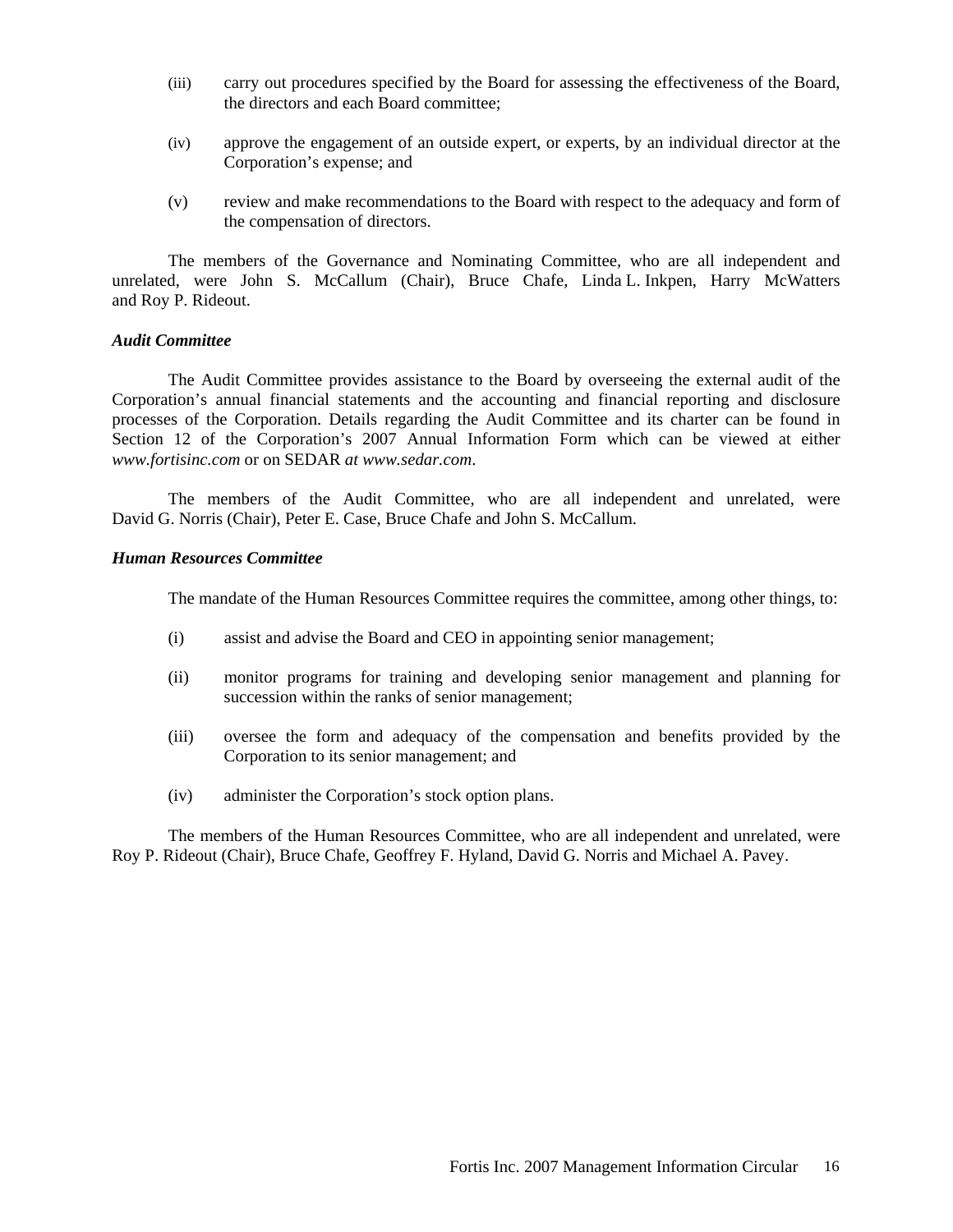#### **EXECUTIVE COMPENSATION REPORT**

#### *Compensation of Named Executive Officers*

 The following table sets forth information concerning the annual and long-term compensation earned for services rendered during each of the last three (3) financial years by the CEO of the Corporation and each of the other most highly compensated executive officers of the Corporation (the "Named Executive Officers") as defined in National Instrument 51-102F6 – Statement of Executive Compensation.

#### *Summary Compensation Table*

|                                       | <b>Annual Compensation</b> |                      |                     | <b>Long-Term Compensation</b>                        |                                                                          |                                                                               |                                                 |
|---------------------------------------|----------------------------|----------------------|---------------------|------------------------------------------------------|--------------------------------------------------------------------------|-------------------------------------------------------------------------------|-------------------------------------------------|
| Name and<br><b>Principal Position</b> | Year                       | <b>Salary</b><br>\$) | <b>Bonus</b><br>\$) | <b>Other Annual</b><br>Compensation $(1)$<br>$($ \$) | <b>Securities</b><br>Under<br><b>Options</b><br>Granted $(2)(3)$<br>(# ) | <b>Long-Term</b><br>Incentive<br><b>Plans</b><br>Granted $(3)(4)$<br>$^{(#)}$ | <b>All Other</b><br>Compensation $(5)$<br>$($)$ |
| H. STANLEY MARSHALL                   | 2007                       | 725,000              | 1,000,000           | ۰.                                                   | 77,156                                                                   | 19,570                                                                        | 389,622                                         |
| President and                         | 2006                       | 675,000              | 742,500             | ٠                                                    | 73,561                                                                   | 28,400                                                                        | 173,418                                         |
| Chief Executive Officer               | 2005                       | 650,000              | 715,000             | $\overline{\phantom{a}}$                             | 88,292                                                                   | 16,520                                                                        | 149,978                                         |
| <b>BARRY V. PERRY</b>                 | 2007                       | 315,000              | 300,000             |                                                      | 33,524                                                                   |                                                                               | 140,730                                         |
| Vice President, Finance and           | 2006                       | 300,000              | 210,000             |                                                      | 32,694                                                                   |                                                                               | 112,385                                         |
| <b>Chief Financial Officer</b>        | 2005                       | 280,000              | 200,000             |                                                      | 38,032                                                                   | ٠                                                                             | 95,311                                          |
| RONALD W. McCABE                      | 2007                       | 215,000              | 150,000             |                                                      | 11,440                                                                   |                                                                               | 42,935                                          |
| General Counsel and                   | 2006                       | 207,000              | 93,150              | ٠                                                    | 13,535                                                                   |                                                                               | 41,047                                          |
| Corporate Secretary                   | 2005                       | 200,000              | 90,000              | -                                                    | 16,300                                                                   |                                                                               | 37,790                                          |

*(1) Perquisites and other personal benefits, securities and property are not disclosed as they did not exceed the minimum disclosure threshold which is the lesser of \$50,000 or 10% of the total annual salary and bonus of the Named Executive Officer.* 

*(2) Options to acquire Common Shares of Fortis Inc. Options granted in 2007 vest at a rate of 25% per annum commencing 7 May 2008.* 

*(3) The figures for "Securities Under Options Granted and Long-Term Incentive Plans Granted" for 2005 reflect the Corporation's 4-for-1 stock split effective 21 October 2005.* 

*(4) Long-Term Incentive Plan grants during the year related to the Performance Share Unit Plan outlined in the "Long-Term Incentive Plan Awards in Most Recently Completed Financial Year" table on page 18 of this Circular.* 

*(5) The amounts reported include the dollar value of insurance premiums paid by the Corporation with respect to term life and disability insurance as well as interest benefits on stock option loans. The amounts reported include directors' fees paid by subsidiaries to Messrs. Marshall and Perry. The amounts reported include notional contributions to the Corporation's defined contribution pension arrangements described on pages 22 and 23 of this Circular in respect of Messrs. Perry and McCabe and, commencing in 2007, for Mr. Marshall who had previously participated in the Corporation's defined benefit pension arrangements as described on page 22 of this Circular.*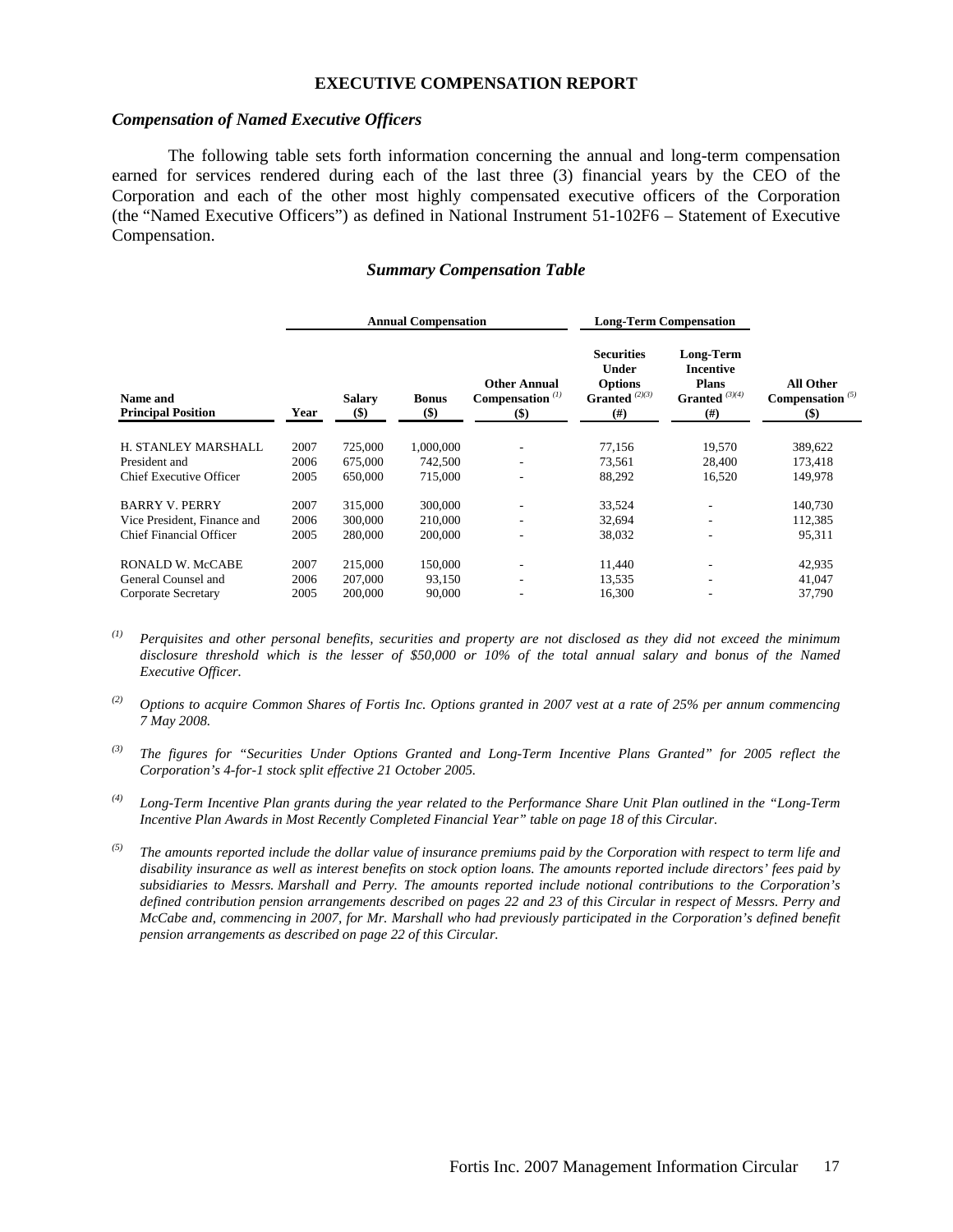The following table sets forth details of all Long-Term Incentive Plan awards during the financial year ended 31 December 2007. The particulars of the Performance Share Unit Plan ("PSUP") are described in the Stock Options and Performance Share Units ("PSUs") section of "Report on Executive Compensation" on page 24 of this Circular.

#### *Long-Term Incentive Plan Awards in Most Recently Completed Financial Year*

| <b>Name</b>         | <b>Performance Share Units (#)</b> | <b>Performance or Other Period</b><br><b>Until Maturation or Payout</b> |
|---------------------|------------------------------------|-------------------------------------------------------------------------|
| H. STANLEY MARSHALL | 19.570                             | 7 May 2010                                                              |

The Human Resources Committee considered the initial PSU award made on 11 May 2004 at its meeting of 7 May 2007. The Committee reviewed performance since the grant against the pre-defined payout criteria relating to the successful closing of the acquisition of FortisAlberta and FortisBC, separation of the utilities into distinct operations, attainment of reasonable regulatory outcomes and delivery of financial performance in line with acquisition expectations, while maintaining reasonably successful results for the Corporation as a whole. The Committee concluded that the Mr. Marshall succeeded in achieving the performance criteria and authorized full payment pursuant to the PSUP after 11 May 2007 in the amount of \$579,320.

 The following table sets forth all grants of stock options to the Named Executive Officers under the 2006 Stock Option Plan during the financial year ended 31 December 2007.

| <b>Name</b>             | <b>Securities</b><br><b>Under Options</b><br><b>Granted</b><br>(# )<br><b>Common</b><br>Shares $(1)$ | % of Total<br><b>Options Granted</b><br>to Employees in<br><b>Financial</b><br>Year $(2)$ | <b>Exercise</b><br>Price $(3)$<br>(\$/Security) | <b>Market Value of</b><br><b>Securities</b><br>Underlying<br>Options on the<br>Date<br>of Grant $(3)$<br>(\$/Security) | <b>Expiration Date</b> |
|-------------------------|------------------------------------------------------------------------------------------------------|-------------------------------------------------------------------------------------------|-------------------------------------------------|------------------------------------------------------------------------------------------------------------------------|------------------------|
| H. STANLEY MARSHALL     | 77,156                                                                                               | 10.2                                                                                      | 28.19                                           | 28.19                                                                                                                  | 7 May 2014             |
| <b>BARRY V. PERRY</b>   | 33,524                                                                                               | 4.4                                                                                       | 28.19                                           | 28.19                                                                                                                  | 7 May 2014             |
| <b>RONALD W. McCABE</b> | 11,440                                                                                               | 1.5                                                                                       | 28.19                                           | 28.19                                                                                                                  | 7 May 2014             |

#### *Option Grants During the Most Recently Completed Financial Year*

*(1) Options vest at the rate of 25% per annum commencing 7 May 2008.* 

*(2) Represents percentage of total options granted to eligible employees of the Corporation and its subsidiaries under the 2006 Stock Option Plan during 2007.* 

*(3) Exercise price and market value are the volume weighted average trading prices of the Common Shares determined on the TSX during the*  last five trading days immediately preceding the date of grant as calculated using Bloomberg.

 The following table sets forth details of all exercises of options by the Named Executive Officers during the financial year ended 31 December 2007 and the financial year-end number and value of unexercised options on an aggregated basis.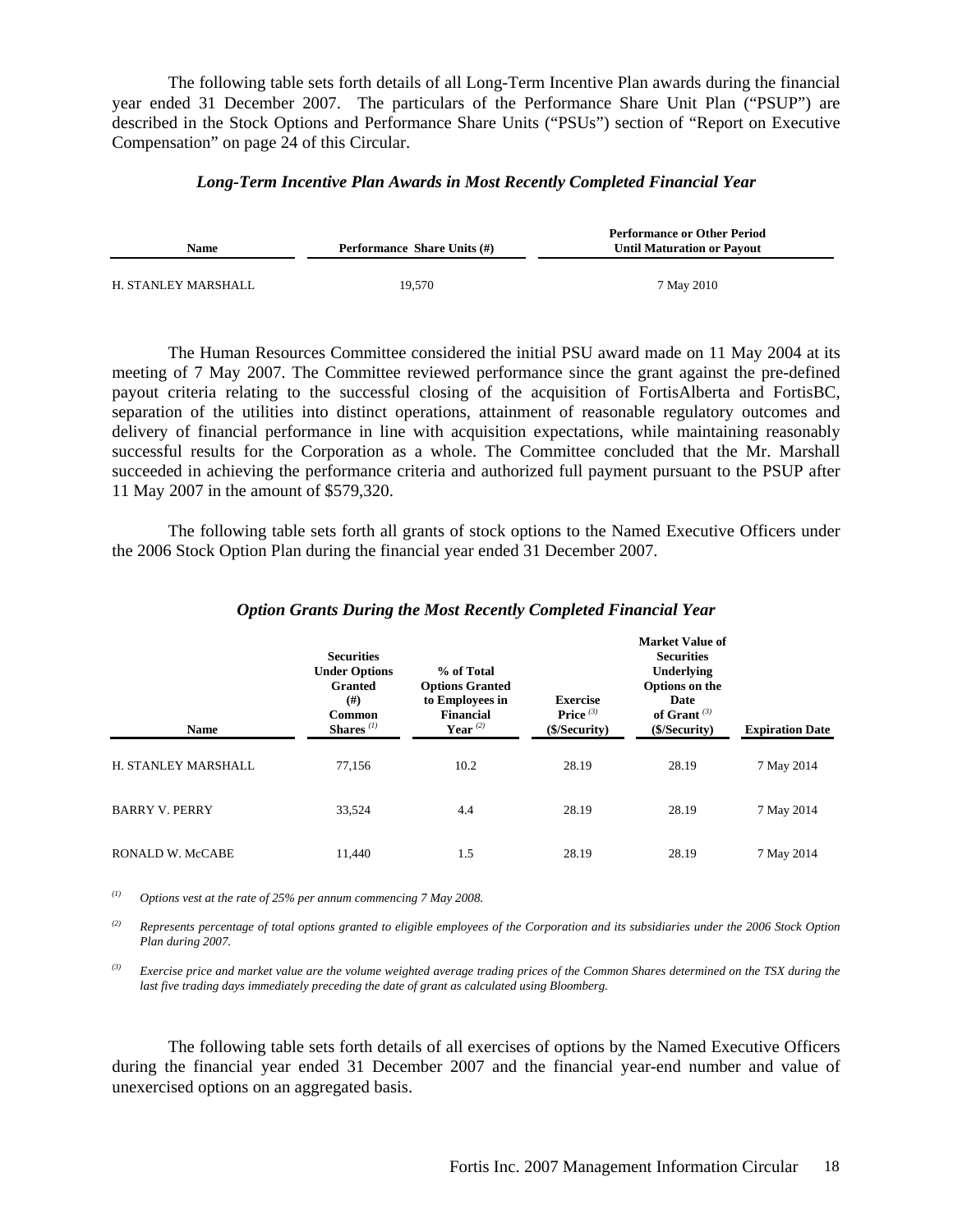#### *Aggregate Option Exercises During the Most Recently Completed Financial Year and Financial Year-End Option Values*

| <b>Name</b>           | <b>Securities Acquired</b><br>on Exercise<br>(# ) | <b>Aggregate Value</b><br><b>Realized</b><br>$($ \$) | <b>Unexercised Options</b><br>at Financial Year End<br>(# )<br>Exercisable/<br>Unexercisable | Value of<br><b>Unexercised</b><br>in-the-Money<br><b>Options</b><br>at Financial Year<br>End<br>$($)$<br>Exercisable/<br>Unexercisable |
|-----------------------|---------------------------------------------------|------------------------------------------------------|----------------------------------------------------------------------------------------------|----------------------------------------------------------------------------------------------------------------------------------------|
| H. STANLEY MARSHALL   | 61,000                                            | 886,635                                              | 279, 204 / 201, 833                                                                          | 3,923,816 / 1,210,701                                                                                                                  |
| <b>BARRY V. PERRY</b> | 23,680                                            | 338,269                                              | 80,060 / 86,878                                                                              | 1,033,535 / 511,142                                                                                                                    |
| RONALD W. McCABE      | 10,394                                            | 170.618                                              | 65, 616 / 34, 405                                                                            | 983.315 / 220.810                                                                                                                      |

#### *Equity Compensation Plan Information as at 31 December 2007*

| <b>Plan Category</b>                                      | Number of securities to be<br>issued upon exercise of<br>outstanding options | Weighted-average exercise<br>price of outstanding options | <b>Number of securities</b><br>remaining available for future<br>issuance under equity<br>compensation plans<br>(excluding options issued and<br>outstanding) |
|-----------------------------------------------------------|------------------------------------------------------------------------------|-----------------------------------------------------------|---------------------------------------------------------------------------------------------------------------------------------------------------------------|
| Equity compensation plans<br>approved by security holders | 3,691,771                                                                    | \$18.86                                                   | 4,790,394                                                                                                                                                     |

#### *Security Based Compensation Arrangements*

The Corporation currently has in place the 2006 Stock Option Plan, 2002 Stock Option Plan, the Executive Stock Option Plan (collectively the "Option Plans") and the Employee Share Purchase Plan ("ESPP"). Under the 2006 Stock Option Plan, officers and certain key employees (collectively "Eligible Persons") of the Corporation or its subsidiaries are eligible to receive grants of stock options ("Options") that may be exercised to purchase Common Shares issued from treasury. Directors are not eligible to receive option grants under the 2006 Stock Option Plan. Upon approval of the 2006 Stock Option Plan of the Corporation by the Shareholders on 2 May 2006, stock option grants ceased to be made under the 2002 Stock Option Plan. At 31 December 2007, unexercised options remained outstanding under the 2002 Stock Option Plan and Executive Stock Option Plan. The 2002 Stock Option Plan and the Executive Stock Option Plan will cease to exist when all of the outstanding options are exercised or expire on or before 28 February 2016 and 15 May 2011, respectively.

The number of Options outstanding under the Option Plans at 31 December 2007 and 31 March 2008 was as follows:

|                                    | <b>Options Outstanding</b> | <b>Options Outstanding</b>   |                  | % of Common Shares Issued<br>and Outstanding |
|------------------------------------|----------------------------|------------------------------|------------------|----------------------------------------------|
| <b>Option Plan</b>                 | 31 December 2007           | 31 March 2008 <sup>(1)</sup> | 31 December 2007 | 31 March 2008                                |
| 2006 Stock Option Plan             | 743.304                    | 1.570.808                    | 0.48             | 1.00                                         |
| 2002 Stock Option Plan             | 2,836,045                  | 2.744.301                    | 1.82             | 1.75                                         |
| <b>Executive Stock Option Plan</b> | 112.422                    | 109,602                      | 0.07             | 0.07                                         |
| <b>Total Options</b>               | 3.691.771                  | 4.424,711                    | 2.37             | 2.82                                         |

*(1) Shares remaining in reserve for options to be issued under the Corporation's stock option plans are limited to 3,131,734 Common Shares, which represents 2.0% of the total number of issued and outstanding Common Shares and are all issuable pursuant to the Corporation's 2006 Stock Option Plan. In aggregate, options granted and outstanding, combined with shares remaining in reserve for issuance of stock options pursuant to the Corporation's stock options plan are limited to 7,556,445 Common Shares, which represents 4.8% of the total number of issued and outstanding Common Shares.*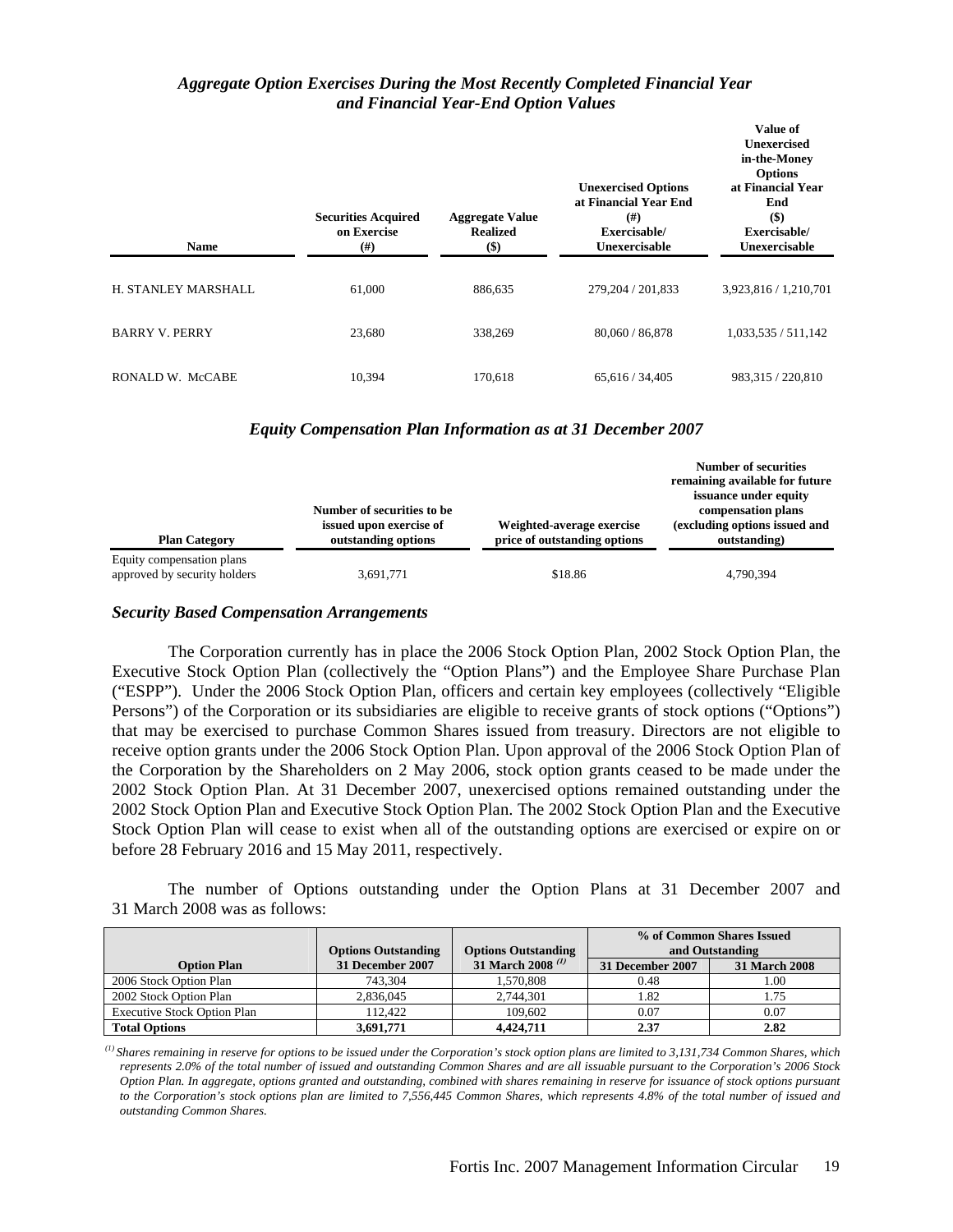Under the ESPP, employees of the Corporation and its subsidiaries that are employed on other than a probationary, temporary or seasonal basis (each a "Permanent Employee") are entitled to purchase Common Shares on terms which include the contribution by the employer of 10% of the purchase price of such shares. The 2006 Stock Option Plan and the ESPP were approved by the shareholders of the Corporation on 2 May 2006 and 7 December 1987, respectively, and have not been amended in the last financial year of the Corporation.

These plans are summarized as follows.

#### *2006 Stock Option Plan*

The 2006 Stock Option Plan was approved by the Shareholders on 2 May 2006 for the grant of Options to Eligible Persons. Directors are not eligible to participate in the 2006 Stock Option Plan. No Options shall be granted under the 2006 Stock Option Plan if, together with any other security based compensation arrangement established or maintained by the Corporation, such granting of options could result, at any time, in (a) the number of Common Shares issuable to insiders of the Corporation, at any time, exceeding 10% of the issued and outstanding Common Shares and, (b) the number of Common Shares issued to insiders of the Corporation, within any one (1) year period, exceeding 10% of the issued and outstanding Common Shares.

The 2006 Stock Option Plan is administered by the Human Resources Committee. Pursuant to the 2006 Stock Option Plan, the determination of the exercise price of Options is made by the Committee at a price not less than the volume weighted average trading price of the Common Shares of the Corporation determined by dividing the total value of the Common Shares traded on the TSX during the last five (5) trading days immediately preceding the date by the total volume of the Common Shares traded on the TSX during such five (5) trading days. Options may not be amended to reduce the Option Price. The Committee determines: (i) which Eligible Persons are granted Options; (ii) the number of Common Shares covered by each Option grant; (iii) the price per share at which Common Shares may be purchased; (iv) the time when the Options will be granted; (v) the time when the Options will vest; and (vi) the time at which the Options will be exercisable (up to seven (7) years from the date of grant).

Options granted under the 2006 Stock Option Plan are personal to the Eligible Person and not assignable, other than by testate succession or the laws of descent and distribution. In the event that a person ceases to be an Eligible Person, the 2006 Stock Option Plan will no longer be available to such person. The grant of Options does not confer any right upon an Eligible Person to continue employment or to continue to provide services to the Corporation.

If the term of an Option granted pursuant to the 2006 Stock Option Plan, held by an Eligible Person, expires during a blackout period (being a period during which the Eligible Person is prohibited from trading in the securities of the Corporation pursuant to securities regulatory requirements or the Corporation's written policies then applicable), then the term of such Option or unexercised portion thereof shall be extended and shall expire ten (10) business days after the end of the blackout period.

Options granted pursuant to the 2006 Stock Option Plan have a maximum term of seven (7) years from the date of grant and the Options will vest over a period of not less than four (4) years from the date of grant, provided that no option will vest immediately upon being granted. Options granted pursuant to the 2006 Stock Option Plan will expire no later than three (3) years after the termination, death or retirement of an Eligible Person. Loans to Eligible Persons for the exercise of Options are prohibited by the 2006 Stock Option Plan.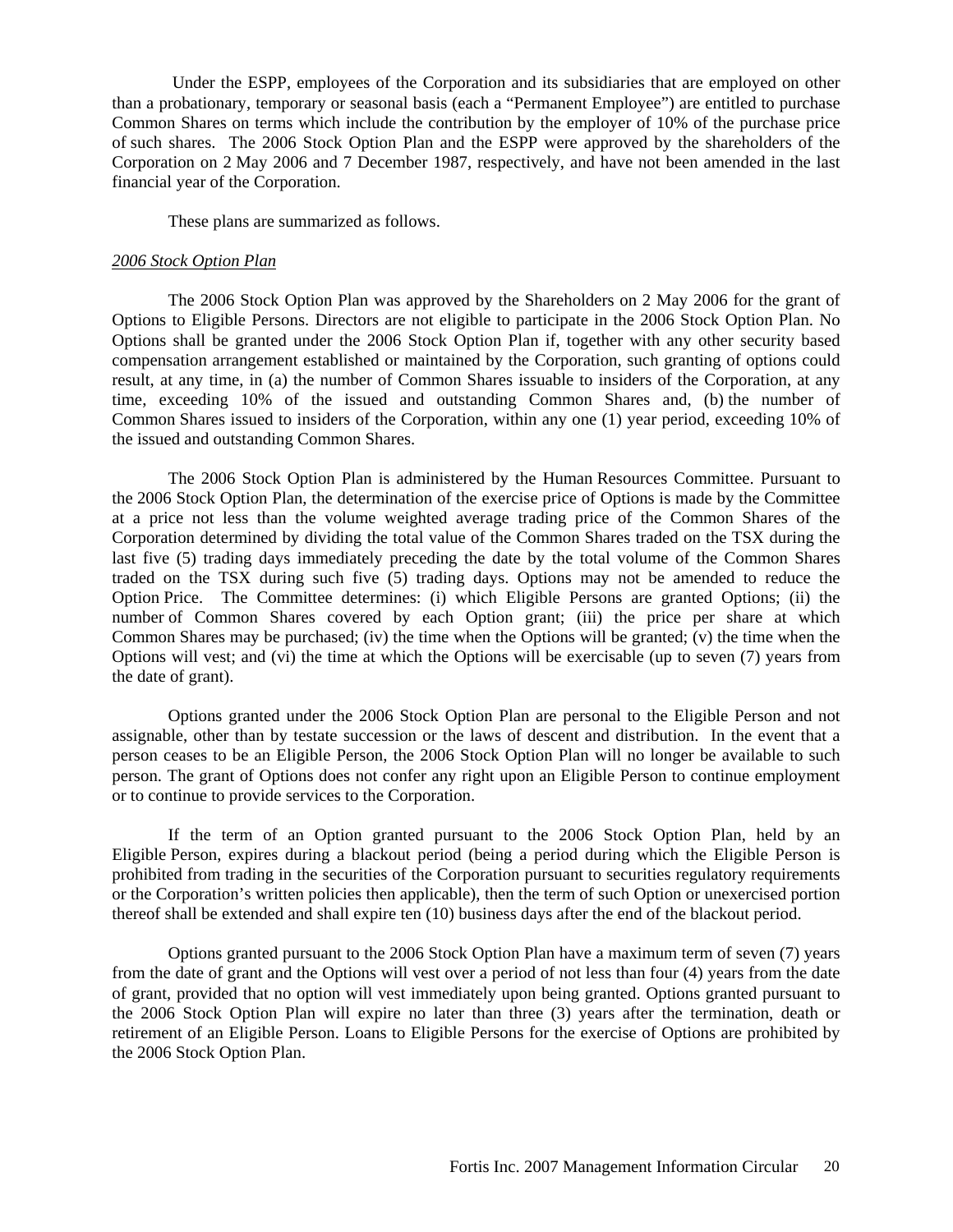#### *Employee Share Purchase Plan*

Employees of the Corporation and its subsidiaries are encouraged to share in the financial performance of the Corporation by investing in Common Shares of the Corporation as facilitated through the ESPP for all Permanent Employees and stock option plans for senior management. The ESPP is available to Permanent Employees and persons who retire upon becoming eligible to do so under the terms of their employer's pension plan and who were participants in the ESPP at the time of their retirement ("Retirees"). As at 31 December 2007, the total number of Common Shares issued and outstanding under the ESPP was 1,376,372 and the remaining number of Common Shares reserved for issuance under the ESPP was 831,156. This represents 0.9% and 0.5%, respectively, of the total number of issued and outstanding Common Shares. As at 31 March 2008, the total number of Common Shares issued and outstanding under the ESPP was 1,472,347 and the remaining number of Common Shares reserved for issuance under the ESPP was 724,112. This represents 0.9% and 0.5%, respectively, of the total number of issued and outstanding Common Shares.

Permanent Employees participating in the ESPP may inform their employer that they wish to participate in the ESPP by completing an employee participation form. The proposed investment in Common Shares cannot be less than \$100 and cannot exceed, in the aggregate, in any calendar year, 10% of the Permanent Employee's base salary for the year. A Retiree's participation will be limited to the reinvestment of dividends on Common Shares recorded for participation in the ESPP. The benefits of the ESPP are not assignable.

The purchase price of the Common Shares under the ESPP is 90% of the average market price, being the average of the high and low prices of the Corporation's Common Shares actually traded on the TSX on the five (5) trading days immediately preceding the investment date on which not less than 100 Common Shares were traded. The Permanent Employee's employer contributes the remaining 10% by way of a contribution of Common Shares acquired in the open market by Computershare Trust Company of Canada, the trustee under the ESPP.

Where payments received by the employer from the Permanent Employee are less than the amounts directed to be invested, the Employer will make a loan (an "Employee Loan") to the Permanent Employee for the amount of the balance. The Permanent Employee must repay that amount, without interest, over a term not exceeding 52 weeks immediately following the date of the loan. The full amount of an Employee Loan outstanding becomes due and payable immediately upon termination of employment. Upon termination of employment, any compensation owing to the Permanent Employee will be applied to repayment of the Employee Loan.

All Common Shares purchased and retained under the ESPP are registered in the name of Computershare Trust Company of Canada, as trustee, for the benefit of the Permanent Employees participating in the plan. Certificates for Common Shares purchased through an Employee Loan will not be provided to the Permanent Employee until such Employee Loan is repaid in full. Otherwise, certificates for Common Shares held by a Permanent Employee under the ESPP are provided upon written request to the Corporation or upon termination of the Permanent Employee's participation in the ESPP.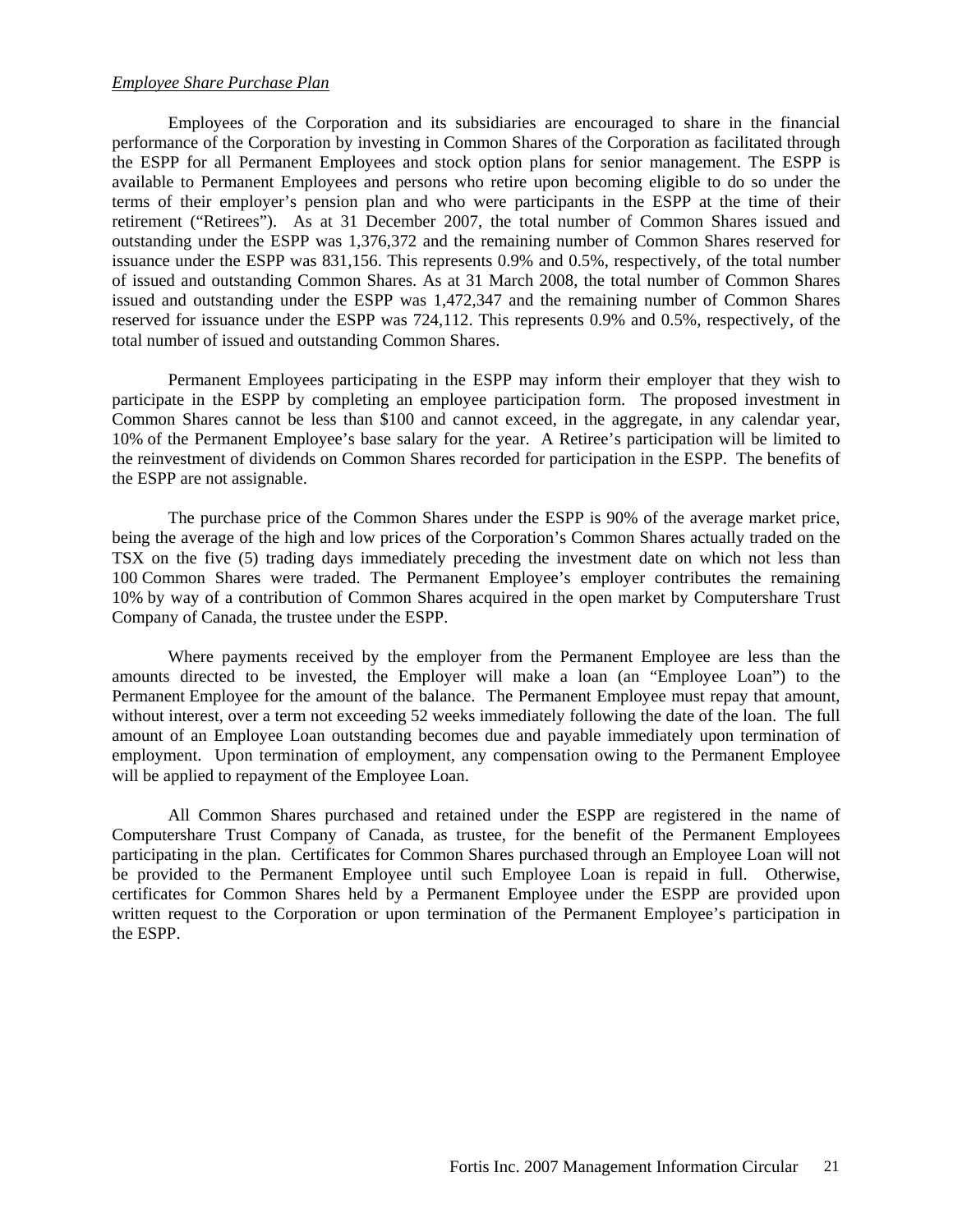#### *CEO and Executive Share Ownership Guidelines*

The Board adopted a policy in 2003 that requires the CEO to acquire Common Shares of a value equivalent to three (3) times annual base salary within three (3) years of being appointed to the position of CEO. Rather than prescribe minimum holdings for other officers, the Board elected to encourage share ownership by participants in the 2006 Stock Option Plan by adopting a guideline in the 2007 Executive Compensation Policy that would limit annual option grants to any executive who has been granted options for at least five (5) years to the lesser of the number of options prescribed under the Executive Compensation Policy related to the particular position rating of the individual and the minimum number of shares actually owned by the executive since the beginning of the previous calendar year. This guideline becomes effective with the option grants expected to be made in 2009. The current share ownership of the Named Executive Officers compared to a multiple of their 2007 annual base salary is as follows:

| <b>Name</b>           | <b>Shares Owned at 31 March</b><br>$2008^{(1)}$<br>$^{(\#)}$ | <b>Value of</b><br>Shares <sup><math>(2)</math></sup><br>$($)$ | <b>Common Share Value</b><br>as a Multiple of<br><b>Base Salary</b><br>(x) |
|-----------------------|--------------------------------------------------------------|----------------------------------------------------------------|----------------------------------------------------------------------------|
| H. STANLEY MARSHALL   | 395,405                                                      | 11,549,780                                                     | 15.9                                                                       |
| <b>BARRY V. PERRY</b> | 92,254                                                       | 2,694,739                                                      | 8.6                                                                        |
| RONALD W. McCABE      | 63,675                                                       | 1,859,947                                                      | 8.7                                                                        |

#### *Fortis Share Ownership of Named Executive Officers*

*(1) Represents both direct and indirect ownership of Fortis Common Shares, as reported by each officer.*

*(2) Calculated using the closing price of Common Shares at 31 March 2008 of \$29.21.*

#### *Pension Arrangements*

Mr. Marshall's participation in a Defined Benefit Registered Pension Plan (the "DB RPP") and the Defined Benefit Supplemental Plan for Stan Marshall (the "DB SERP") (collectively the "DB Plans") ceased with respect to contribution and accrual of benefit on 31 December 2006. Commencing 1 January 2007, the Corporation contributes an amount, which is matched by Mr. Marshall up to the maximum registered retirement savings plan ("RRSP") contribution limit, as allowed by the Canada Revenue Agency, to a self-directed RRSP for Mr. Marshall. Commencing 1 January 2007, he also participates in the non-contributory Supplemental Employee Retirement Plan ("SERP").

#### *Defined Benefit Plans*

The effect of the combination of the DB Plans is to entitle Mr. Marshall to receive an annual payment following retirement equal to 70% of his highest three-year average annual base salary and annual cash bonus. Based on actual compensation to 31 December 2006, the annual pension that would have been paid, as of 31 December 2007, to Mr. Marshall if his retirement had commenced on 1 January 2008 was \$970,000, assuming the normal form of pension payments for life with 50% payable to a surviving spouse. The annual benefit that will be paid to Mr. Marshall upon retirement under the DB Plans is subject to actuarial adjustment relating to delayed commencement of Mr. Marshall's retirement after 1 January 2007.

All payments to Mr. Marshall under the DB SERP will be paid from the Corporation's operating funds and are not secured through a trust fund.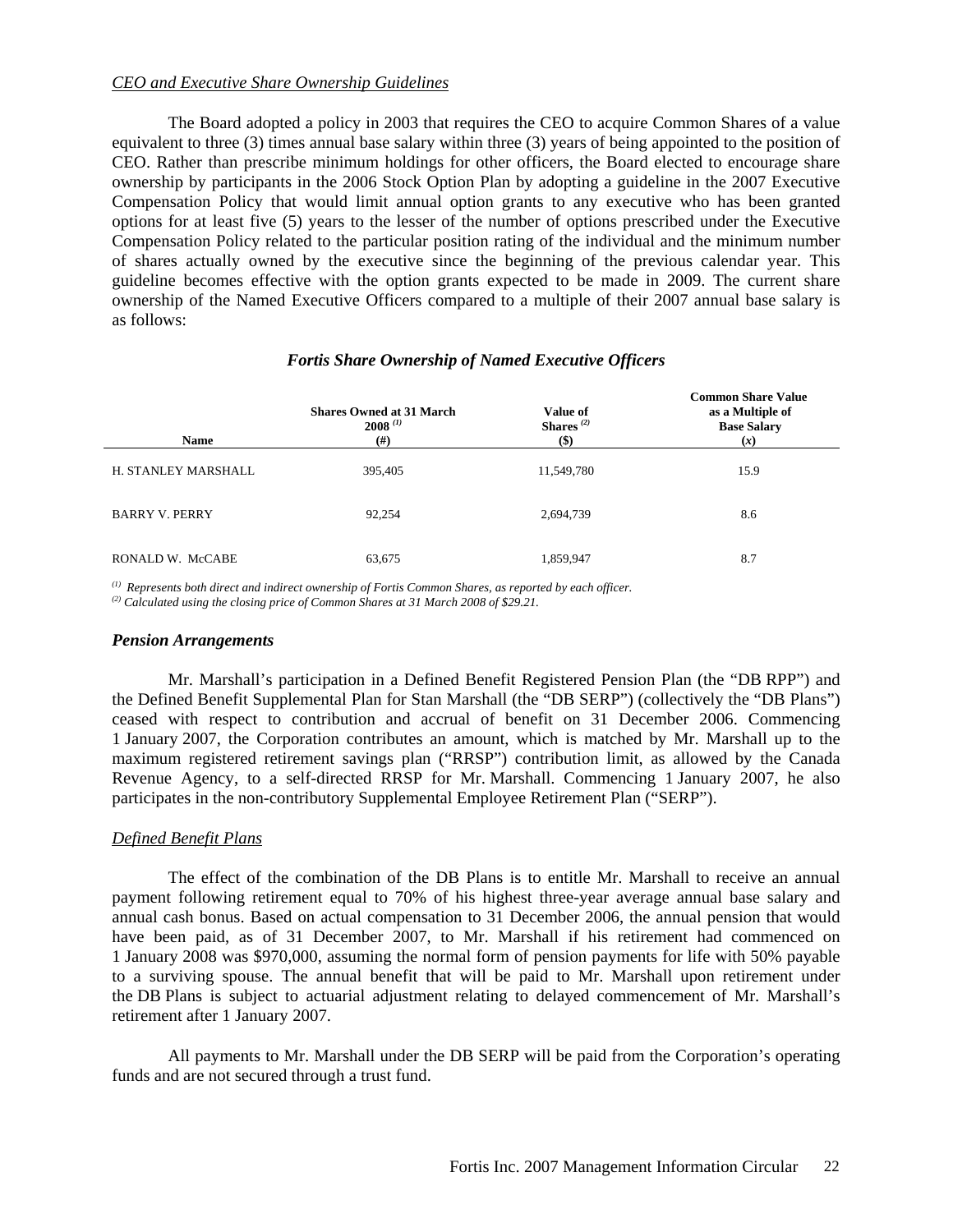#### *Other Retirement Arrangements*

 Messrs. Perry and McCabe do not participate in a defined benefit pension plan and Mr. Marshall's participation in the DB Plans ceased, other than in regards to his entitlement to pension payment on retirement, in 2007. In 2007, the Corporation contributed to self-directed RRSPs for Messrs. Perry and McCabe, which contribution was matched by them up to the maximum RRSP contribution limit of \$19,000, as allowed by the Canada Revenue Agency. Mr. Marshall's contribution to an RRSP in 2007 was limited to \$600 by reason of the pension adjustment related to his participation in the DB Plans during 2006. In accordance with the terms of the SERP, an additional notional contribution of \$9,200 was credited to Mr. Marshall's notional SERP account.

#### *Defined Contribution Plan - SERP*

 Messrs. Marshall, Perry and McCabe participate in the SERP. The SERP provides for the accrual by the Corporation of an amount equal to 13% of the annual base salary and annual cash bonus in excess of the allowed maximum for contribution to an RRSP to an account which will accrue interest equal to the rate of a 10-year Government of Canada Bond plus a premium of 1% to 3% dependent upon years of service. At the time of retirement, the notional amounts accumulated under the SERP may be paid to the participant in one lump sum or in equal payments over fifteen (15) years. As at 31 March 2008, the balances accrued due to the Named Executive Officers pursuant to the SERP were as follows:

#### *Summary of Supplemental Employee Retirement Plan (1)*

| <b>Name</b>           | <b>Opening Balance at</b><br>1 January 2007 | <b>Ending Balance at</b><br>31 December 2007 | <b>Balance at</b><br>31 March 2008 |
|-----------------------|---------------------------------------------|----------------------------------------------|------------------------------------|
| H. STANLEY MARSHALL   | Nil                                         | 191,035                                      | 253,473                            |
| <b>BARRY V. PERRY</b> | 212,230                                     | 274,632                                      | 295,429                            |
| RONALD W. McCABE      | 151,223                                     | 181,093                                      | 191,141                            |

 $\alpha$ <sup>(1)</sup> All payments to be made under the SERP will be paid from the operating funds of the Corporation as the SERP is not secured through a trust *fund or letter of credit.*

#### **EMPLOYMENT AGREEMENTS**

 The Corporation has entered into agreements with each of Messrs. Marshall, Perry and McCabe which provide, in effect, that in the event the employment of any such individual is terminated by the Corporation, for other than just cause, the Corporation shall pay to such individual an amount equal to three (3) times that individual's then current annual base salary. In addition, the terms of the employment contract between the Corporation and Mr. Marshall provide that he may elect to terminate his service under the agreement at any time within two (2) years of a defined change in control of the Corporation. In such circumstances, the Corporation shall pay to Mr. Marshall an amount equal to three (3) times his then current annual base salary.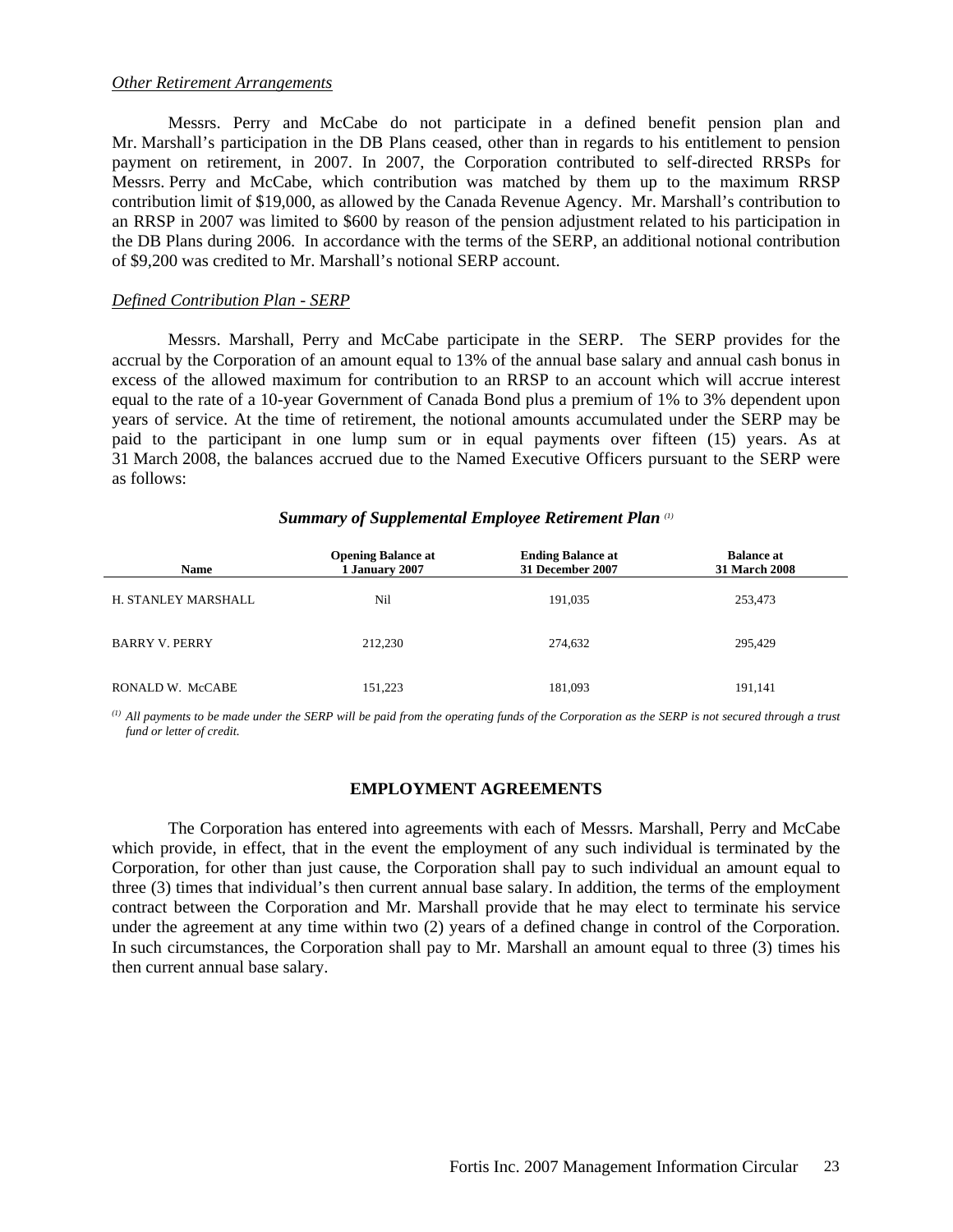#### **COMPOSITION OF THE COMPENSATION COMMITTEE**

The compensation committee functions of the Corporation were fulfilled by the Human Resources Committee. Roy P. Rideout, Bruce Chafe, Geoffrey F. Hyland, David G. Norris and Michael A. Pavey, all of whom are independent and unrelated directors, constituted the Human Resources Committee during 2007. The Committee is charged with the responsibility to review, recommend and administer the compensation policies in respect of the Corporation's Named Executive Officers. The Committee's recommendations regarding base salaries and annual bonus levels are submitted to the Board for approval. The Committee held three (3) meetings during 2007.

#### **REPORT ON EXECUTIVE COMPENSATION**

 The Corporation's executive compensation policies are designed to provide competitive levels of compensation, a significant portion of which is dependent upon individual and corporate performance and contribution to increasing shareholder value. The Committee recognizes the need to provide a total compensation package that will attract and retain qualified and experienced executives as well as align the compensation level of each executive to that executive's level of responsibility.

 The Human Resources Committee regularly reviews survey data and reports in respect of a wide group of Canadian industrial companies gathered by independent professional compensation consultants, and meets privately with such consultants. The Corporation undertakes a triennial review of its Executive Compensation Policy by both the primary compensation consultant and another compensation consultant. The latest triennial review was conducted in the fall of 2006 and lead to the implementation, effective 1 January 2007, of the 2007 Executive Compensation Policy. The Corporation engages Hay Group Limited ("Hay") as its primary compensation consultant. The Corporation paid fees of \$26,145 to Hay in respect of compensation consulting services related to 2007. The Corporation also engages Mercer Human Resources Consulting ("Mercer") to consult on certain pension and compensation issues and to perform certain administrative and actuarial functions related to the Corporation's pension programs. The fees earned by Mercer for consulting services and pension administration during 2007 were \$38,330 and \$100,150, respectively.

 Total annual compensation for the Named Executive Officers is composed of four (4) main components:

- annual base salary;
- short-term incentive in the form of an annual cash bonus;
- long-term incentives in the form of options to purchase Common Shares of the Corporation and a PSU Plan, which is included as a component of the long-term incentives awarded to the CEO only; and
- pension and post-retirement benefits.

Total annual compensation for the Named Executive Officers involves a significant proportion that is at risk by use of short-term and long-term incentive components. In 2007, approximately 66% of the CEO's total target annual compensation was designed to be at risk and approximately 47% of all other Named Executive Officers' target total annual compensation was designed to be at risk. Total annual compensation includes both the cash compensation paid to the Named Executive Officers in the year and the estimated compensation for the long-term incentive components. The value of the long-term incentive components is largely determined using the Black-Scholes pricing model at the date of grant.

The Corporation's executive compensation regime is structured in a manner that emphasizes the greater ability of the CEO to affect corporate performance by making a greater portion of the CEO's compensation dependent upon corporate performance and aligning the interests of the CEO with those of the shareholders. The Board adopted a policy requiring the CEO to own a minimum number of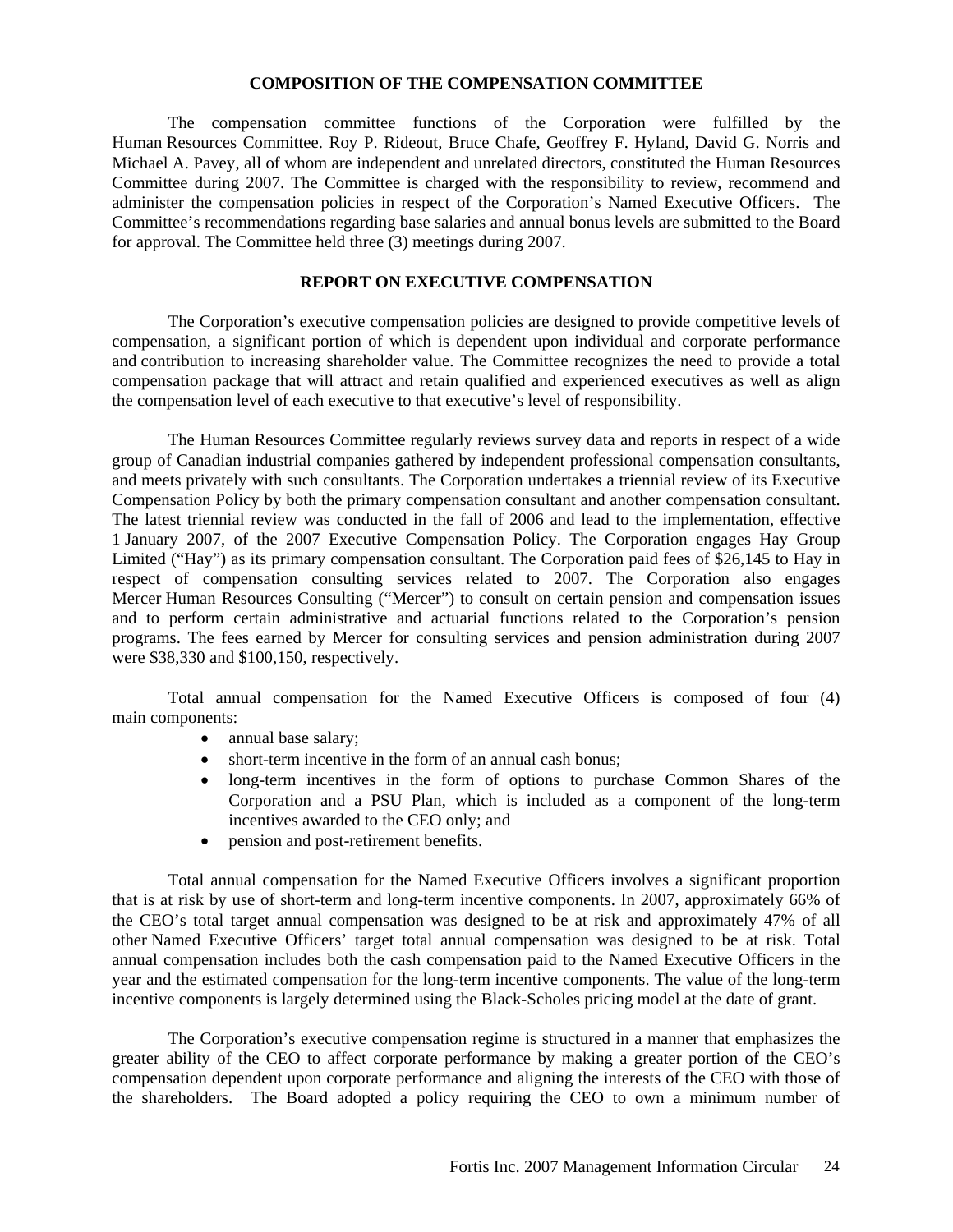Common Shares equivalent to three (3) times the CEO's annual base salary within three (3) years of appointment as CEO. Mr. Marshall's ownership of Common Shares exceeds this requirement.

*Annual Base Salary:* Base salaries for the Named Executive Officers are reviewed by the Committee and established annually in the context of total compensation and by reference to the range of salaries paid generally by comparable Canadian industrial corporations. The Corporation has a policy of paying executives at approximately the median of the salaries paid to executives of comparable Canadian industrial corporations.

*Annual Cash Bonus:* The Named Executive Officers participate in a short-term incentive plan that provides for annual cash bonuses. The amount of each bonus is determined by the Board upon recommendation of the Committee following annual assessment of corporate and personal performance and is expressed as a percentage of each Named Executive Officer's annual base salary. The bonus plan is reviewed annually by the Board, upon recommendation from the Committee, and is designed around meeting and exceeding the current financial year's business plan and performance targets by specified amounts. The target bonus is earned upon achievement of certain pre-determined financial targets and individual performance objectives. In 2007, the CEO, the CFO and the General Counsel targeted bonuses were set at 65%, 40% and 30% of their respective annual base salaries. The bonus plan contemplates payment at 150% of target when the predetermined objectives are achieved, with an additional 50% of target available to be awarded at the Board's discretion in recognition of individual response to exceptional challenges or opportunities. The Board retains discretion to award a bonus in excess of 200% of target in recognition of exceptional events as was awarded in 2007 in respect of the Terasen acquisition. Each Named Executive Officer's annual bonus is determined by the Board, upon recommendation from the Committee. The relative ability of each Named Executive Officer to impact corporate performance is reflected in the weighting between corporate and individual elements of their evaluation, with 80% of the CEO's bonus primarily dependent upon corporate performance.

 *Stock Options and PSUs:* Under guidelines approved by the Board, each executive may receive one (1) option grant per year. The number of options granted is dependent upon the Named Executive Officers' annual base salary. In 2007, the CEO, the CFO and the General Counsel targeted option grants values were set at 300%, 300% and 150% of their respective annual base salaries.

In 2007, the CEO was granted 19,570 PSUs. Each PSU represents a unit with an underlying value equivalent to the value of the Common Shares of the Corporation. Notional dividends are assumed to accrue to the holder of the PSU and be reinvested on the quarterly dividend payment dates of the Corporation's Common Shares. The PSU maturation period is three (3) years, at which time a cash payment is made to the CEO, after evaluation by the Human Resources Committee of the achievement of pre-determined personal objectives which, in respect of the 2007 grant, were directed at achieving successful integration, including realization of financial results in line with acquisition expectations, of the Terasen and Fortis Turks & Caicos acquisitions into the Fortis Group, and overall successful corporate performance measured by the total return of the Corporation relative to the S&P/TSX Utilities Index over the three-year period. The payment is based on the number of PSUs outstanding multiplied by the daily average of the high and low board lot trading prices of the Corporation's Common Shares on the TSX for the last five (5) trading days immediately preceding the date of payment.

The first grant under the PSU, made upon implementation of the plan in 2004, matured for payment in 2007. The Human Resources Committee evaluated the performance of the CEO against the pre-established payout criteria and determined that he had met the criteria and was entitled to full payout of the cash value of the PSU balance accumulated thereunder. The CEO was paid \$579,320 in respect thereof shortly after the third anniversary of the award on 11 May 2007.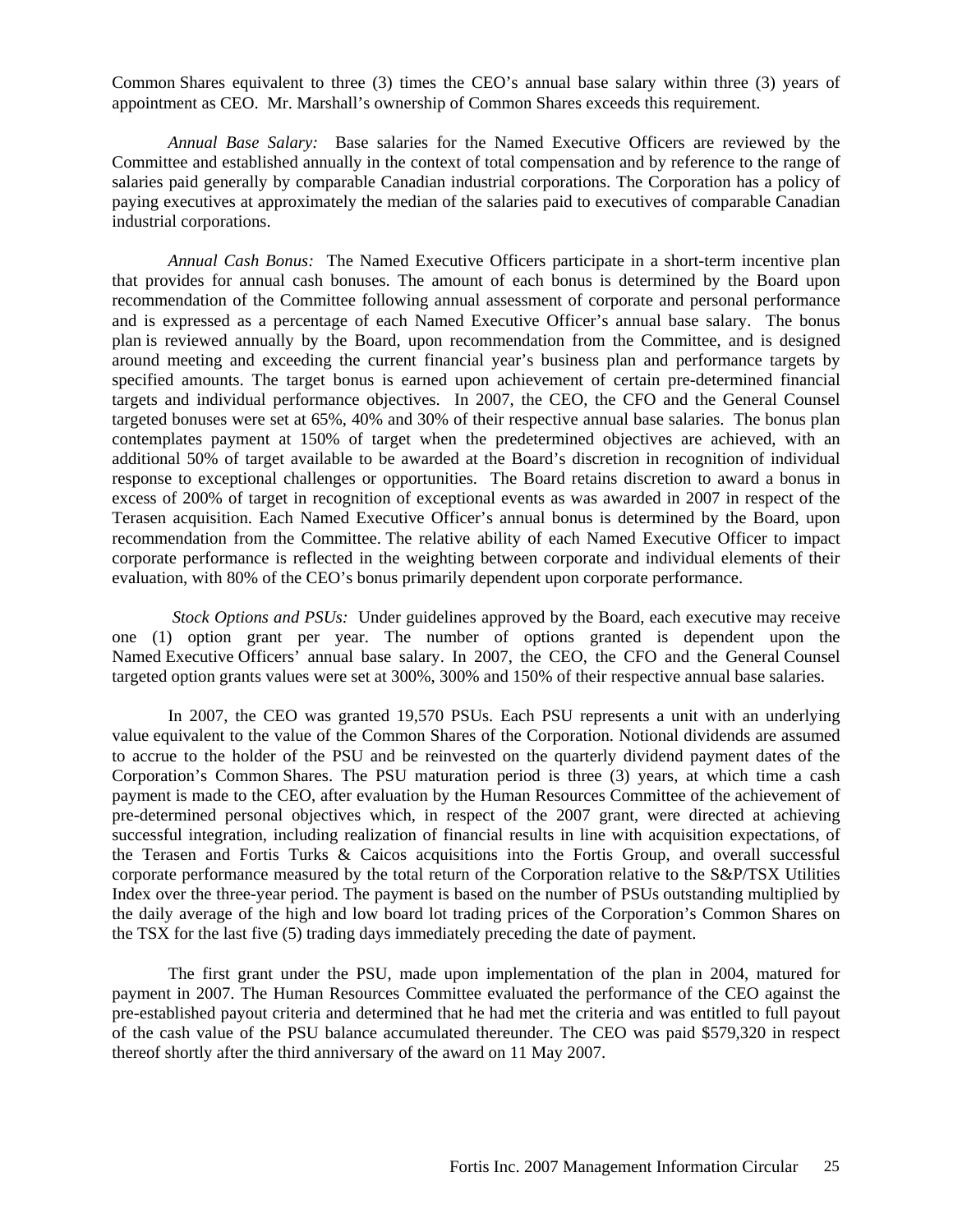*Pension Arrangements:* Named Executive Officers also participate in various pension arrangements as outlined on pages 22 and 23 of this Circular.

The Committee believes that the Corporation's compensation regime appropriately takes into account the performance of the Corporation and the contribution of the Named Executive Officers toward the realization of that performance.

Report presented by the Human Resources Committee:

Roy P. Rideout, Chair Bruce Chafe Geoffrey F. Hyland David G. Norris Michael A. Pavey

#### **PERFORMANCE GRAPH**

 The following graph compares the total cumulative shareholder return for \$100 invested in the Common Shares of the Corporation on 31 December 2002 with the cumulative total return of the S&P/TSX Composite Index and the S&P/TSX Utilities Index for the five (5) most recently completed financial years. Dividends declared on the Common Shares of the Corporation are assumed to be reinvested at the closing share price on each dividend payment date. The S&P/TSX Composite Index and S&P/TSX Utilities Index are total return indices and include reinvested dividends.

*Five-Year Cumulative Total Return on \$100 Investment Fortis Inc. Common Shares, S&P/TSX Composite Index, S&P/TSX Utilities Index (31 December 2002 – 31 December 2007)* 



|                                                                                         | 2002 | 2003 | 2004 | 2005 | 2006 | 2007  |
|-----------------------------------------------------------------------------------------|------|------|------|------|------|-------|
| Fortis Inc. Common Shares (\$)                                                          | 100  | 114  | 139  | 200  | 252  | 250   |
| S&P/TSX Composite Index (\$)                                                            | 100  | 127  | 145  | 180  | 211  | 232   |
| S&P/TSX Utilities Index (\$)                                                            | 100  | 124  | 136  | 186  | 199  | 222   |
| Increase in total shareholder return from prior year - Fortis Inc.<br>Common Shares (%) |      | 14.0 | 21.9 | 43.9 | 26.0 | (0.8) |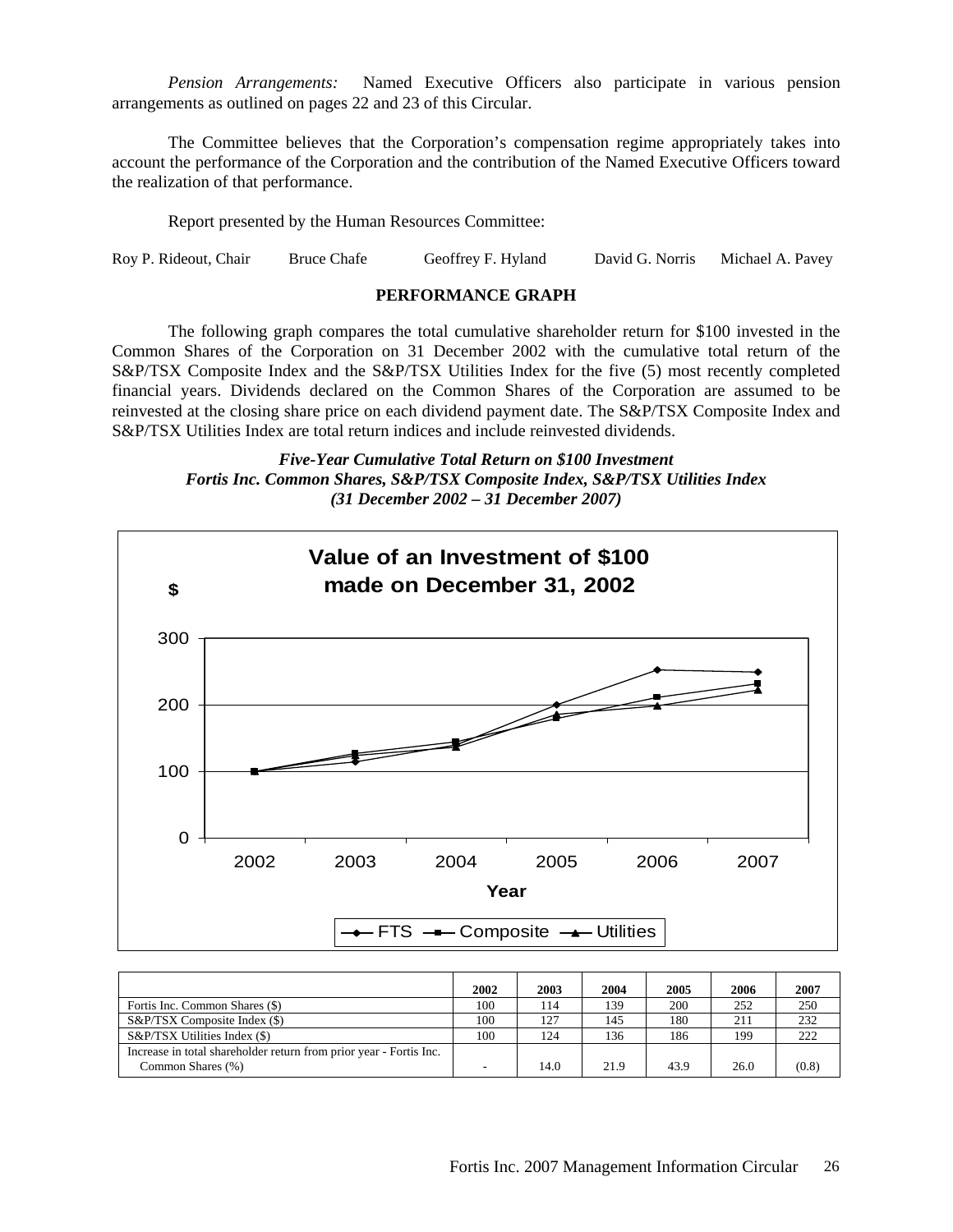#### **INDEBTEDNESS OF EXECUTIVE OFFICERS, DIRECTORS AND EMPLOYEES**

 The following table sets forth details of the aggregate indebtedness of all executive officers, directors, employees and former executive officers, directors and employees outstanding at 31 March 2008 to the Corporation and its subsidiaries.

#### *Aggregate Indebtedness*

|                        | <b>To Another Entity</b> |     |
|------------------------|--------------------------|-----|
| <b>Purpose</b>         | (\$)                     | (S) |
| <b>Share Purchases</b> | 4.419.489                | Nil |
| Other                  | 3,369,766                | Nil |

All of the indebtedness reported in the following table was incurred under the Corporation's stock option plans or the ESPP. Optionees, who are employees of the Corporation, or its subsidiaries, are entitled to receive loans for the full value of the shares purchased on the exercise of options under the Executive Stock Option Plan and the 2002 Stock Option Plan; however, loans are no longer permitted under the currently operative 2006 Stock Option Plan. Optionees availing of such financing must pledge the shares acquired with loans to the Corporation, or applicable subsidiary, as security and pay the amount of any dividends received on the related shares as an interest charge. Share option loans must be repaid on the earlier of sale of shares, one (1) year following cessation of employment or ten (10) years. ESPP loans are interest free and are repayable within one (1) year through regular payroll deductions.

The following table sets forth details of the indebtedness of the Directors and Executive Officers of the Corporation under securities purchase programs at 31 March 2008. There is no indebtedness to the Corporation by executive officers, directors, employees or former executive officers, directors and employees of the Corporation for any purposes other than indebtedness under securities purchase programs.

| <b>Name and Principal Position</b>                                              | Involvement of<br>Corporation or<br><b>Subsidiary</b> | Largest<br>Amount<br>Outstanding<br>During 2007<br>$($ \$) | Amount<br>Outstanding<br>as at<br><b>31 March 2008</b><br>$(\$)$ | <b>Financially</b><br><b>Assisted Securities</b><br><b>Purchased During</b><br>2007<br>$^{(#)}$ | <b>Security for</b><br><b>Indebtedness</b> |
|---------------------------------------------------------------------------------|-------------------------------------------------------|------------------------------------------------------------|------------------------------------------------------------------|-------------------------------------------------------------------------------------------------|--------------------------------------------|
| H. STANLEY MARSHALL<br>President and<br>Chief Executive Officer                 | Fortis Inc.<br>As Lender                              | 456,599 $(1)$                                              | 187,350                                                          |                                                                                                 | $N/A$ <sup><math>(l)</math></sup>          |
| <b>BARRY V. PERRY</b><br>Vice President, Finance and<br>Chief Financial Officer | Fortis Inc.<br>As Lender                              | 34,500                                                     | 198,825                                                          | 1,173                                                                                           | The Securities<br>Purchased                |
| RONALD W. McCABE<br>General Counsel and<br>Corporate Secretary                  | Fortis Inc.<br>As Lender                              | 42,629 $(2)$                                               | 53,879                                                           | 372                                                                                             | The Securities<br>Purchased                |

#### *Indebtedness of Directors and Executive Officers under Securities Purchase Programs*

*(1) Amount of \$456,599 represents aggregate loans advanced for the remittance of income tax on behalf of Mr. Marshall relating to the exercise of stock options during 2006 and 2007. No loan was granted by the Corporation to assist in the financing of the underlying securities.*

*(2) Includes amount of \$40,129 advanced for the remittance of income tax on behalf of Mr. McCabe relating to the exercise of stock options during 2007. No loan was granted by the Corporation to assist in the financing of the underlying securities.*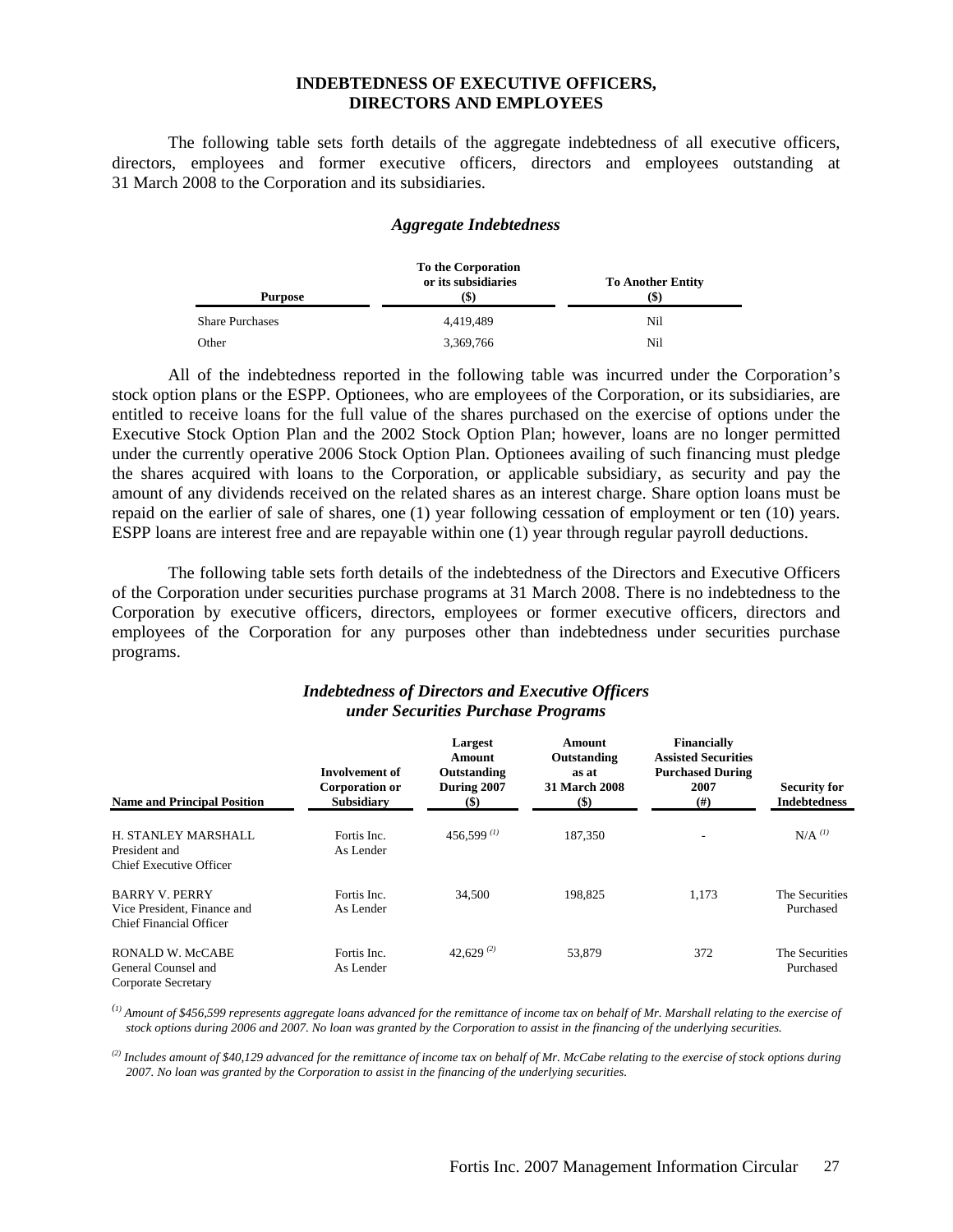#### **ADDITIONAL INFORMATION**

Additional information relating to the Corporation is available on SEDAR at *www.sedar.com*. Financial information relating to the Corporation is provided in its comparative financial statements and management discussion and analysis for the most recently completed financial year. A copy of the Corporation's most recent consolidated financial statements, interim financial statements, management discussion and analysis and Annual Information Form, may be obtained by shareholders, without charge, on SEDAR at *www.sedar.com*, on the Corporation's website at *www.fortisinc.com*, or upon request from the Secretary of the Corporation at the following address:

Fortis Inc. The Fortis Building, Suite 1201 139 Water Street St. John's, NL A1B 3T2

#### **CERTIFICATE**

 The contents and the sending of this Management Information Circular have been approved by the Board of Directors of the Corporation.

St. John's, Newfoundland and Labrador St. John's, Newfoundland and Labrador  $\mathcal{H}$   $\mathcal{H}$   $\mathcal{H}$ 

Ronald W. McCabe General Counsel and Corporate Secretary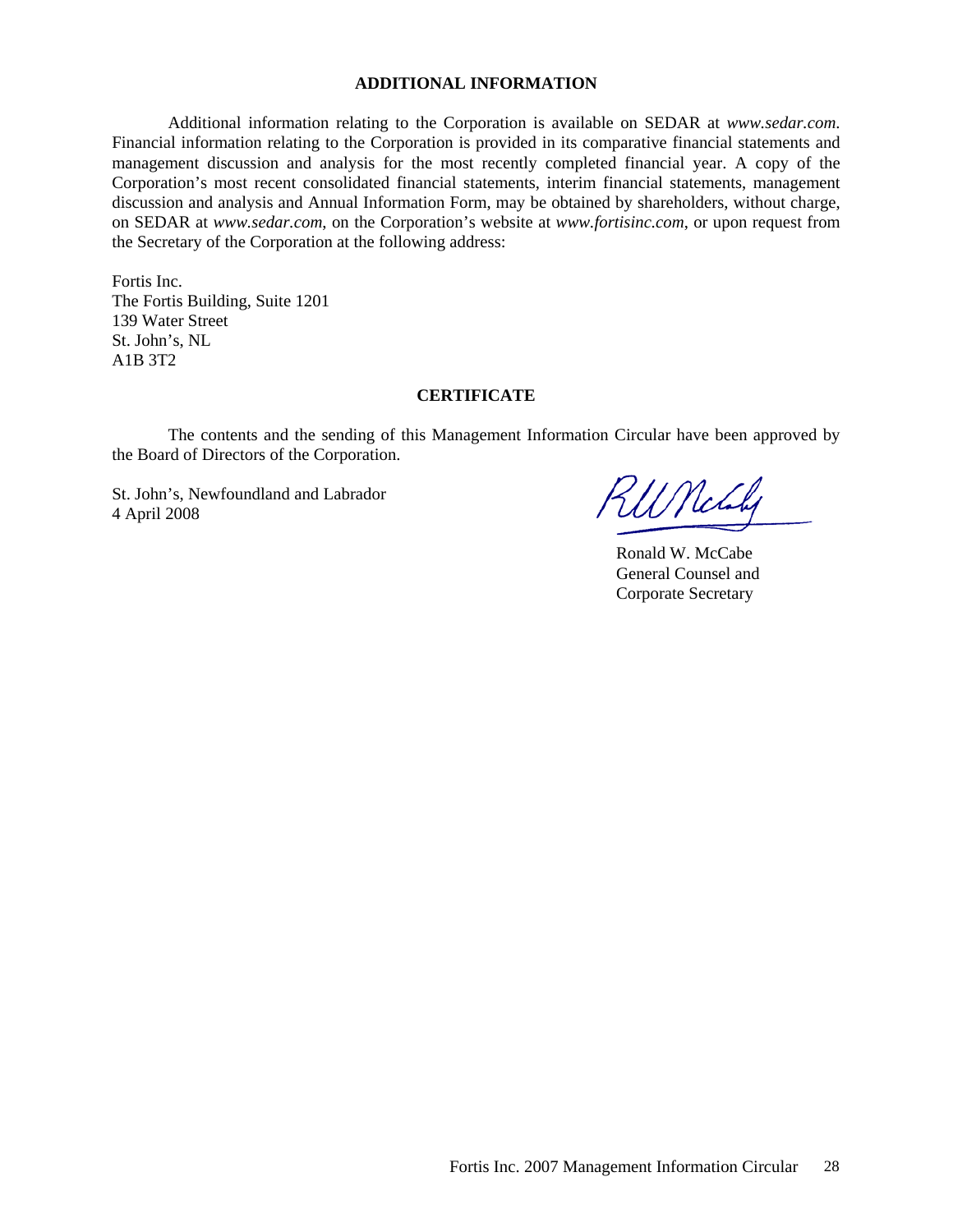#### **SCHEDULE A**

#### **FORM 58-101F1**

#### **DISCLOSURE OF CORPORATE GOVERNANCE PRACTICES**

*All page references in this Schedule A are to the Management Information Circular dated 4 April 2008.* 

|    | <b>DISCLOSURE REQUIREMENT</b>                                                                                                                                                                                                                                                                                                                                                                                                                                                                                                                                                           | <b>COMPLIANCE</b> | <b>GOVERNANCE PROCEDURES</b><br><b>FOR FORTIS INC.</b>                                                                                                                                                                                                                                                                                                                                                                                                                                                               |
|----|-----------------------------------------------------------------------------------------------------------------------------------------------------------------------------------------------------------------------------------------------------------------------------------------------------------------------------------------------------------------------------------------------------------------------------------------------------------------------------------------------------------------------------------------------------------------------------------------|-------------------|----------------------------------------------------------------------------------------------------------------------------------------------------------------------------------------------------------------------------------------------------------------------------------------------------------------------------------------------------------------------------------------------------------------------------------------------------------------------------------------------------------------------|
| 1. | <b>Board of Directors</b>                                                                                                                                                                                                                                                                                                                                                                                                                                                                                                                                                               |                   |                                                                                                                                                                                                                                                                                                                                                                                                                                                                                                                      |
|    | (a) Disclose the identity of directors<br>who are independent.                                                                                                                                                                                                                                                                                                                                                                                                                                                                                                                          | Yes               | Eight $(8)$ of ten $(10)$ directors proposed for<br>nomination on pages 6 through 11 are independent<br>in accordance with the Meaning of Independence                                                                                                                                                                                                                                                                                                                                                               |
|    | (b) Disclose the identity of directors<br>who are not independent and<br>describe the basis for that<br>determination.                                                                                                                                                                                                                                                                                                                                                                                                                                                                  | Yes               | set out in Section 1.4 of MI-52-110, The Board<br>considers Dr. Inkpen and Messrs. Case, Hyland,<br>McCallum, McWatters, Norris, Pavey and Rideout<br>to be independent. The directors who the Board<br>considers not to be independent are Mr. Marshall                                                                                                                                                                                                                                                             |
|    | Disclose<br>whether or not a<br>(c)<br>majority<br>of<br>directors<br>are<br>independent.                                                                                                                                                                                                                                                                                                                                                                                                                                                                                               | Yes               | who is the President and CEO of the Corporation<br>and Mr. Crothers who was an executive officer of<br>subsidiary Caribbean Utilities Company, Ltd.<br>within the last three (3) years.                                                                                                                                                                                                                                                                                                                              |
|    | (d) If a director is presently a<br>director of any other issuer that<br>is a reporting issuer (or the<br>equivalent) in a jurisdiction or a<br>foreign jurisdiction, identify<br>both the director and the other<br>issuer.                                                                                                                                                                                                                                                                                                                                                            | Yes               | All of the directorships of the nominee directors<br>with other reporting issuers are set out on page 15<br>of this Circular.                                                                                                                                                                                                                                                                                                                                                                                        |
|    | Disclose whether or not the<br>(e)<br>independent<br>directors<br>hold<br>regularly scheduled meetings at<br>which non-independent directors<br>and members of management are<br>not in attendance. If the<br>independent directors hold such<br>meetings, disclose the number of<br>meetings<br>since<br>held<br>the<br>beginning of the issuer's most<br>recently completed financial<br>year. If the independent directors<br>do not hold such meetings,<br>describe what the board does to<br>facilitate open and<br>candid<br>discussion<br>its<br>among<br>independent directors. | Yes               | The directors meet without Mr. Marshall and other<br>management present at every in-person meeting, and<br>most telephone meetings, of the Board and its<br>Committees. Private sessions during meetings<br>conducted by telephone are held when circumstances<br>warrant. During 2007, the directors of the Board and<br>Committees held the following meetings without<br>Mr. Marshall and other management present:<br>Board<br>13<br>Audit<br>8<br>Governance and Nominating<br>4<br>3<br><b>Human Resources</b> |
|    | Disclose whether or not the chair<br>(f)<br>of the board is an independent<br>director. If the board has a chair<br>or lead director who is an<br>independent director, disclose<br>the identity of the independent<br>chair or lead director, and<br>describe his or her role and<br>responsibilities.                                                                                                                                                                                                                                                                                 | Yes               | Bruce Chafe was appointed Chair upon the<br>retirement of Dr. Bruneau effective 2 May 2006 and<br>is an independent director. Mr. Chafe will retire at<br>the Meeting and a director who is independent will<br>be appointed non-executive Chair.                                                                                                                                                                                                                                                                    |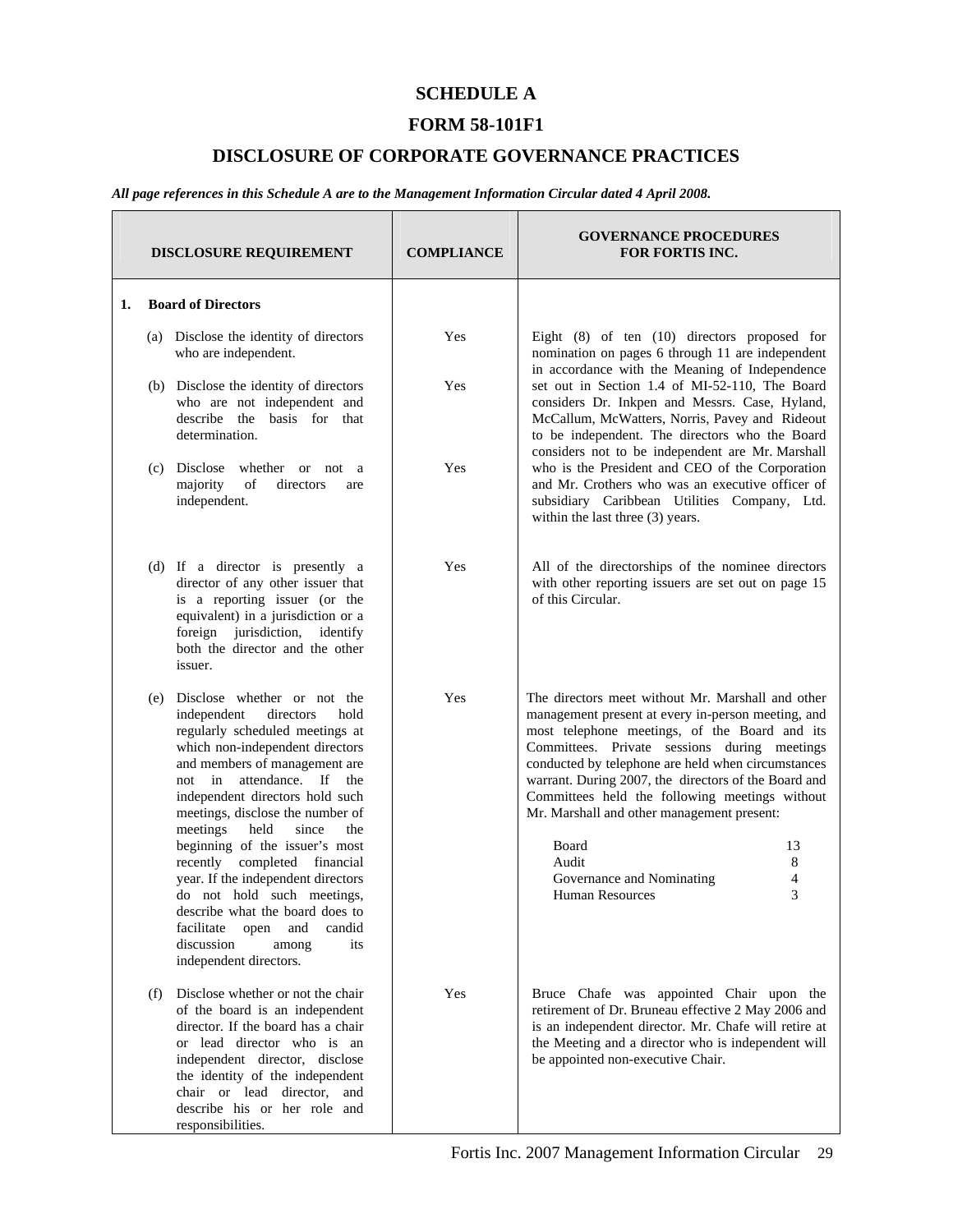|    | <b>DISCLOSURE REQUIREMENT</b>                                                                                                                                                                                                                                                                                                                                                                     | <b>COMPLIANCE</b> | <b>GOVERNANCE PROCEDURES</b><br><b>FOR FORTIS INC.</b>                                                                                                                                                                                                                                                                                                                                                                        |
|----|---------------------------------------------------------------------------------------------------------------------------------------------------------------------------------------------------------------------------------------------------------------------------------------------------------------------------------------------------------------------------------------------------|-------------------|-------------------------------------------------------------------------------------------------------------------------------------------------------------------------------------------------------------------------------------------------------------------------------------------------------------------------------------------------------------------------------------------------------------------------------|
|    | (g) Disclose the attendance record<br>of each director for all board<br>meetings<br>held<br>since<br>the<br>beginning of the issuer's most<br>recently completed financial<br>year.                                                                                                                                                                                                               | Yes               | The attendance record of each director for Board and<br>Committee meetings during 2007 is disclosed in the<br>tables on pages 6 through 11 of this Circular.                                                                                                                                                                                                                                                                  |
| 2. | <b>Board Mandate</b>                                                                                                                                                                                                                                                                                                                                                                              |                   |                                                                                                                                                                                                                                                                                                                                                                                                                               |
|    | Disclose the text of the board's<br>written mandate.                                                                                                                                                                                                                                                                                                                                              | Yes               | The text of the Board Mandate is disclosed in<br>Schedule A-1.                                                                                                                                                                                                                                                                                                                                                                |
| 3. | <b>Position Descriptions</b>                                                                                                                                                                                                                                                                                                                                                                      |                   |                                                                                                                                                                                                                                                                                                                                                                                                                               |
|    | (a) Disclose whether or not the board<br>has developed written position<br>descriptions for the chair and the<br>chair of each board committee. If<br>the board has not developed written<br>position descriptions for the chair<br>and/or the chair of each board<br>committee, briefly describe how the<br>board delineates the role and<br>responsibilities<br>of<br>each<br>such<br>position. | Yes               | The Board, with the assistance of the Governance<br>and Nominating Committee, has developed a<br>written position description for the Chair of the<br>Board. There are no specific position descriptions<br>for the chair of each Committee; however, there are<br>written mandates for each Committee which<br>delineate the responsibilities of each Committee<br>with which the chair thereof is responsible to<br>comply. |
|    | (b) Disclose whether or not the board<br>and CEO have developed a written<br>position description for the CEO. If<br>the board and CEO have not<br>such<br>developed<br>position<br>a<br>description, briefly describe how<br>the board delineates the role and<br>responsibilities of the CEO.                                                                                                   | Yes               | The Board has developed a written position<br>description for the CEO.                                                                                                                                                                                                                                                                                                                                                        |
| 4. | <b>Orientation and Continuing</b><br><b>Education</b>                                                                                                                                                                                                                                                                                                                                             |                   |                                                                                                                                                                                                                                                                                                                                                                                                                               |
|    | (a) Briefly describe what measures the<br>board takes to orient new directors<br>regarding:<br>the role of the board, its<br>(i)<br>committees and its directors,<br>and<br>(ii) the nature and operation of the<br>issuer's business.                                                                                                                                                            | Yes               | Each new recruit to the Board meets with<br>management of the Corporation and its subsidiaries<br>for orientation information on Board operation and<br>policies, as well as current and historical data<br>pertaining to the operation of the Corporation and<br>an assessment of current strategic opportunities and<br>issues facing the Corporation.                                                                      |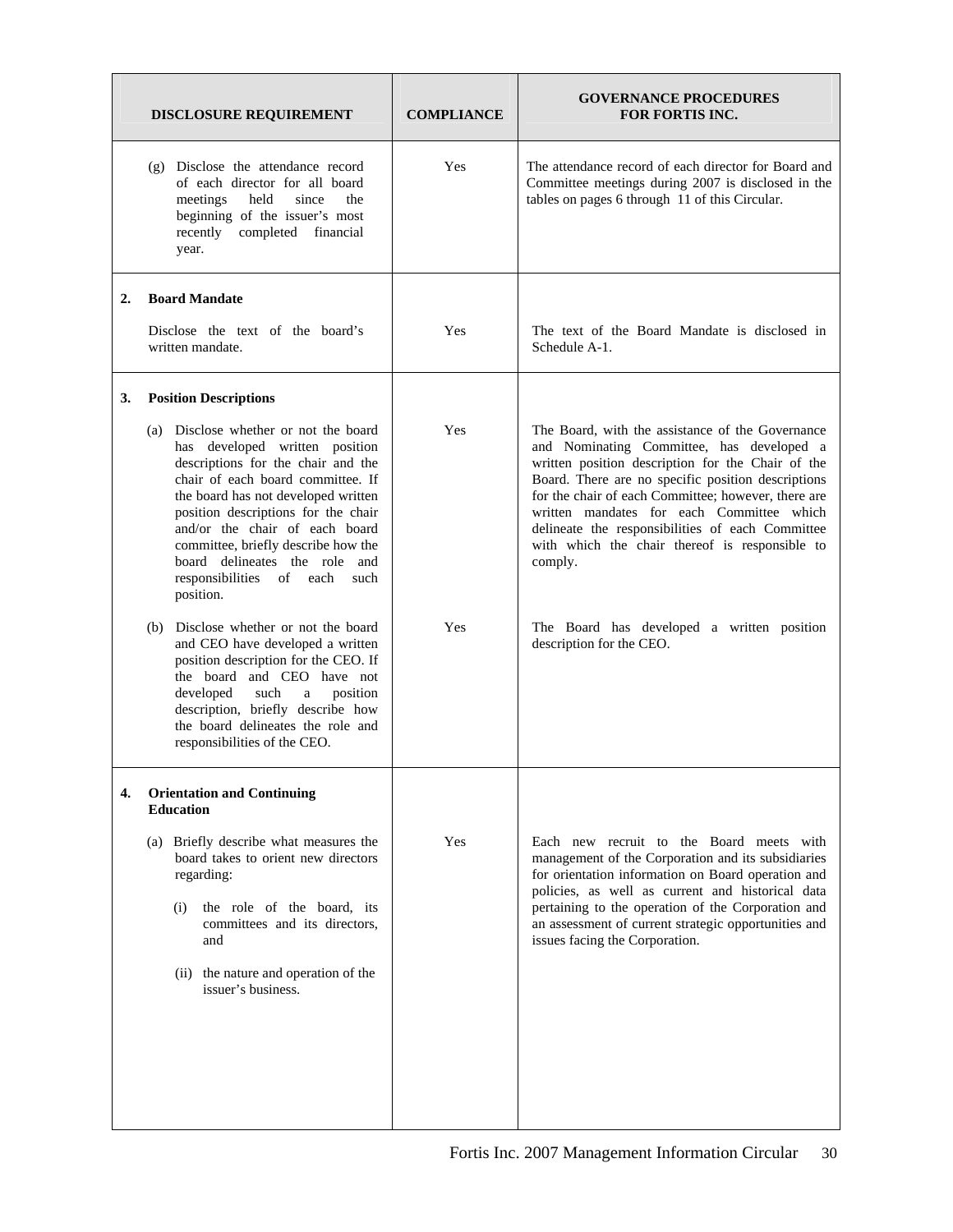| <b>DISCLOSURE REQUIREMENT</b> |                                                                                                                                                                                                                                                                                                                                          | <b>COMPLIANCE</b> | <b>GOVERNANCE PROCEDURES</b><br><b>FOR FORTIS INC.</b>                                                                                                                                                                                                                                                                                                                                                                                                                                                                                                                                                                                          |
|-------------------------------|------------------------------------------------------------------------------------------------------------------------------------------------------------------------------------------------------------------------------------------------------------------------------------------------------------------------------------------|-------------------|-------------------------------------------------------------------------------------------------------------------------------------------------------------------------------------------------------------------------------------------------------------------------------------------------------------------------------------------------------------------------------------------------------------------------------------------------------------------------------------------------------------------------------------------------------------------------------------------------------------------------------------------------|
|                               | (b) Briefly describe what measures, if<br>any, the board takes to provide<br>continuing education<br>for<br>its<br>directors. If the board does not<br>provide continuing<br>education,<br>describe how the board ensures that<br>its directors maintain the skill and<br>knowledge necessary to meet their<br>obligations as directors. | Yes               | Presentations are made to the Board as required on<br>developments in the business and regulatory<br>environment impacting upon the Corporation and its<br>subsidiaries. Board meetings are periodically held at<br>the business locations of the Corporation's<br>subsidiaries affording directors the opportunity to<br>observe operations and meet employees of the<br>operating subsidiaries. Each subsidiary CEO makes<br>an annual presentation to the Board on matters<br>affecting<br>their<br>subsidiary's<br>operation.<br><b>The</b><br>Corporation<br>sponsors<br>director<br>attendance<br>at<br>appropriate educational seminars. |
| 5.                            | <b>Ethical Business Conduct</b>                                                                                                                                                                                                                                                                                                          |                   |                                                                                                                                                                                                                                                                                                                                                                                                                                                                                                                                                                                                                                                 |
|                               | (a) Disclose whether or not the<br>board has adopted a written code<br>for the directors, officers and<br>employees. If the board has<br>adopted a written code:                                                                                                                                                                         | Yes               | The Board has adopted a written code of business<br>conduct and ethics for the Corporation.                                                                                                                                                                                                                                                                                                                                                                                                                                                                                                                                                     |
|                               | disclose how a person or<br>(i)<br>company may obtain a copy<br>of the code;                                                                                                                                                                                                                                                             | Yes               | The code is available on the Corporation's website,<br>www.fortisinc.com (under Corporate Governance)<br>or on SEDAR at www.sedar.com.                                                                                                                                                                                                                                                                                                                                                                                                                                                                                                          |
|                               | (ii) describe how the board<br>monitors compliance with<br>its code or, if the board does<br>not monitor compliance,<br>explain whether and how<br>the board satisfies itself<br>regarding compliance with<br>its code; and                                                                                                              | Yes               | The Board, through the Audit Committee, receives<br>reports on compliance with the code.                                                                                                                                                                                                                                                                                                                                                                                                                                                                                                                                                        |
|                               | (iii) provide a cross reference to<br>any material change report<br>filed since the beginning of<br>the issuer's most recently<br>completed financial year<br>that pertains to any conduct<br>of a director or executive<br>officer that constitutes a<br>departure from the code.                                                       | Yes               | The Board has not granted any waiver of the code in<br>favour of a director or executive officer during the<br>past 12 months and for all of 2007. Accordingly, no<br>material change report has been required to be filed.                                                                                                                                                                                                                                                                                                                                                                                                                     |
|                               | (b) Describe any steps the board<br>takes<br>to<br>ensure<br>directors<br>exercise independent judgement<br>in considering transactions and<br>agreements in respect of which a<br>director or executive officer has<br>a material interest.                                                                                             | Yes               | The Board does not nominate for election any<br>candidate who has an interest in any business<br>conducted with the Corporation, or its subsidiaries,<br>and requires directors to disclose any potential<br>conflict of interest which may develop. Directors do<br>not undertake any consulting activities for, or<br>receive any remuneration from, the Corporation<br>other than compensation for serving as a director.                                                                                                                                                                                                                    |
|                               | (c) Describe any other steps the<br>board takes to encourage and<br>promote a culture of ethical<br>business conduct.                                                                                                                                                                                                                    | Yes               | The Board encourages a culture of ethical conduct<br>by appointing officers of high integrity and<br>monitoring their performance so as to set an example<br>for all employees.                                                                                                                                                                                                                                                                                                                                                                                                                                                                 |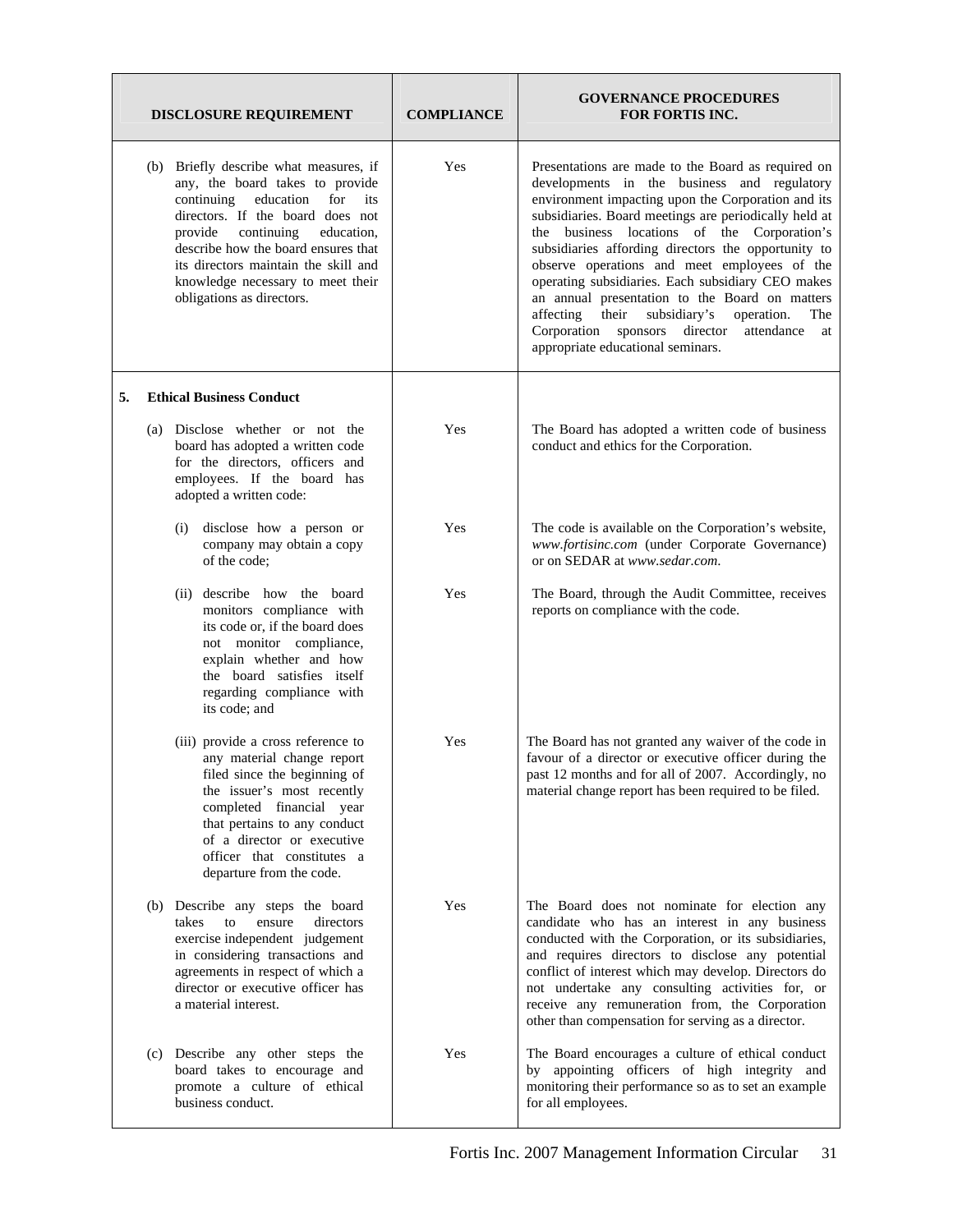|    | <b>DISCLOSURE REQUIREMENT</b>                                                                                                                                                                                                                                                                                                                                                    | <b>COMPLIANCE</b> | <b>GOVERNANCE PROCEDURES</b><br><b>FOR FORTIS INC.</b>                                                                                                                                                                                                                                                                                                                                                                                                                                                                                                                                                                                                                                                                                                                                                                               |
|----|----------------------------------------------------------------------------------------------------------------------------------------------------------------------------------------------------------------------------------------------------------------------------------------------------------------------------------------------------------------------------------|-------------------|--------------------------------------------------------------------------------------------------------------------------------------------------------------------------------------------------------------------------------------------------------------------------------------------------------------------------------------------------------------------------------------------------------------------------------------------------------------------------------------------------------------------------------------------------------------------------------------------------------------------------------------------------------------------------------------------------------------------------------------------------------------------------------------------------------------------------------------|
| 6. | <b>Nomination of Directors</b>                                                                                                                                                                                                                                                                                                                                                   |                   |                                                                                                                                                                                                                                                                                                                                                                                                                                                                                                                                                                                                                                                                                                                                                                                                                                      |
|    | Describe the process by which<br>(a)<br>board<br>identifies<br>new<br>the<br>candidates for board nomination.                                                                                                                                                                                                                                                                    | Yes               | The Governance and Nominating Committee is<br>responsible for identifying new candidates for the<br>Board. It annually identifies director skill and<br>experience needs, having regard to projected<br>retirements, and oversees a director recruitment<br>and nomination process leading<br>search<br>to<br>recommendations to the Board for consideration<br>recommendation for election<br>and<br>by<br>the<br>shareholders. All of the Corporation's Canadian<br>utility subsidiaries operate with boards comprised<br>of a majority of independent members which<br>affords the Corporation an opportunity to observe<br>the performance and<br>assess<br>suitability of<br>prospective nominees to the Board in an appropriate<br>environment. Subsidiary boards have been the<br>source of five (5) of the current nominees. |
|    | (b) Disclose whether or not the<br>nominating<br>board<br>has<br>a<br>committee composed entirely of<br>independent directors.                                                                                                                                                                                                                                                   | Yes               | The Governance and Nominating Committee is<br>composed entirely of independent directors.                                                                                                                                                                                                                                                                                                                                                                                                                                                                                                                                                                                                                                                                                                                                            |
| 7. | Compensation                                                                                                                                                                                                                                                                                                                                                                     |                   |                                                                                                                                                                                                                                                                                                                                                                                                                                                                                                                                                                                                                                                                                                                                                                                                                                      |
|    | (a) Describe the process by which<br>board<br>determines<br>the<br>the<br>compensation for the issuer's<br>directors and officers.                                                                                                                                                                                                                                               | Yes               | The Governance and Nominating Committee<br>reviews the compensation of directors on a periodic<br>basis in relation to published surveys and private<br>polls of other comparable corporations and<br>recommends adjustments thereto for adoption by<br>The Human Resources Committee<br>the Board.<br>makes recommendations to the Board in respect of<br>compensation of officers.                                                                                                                                                                                                                                                                                                                                                                                                                                                 |
|    | (b)<br>Disclose whether or not the<br>board<br>has<br>a compensation<br>committee composed entirely of<br>independent directors. If the<br>board<br>does<br>not<br>have<br>a<br>compensation<br>committee<br>composed<br>of<br>entirely<br>independent directors, describe<br>what steps the board takes to<br>ensure an objective process for<br>determining such compensation. | Yes               | The Human Resources Committee acts as a<br>compensation committee in respect of executive<br>compensation and is composed entirely of<br>independent directors. The Committee makes<br>recommendations to the Board following its review<br>of compensation having regard to published<br>material and consultation with appropriate<br>consultants.                                                                                                                                                                                                                                                                                                                                                                                                                                                                                 |
|    | If the board has a compensation<br>(c)<br>committee,<br>describe<br>the<br>responsibilities,<br>and<br>powers<br>operation of the compensation<br>committee.                                                                                                                                                                                                                     | Yes               | The Human Resources Committee is responsible for<br>monitoring the compensation practices and policies<br>of the Corporation and making recommendations to<br>the Board with respect thereto. Administration and<br>management of the 2006 Stock Option Plan and<br>predecessor option plans, including the authority to<br>grant options to employees, is the responsibility of<br>the Committee.                                                                                                                                                                                                                                                                                                                                                                                                                                   |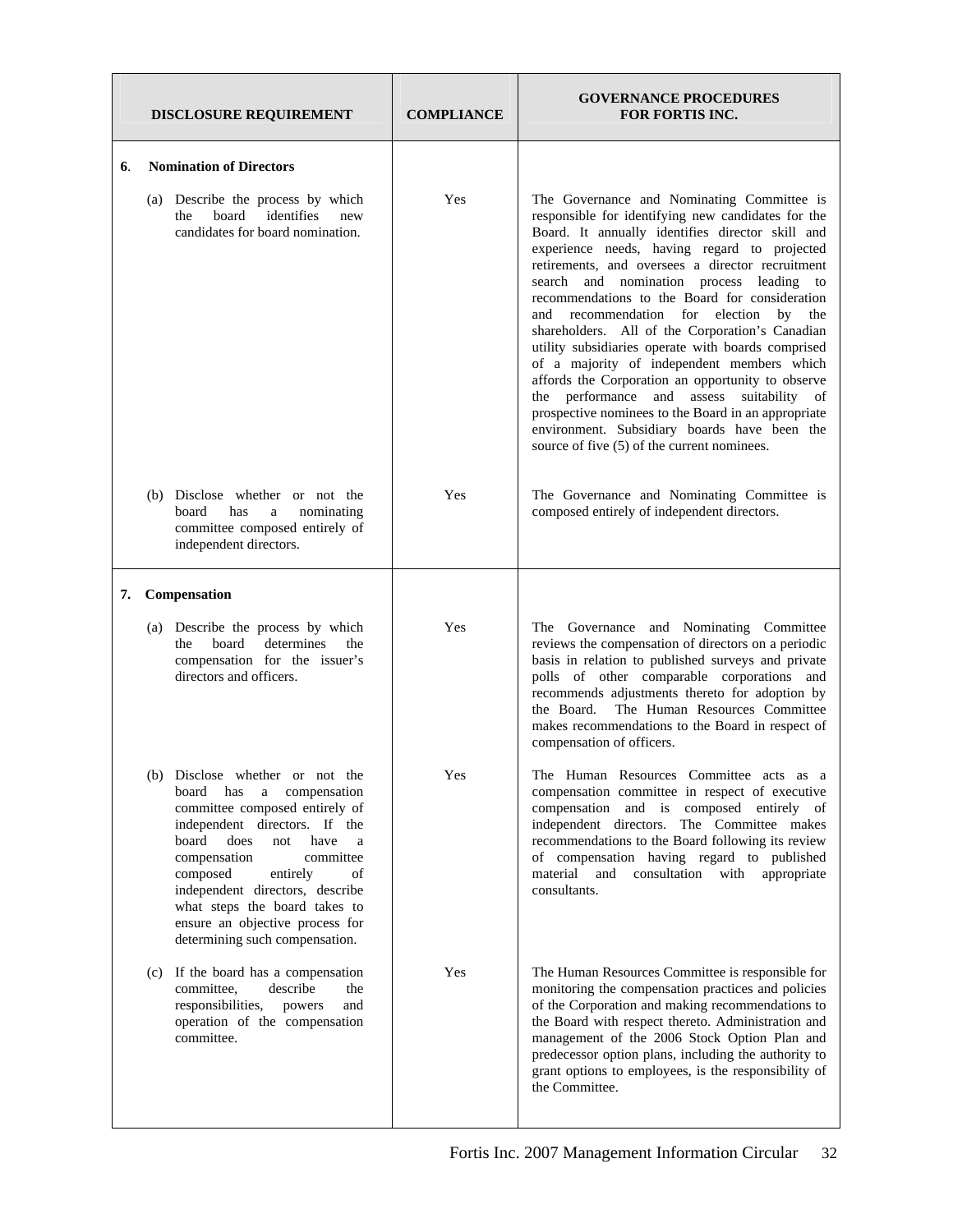|    | <b>DISCLOSURE REQUIREMENT</b>                                                                                                                                                                                                                                                                                                                                                                                                                                                              | <b>COMPLIANCE</b> | <b>GOVERNANCE PROCEDURES</b><br><b>FOR FORTIS INC.</b>                                                                                                                                                                                                                                                                                                                                                                                                                                                                                                                                                                                                                                                                                                                                       |
|----|--------------------------------------------------------------------------------------------------------------------------------------------------------------------------------------------------------------------------------------------------------------------------------------------------------------------------------------------------------------------------------------------------------------------------------------------------------------------------------------------|-------------------|----------------------------------------------------------------------------------------------------------------------------------------------------------------------------------------------------------------------------------------------------------------------------------------------------------------------------------------------------------------------------------------------------------------------------------------------------------------------------------------------------------------------------------------------------------------------------------------------------------------------------------------------------------------------------------------------------------------------------------------------------------------------------------------------|
|    | (d) If a compensation consultant or<br>advisor has been retained to<br>assist<br>in<br>determining<br>compensation for any of the<br>issuer's directors and officers,<br>disclose the identity of the<br>consultant or advisor and briefly<br>summarize the mandate for<br>which they have been retained. If<br>the consultant or advisor has<br>been retained to perform any<br>other work for the issuer, state<br>that fact and briefly describe the<br>nature of the work.             | Yes               | Towers Perrin was retained by the Corporation to<br>assist the Governance and Nominating Committee<br>to develop its recommendation to the Board in<br>respect of director compensation for 2008. The<br>Corporation retains Hay Group Limited ("Hay")<br>Mercer Human Resources Consulting<br>and<br>("Mercers") to advise in respect of executive<br>compensation and pension matters. Hay undertakes<br>a rating of positions within the Corporation and its<br>subsidiaries and provides reports of median<br>compensation levels applicable to such ratings.<br>Mercers provide consulting advice in respect of<br>pension matters and management support to<br>pension plan administration. Fees paid to the<br>compensation consultants are disclosed on page 24<br>of this Circular. |
| 8. | <b>Other Board Committees</b><br>If the board has standing committees<br>other than the audit, compensation<br>and nominating committees, identify<br>the committees and describe their<br>function.                                                                                                                                                                                                                                                                                       | Yes               | The three standing committees of the Board are<br>Audit, Governance and Nominating and Human<br>Resources.                                                                                                                                                                                                                                                                                                                                                                                                                                                                                                                                                                                                                                                                                   |
|    | 9. Assessments<br>Disclose whether or not the board, its<br>committees and individual directors are<br>regularly assessed with respect to their<br>effectiveness<br>and<br>contribution.<br><b>If</b><br>assessments are regularly conducted,<br>describe the process used for the<br>assessments. If assessments are not<br>regularly conducted, describe how the<br>board satisfies itself that the board, its<br>committees and its individual directors<br>are performing effectively. | Yes               | The Governance and Nominating Committee is<br>responsible for regular assessment of the<br>effectiveness and contribution of the Board, its<br>committees and individual directors. It carries out<br>this responsibility through a periodic confidential<br>survey of each director regarding his or her views<br>on the effectiveness of the Board and the<br>committees which are summarized and reported to<br>the Committee and Chair of the Board. The review<br>includes a section on individual issues which the<br>Committee believes would disclose any concerns<br>relating to an individual director.                                                                                                                                                                            |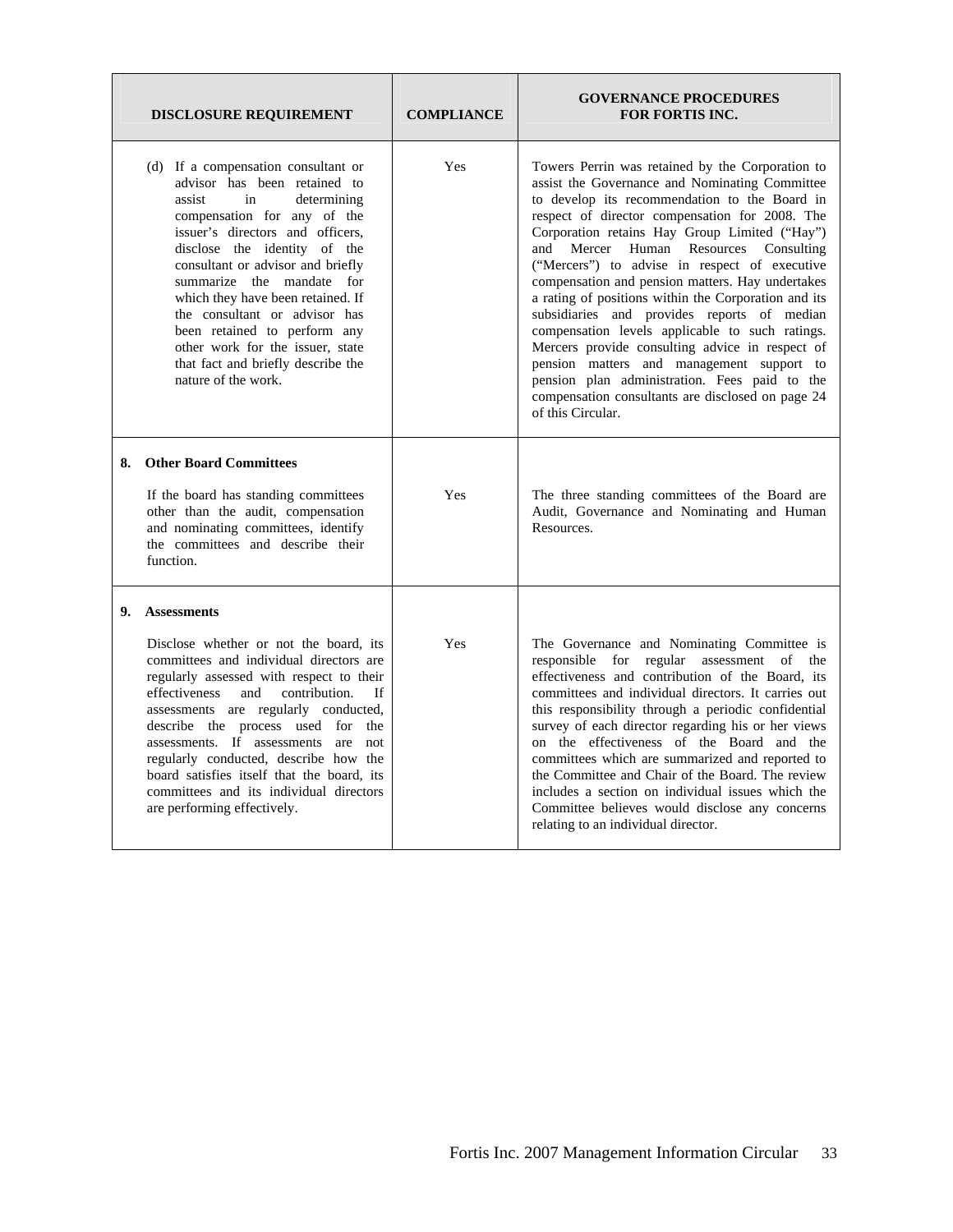#### **SCHEDULE A-1**

#### **BOARD MANDATE**

#### **FORTIS INC.**

#### **Mandate of the Board of Directors**

The board of directors (the "Board") of Fortis Inc. (the "Corporation") is responsible for the stewardship of the Corporation. The Board will supervise the management of the business and affairs of the Corporation and, in particular, will:

#### **A. Strategic Planning and Risk Management**

- 1) Adopt a strategic planning process and approve, on an annual basis, a strategic plan for the Corporation which considers, among other things, the opportunities and risks of the business;
- 2) Monitor the implementation and effectiveness of the approved strategic and business plan;
- 3) Assist the CEO in identifying the principal risks of the Corporation's business and the implementation of appropriate systems to manage such risks;

#### **B. Management and Human Resources**

- 1) Select, appoint and evaluate the CEO, and determine the terms of the CEO's employment with the Corporation;
- 2) In consultation with the CEO, appoint all officers of the Corporation and determine the terms of employment, training, development and succession of senior management (including the processes for appointing, training and evaluating senior management);
- 3) To the extent feasible, satisfy itself as to the integrity of the CEO and other officers and the creation of a culture of integrity throughout the Corporation;

#### **C. Finances, Controls and Internal Systems**

- 1) Review and approve all material transactions including acquisitions, divestitures, dividends, capital allocations, expenditures and other transactions which exceed threshold amounts set by the Board;
- 2) Evaluate the Corporation's internal controls relating to financial and management information systems;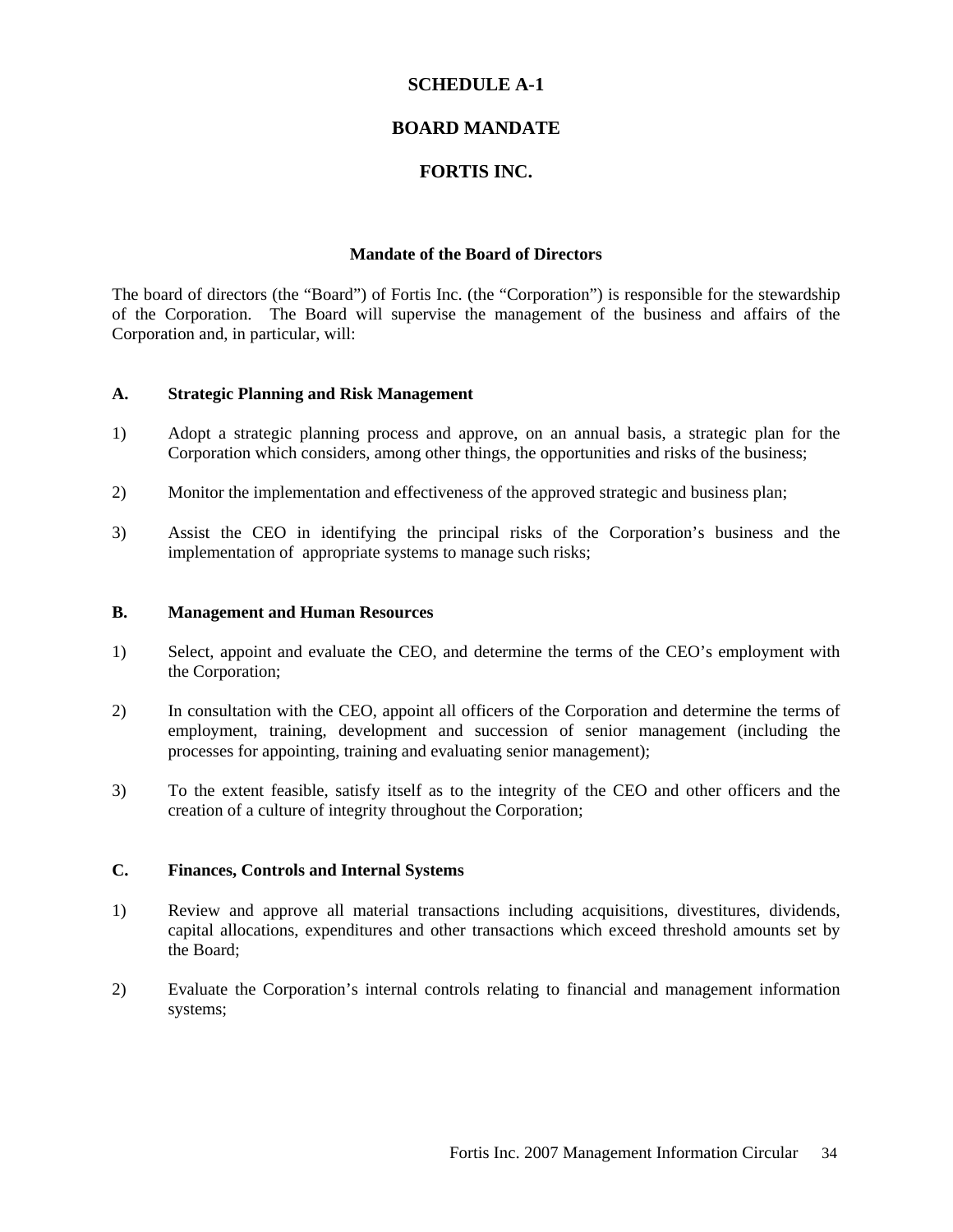#### **D. Communications**

- 1) Adopt a communication policy that seeks to ensure that effective communications, including statutory communication and disclosure, are established and maintained with employees, shareholders, the financial community, the media, the community at large and other security holders of the Corporation;
- 2) Establish procedures to receive feedback from stakeholders of the Corporation and communications to the independent directors as a group;

#### **E. Governance**

- 1) Develop the Corporation's approach to corporate governance issues, principles, practices and disclosure;
- 2) Establish appropriate procedures to evaluate director independence standards and allow the Board to function independently of management;
- 3) Appoint from among the directors an Audit Committee and such other committees of the Board as deemed appropriate and delegate responsibilities thereto in accordance with their mandates;
- 4) Develop and monitor policies governing the operation of subsidiaries through exercise of the Corporation's shareholder positions in such subsidiaries;
- 5) Develop and monitor compliance with the Corporation's code of conduct;
- 6) Set expectations and responsibilities of directors, including attendance at, preparation for and participation in meetings; and,
- 7) Evaluate and review the performance of the Board, each of its committees and its members.